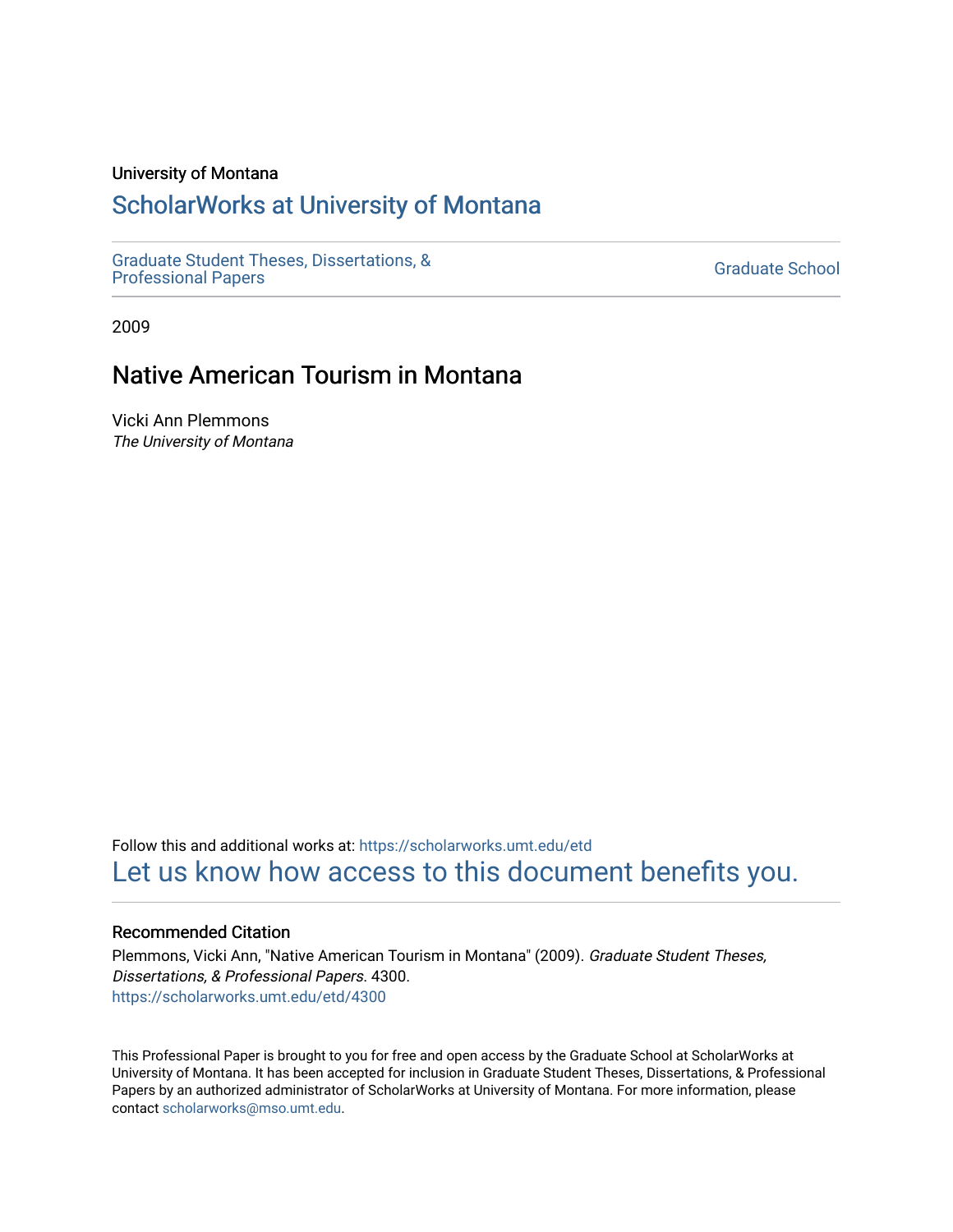#### NATIVE AMERICAN TOURISM IN MONTANA

By

#### VICKI ANN WARP

#### Bachelor of Arts in Business Administration, The University of Montana, Missoula, Montana, 1980

Professional Paper

presented in partial fulfillment of the requirements for the degree of

> Master of Arts in Journalism

The University of Montana Missoula, MT

Summer 2009

Approved by:

Perry Brown, Associate Provost for Graduate Education Graduate School

> Carol Van Valkenburg, Chair Journalism

> > Denny McAuliffe Journalism

James Randall School of Music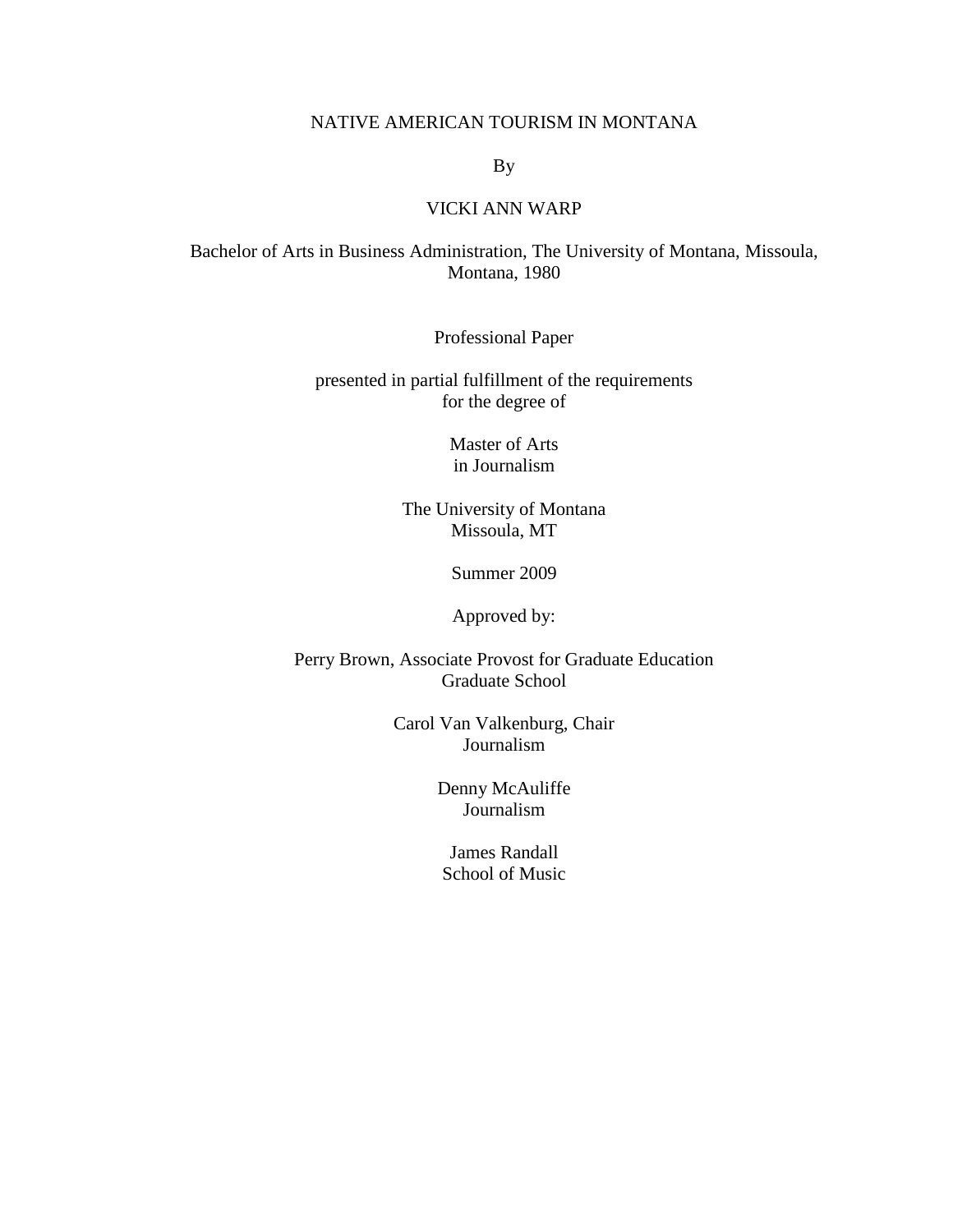Warp, Vicki, M.A., Summer 2009 Journalism

Native American Tourism in Montana

Chairperson: Carol Van Valkenburg

This professional project is composed of three magazine articles on the topic of Native American tourism in Montana. The first article is about Blackfeet artist Leonda Fast Buffalo Horse, a successful porcupine quill artist over the past 15 years, and the prospect of cultural tourism in Browning. The second article explores three Native American groups and how they are using tourism to create changes on the Crow and Northern Cheyenne Reservations. The third article examines German tourists, the largest group of overseas visitors to Montana, and the irony as to why several groups are making a profit from the German tourists' interests in the Indian culture except for the Montana tribes.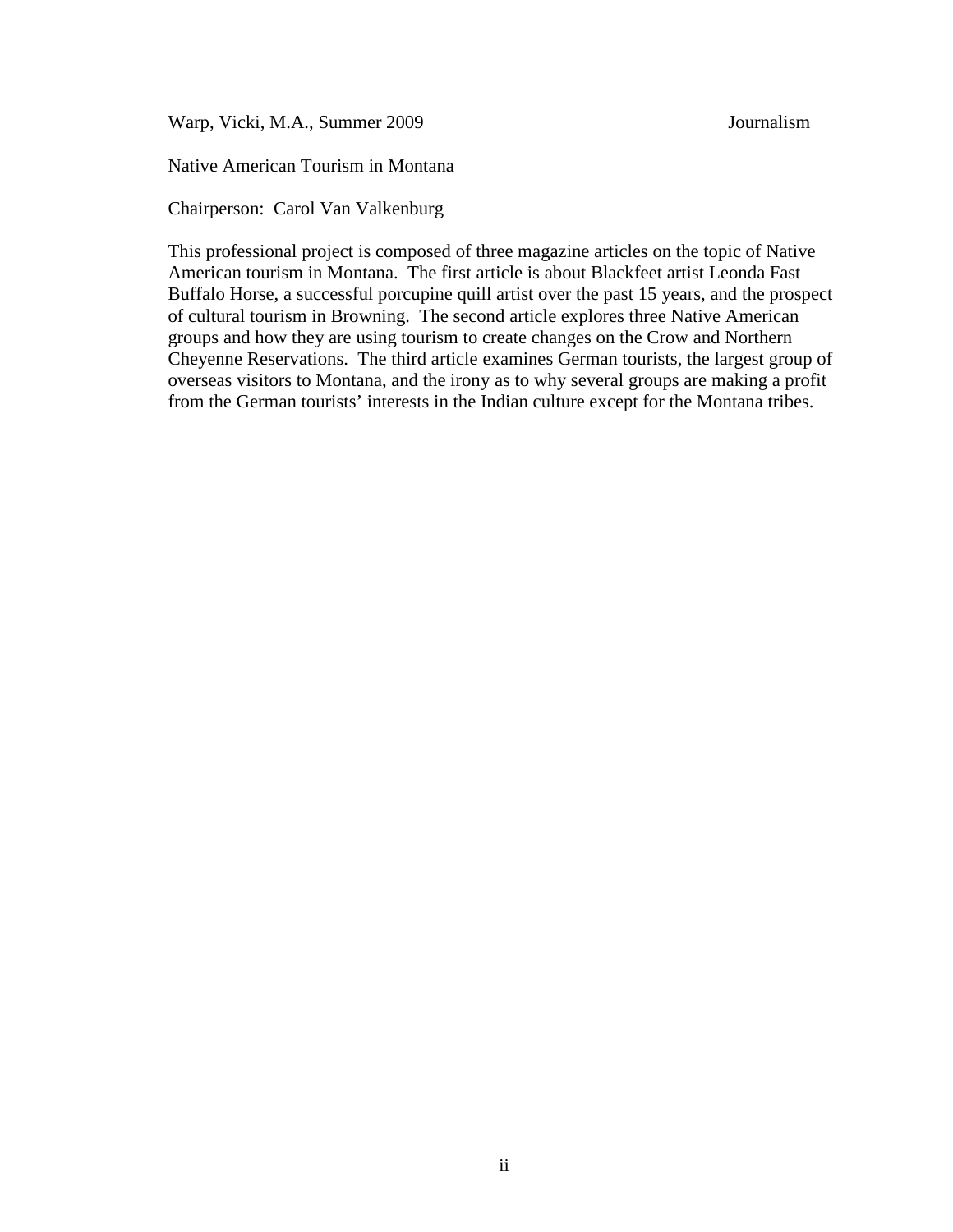# **Table of Contents**

| <b>Article One</b>   |  |
|----------------------|--|
|                      |  |
| <b>Article Two</b>   |  |
|                      |  |
| <b>Article Three</b> |  |
|                      |  |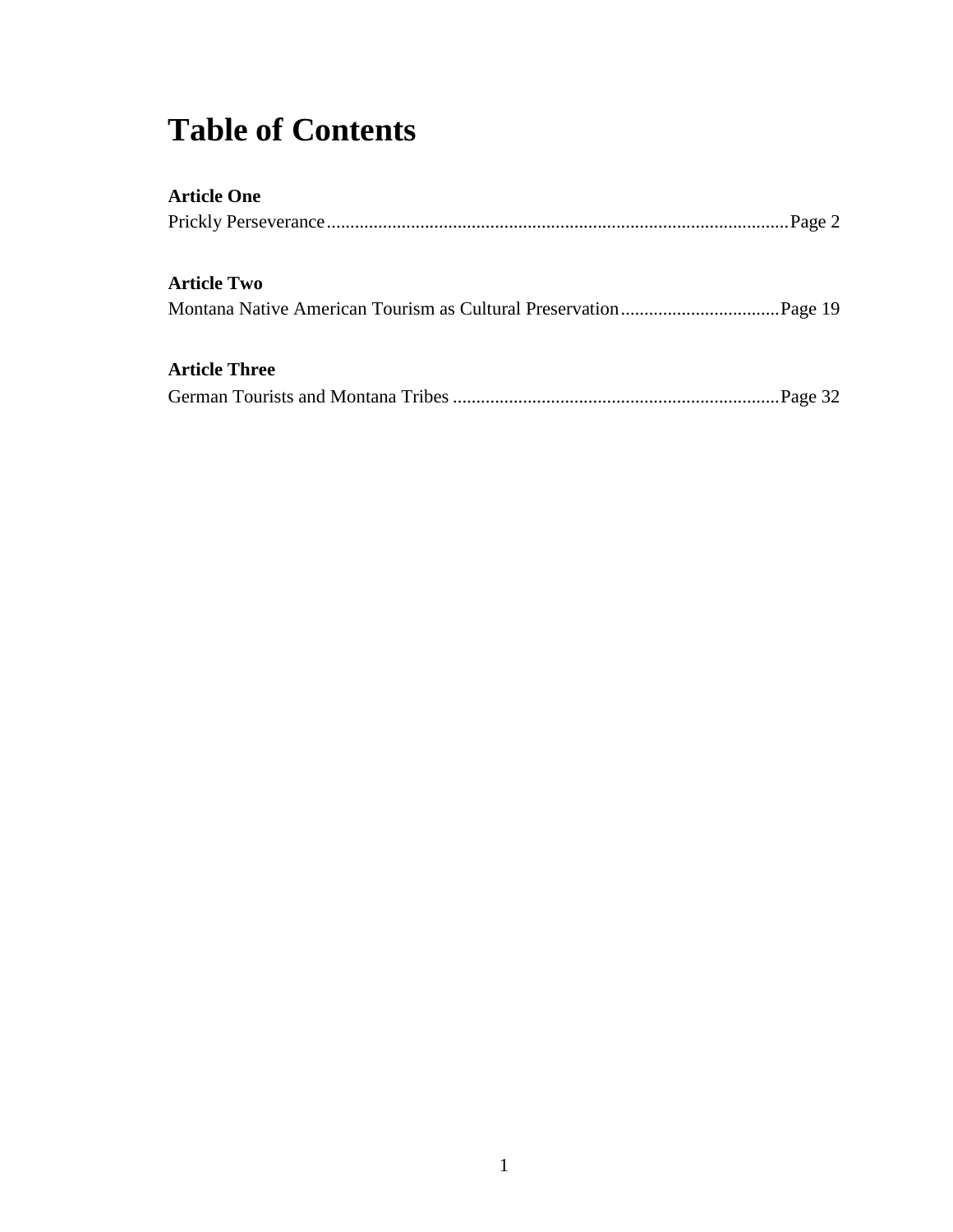## Prickly Perseverance

Blackfeet artist Leonda Fast Buffalo Horse uses roadkill to make a living. Her medium is porcupine quills, but she's not scouring U.S. Highway 2 to find unlucky porcupines. Acquaintances on the reservation know of her need and make sure she is well supplied. A fellow artist used part of the porcupine to make roaches, the headpieces worn by fancy dancers, but didn't need the quills – or the rest of the animal. "He'd lay the porcupine by the front gate," Leonda says. "Most of the time, I didn't expect it, and I'd come home and find this big, old porcupine out there. It was cool."

Leonda has been a successful artist over the past 15 years and attributes her success to faith, hard work, perseverance, patience and education. She feels just as knowledgeable and comfortable in the business world as she does in the creative world and has succeeded in art competitions. She lives contentedly and solely on her art proceeds of \$15,000 a year, and she measures her wealth in the freedom she enjoys by living life on her own terms, inspired, on her homeland.

There are enough artists like Leonda in Browning to make cultural tourism an economy because the same highway that provides Leonda's quills provides the town with another much-needed commodity, tourists. Nearly two million of them, in fact, visited adjacent Glacier National Park last year, a place of many Blackfeet spiritual sites and majestic 12,000-foot peaks that provide a backdrop through Leonda's living room picture window.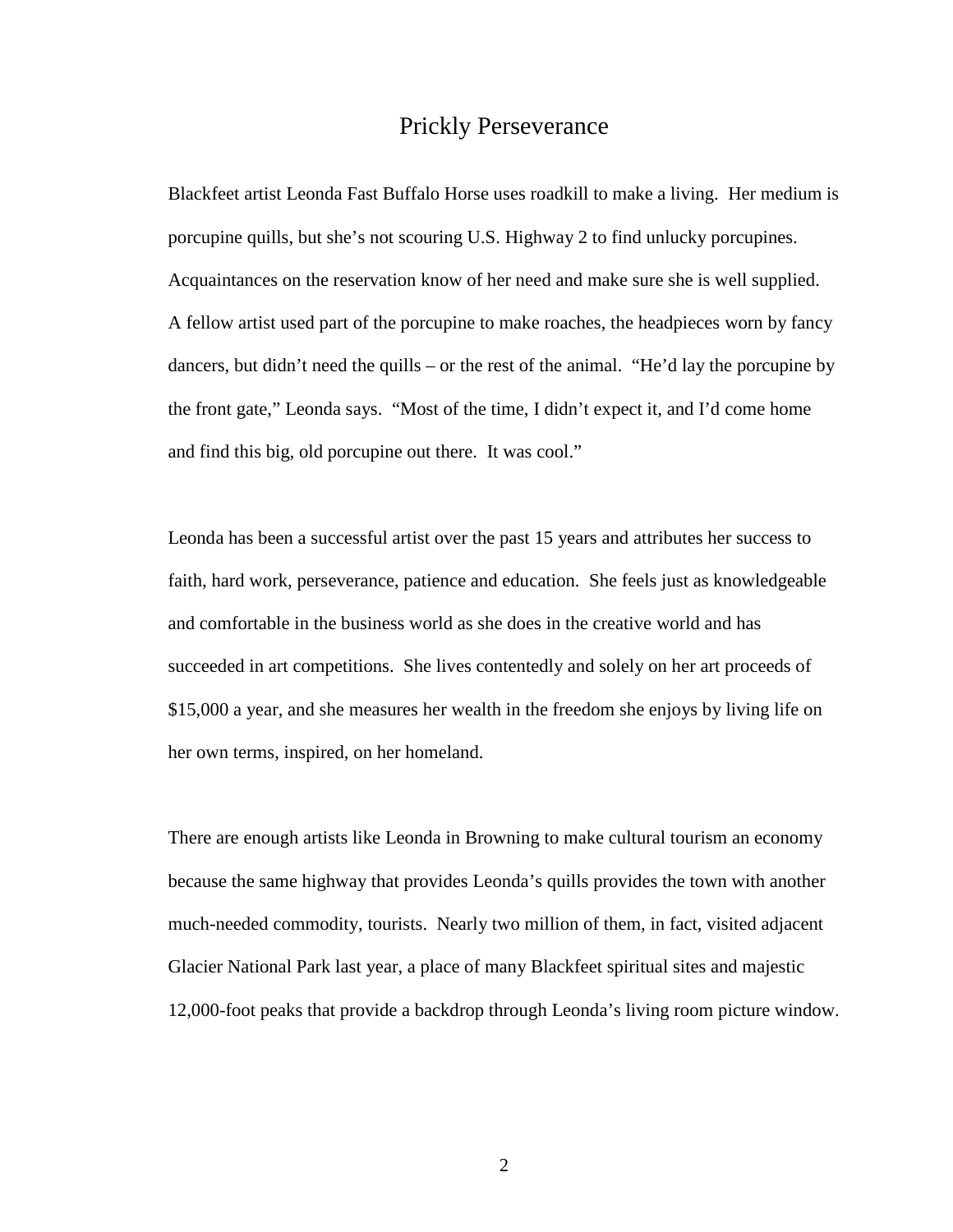Leonda's brown hair is long and matches the color of the tobacco she rolls into small, thin cigarettes by the hour. She is seasoned, but coy about disclosing her age. Her skin is leathery soft, refined perhaps in part by the 100 mph winds that barrel off the Rocky Mountain Front and into her town. Her long teeth are white as the snow on the nearby mountains, and draw attention in a town known for few dental options.

Blackfeet elders granted Leonda the traditional rights to quill in a ceremony that she keeps secret out of respect. She says that being given the rights is sacred passage. It means a member of the tribe has been recognized to be a keeper of a traditional task important to the tribe, one that predates the arrival of people from the Old World (Europeans). Quillwork is a sacred craft and the first tribal art practiced by Native Plains Indians to mark everything from their dress regalia to their utensils. The women in the villages gathered in quillwork societies and were revered because of the skill and time required to prepare and weave the quills. The society initiated women who wanted to learn quillwork with a ceremony. Typically, in part of the initiation, elders smudge her hands in the quills, and bless her with a prayer to go forth and make great things. The quillworker's first creation must be an offering to the sun, something given away. Leonda left her first piece in a tree. "Our artwork comes through us by way of our history, our families, and our communities," says Leonda. "The spirit within the art is a result of the inner vision, growth and transformation of the artist."

In her 4-by-6-foot studio she stands against a high, square table to create her art. There is not room for a chair, but also Leonda likes to face the windows on the south wall. She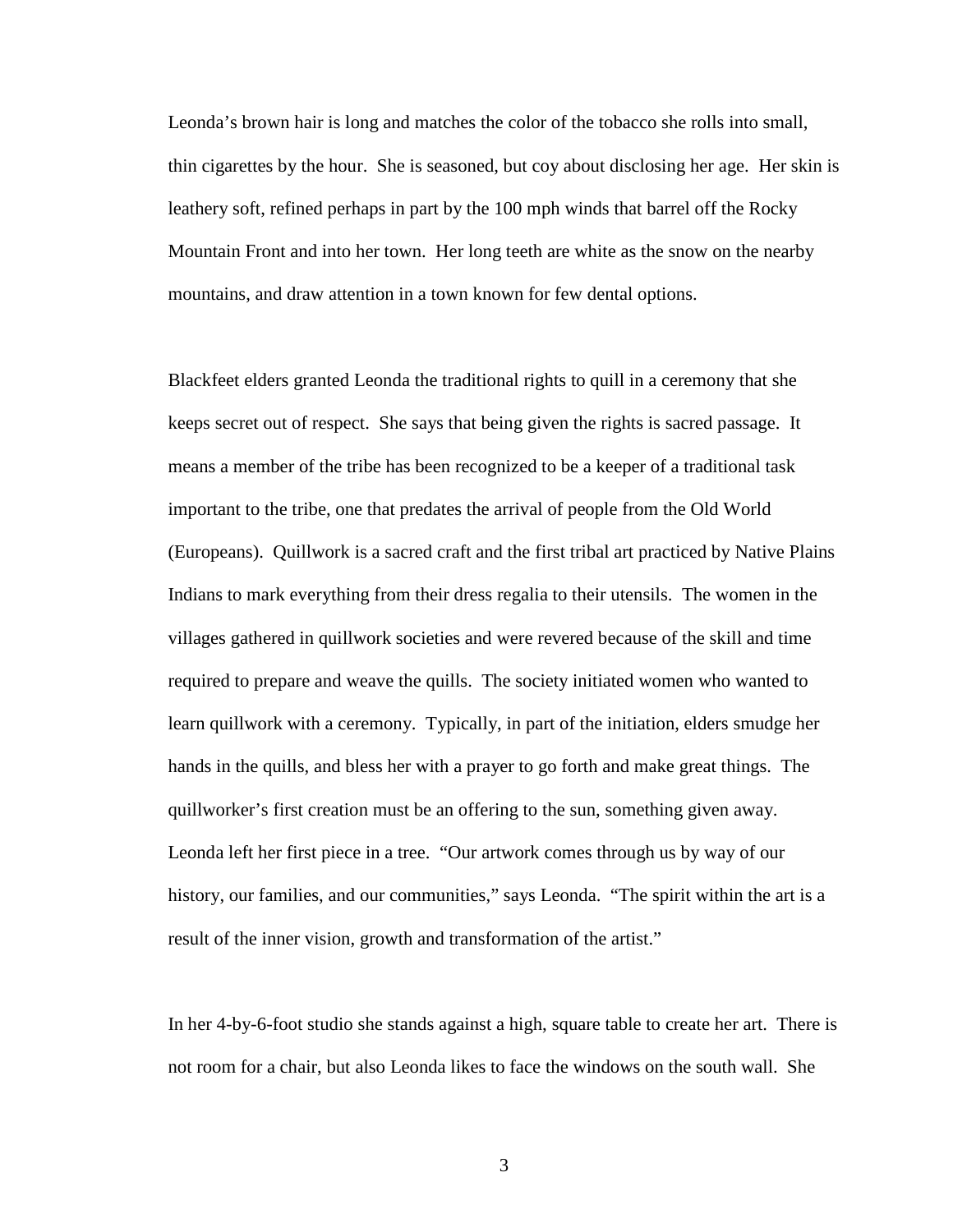measures time by the sun, staying true to the tradition of working with quills only until the sun sets and the natural light fades to dusk. In the summer that can make for long, glorious days, and in the winter, her work comes to a standstill by 4 p.m. A color wheel notated in the Blackfeet language hangs above her on the west wall. Some of her early charcoal drawings, award ribbons and pictures that inspire her, like her simple sketch of her young daughter's shoes, are pinned above the windows. Quill tools, reference books and patterns, odd-sized pieces of stained glass, unused boxes of dyes and a shelf of pickle jars filled with dyed quills stand as if at attention against the east wall of her studio. A soldering station and grinder and a jeweler's saw sit at the ready.

She picks up a thick blue-covered, spiral-bound notebook from the table. Inside are pages of pencil sketches – intermingled with birth dates and anniversaries, prayers and inspirational sayings – on a napkin or what looks like the closest piece of paper she could find at the time of her inspiration. Each design has its own page, and if it has been brought to life, and there is a date on every page. It's a record of her life since she moved back to Browning in 1992 after years in Seattle raising three daughters as a single mom working in a supermarket headquarters advertising job.

The calm of Browning, her birthplace, and the sense of belonging she found only there during short visits, beckoned her home to live. She loves painting but realized so many talented painters already worked in Browning; she carved herself a niche of quillworking.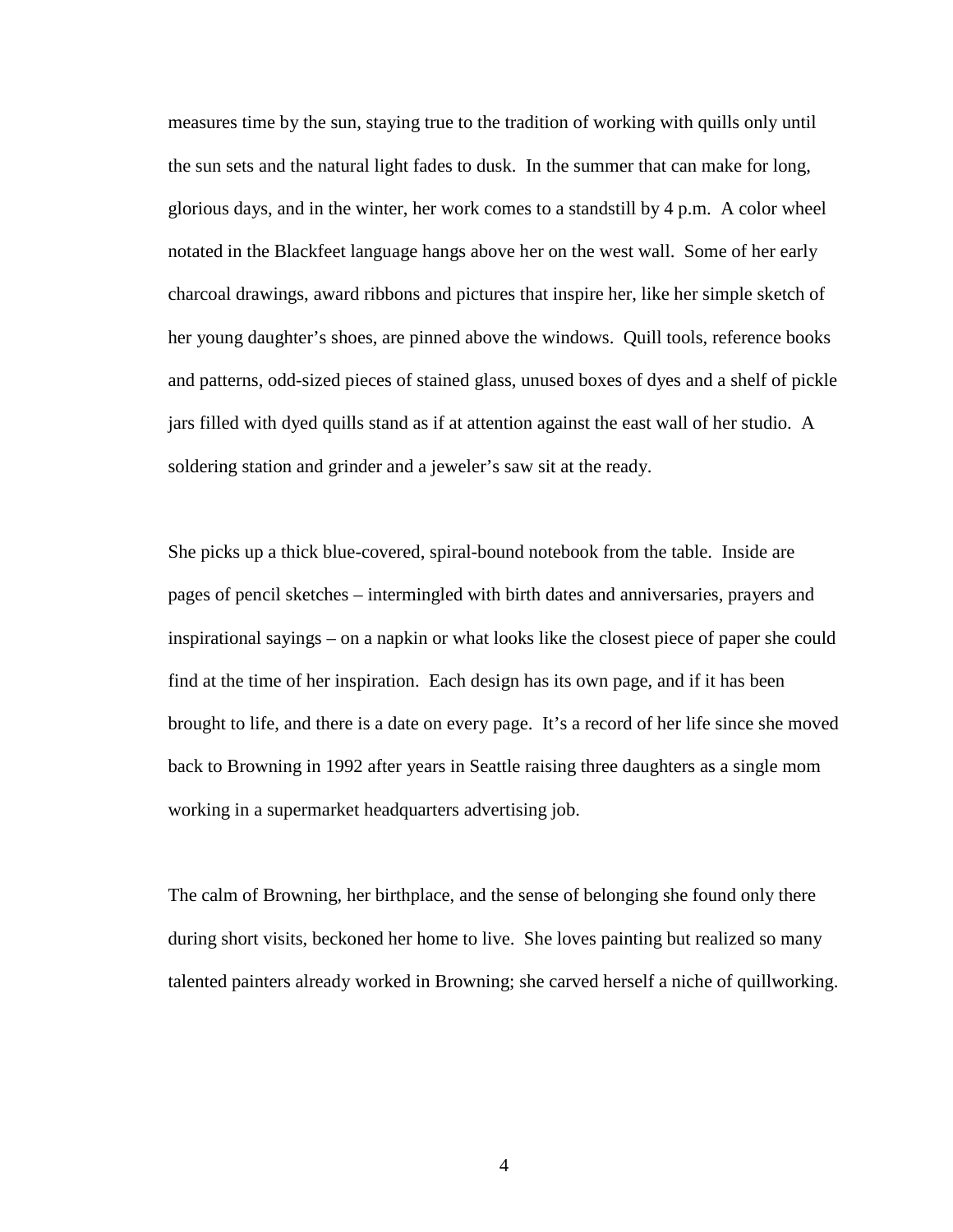Quill artists can gather quills in two ways, one that works for the animal, the other for the artist. One option is using dead animals, which is why roadkill provides her supply. The other option is to throw a burlap or a blanket over a live porcupine and hold its head down with a forked stick. Once you pull off the cover all the quills come off. "That is an option," Leonda says, "but it leaves you with the big guard quills and quill workers prefer finer ones."

Porcupines have three kinds of hair: the quills, guard hair and underfur. The guard hairs can get 4 inches long and form a coating to protect the underfur, which keeps the animal warm. The quills, all 30,000 of them, have small barbs along their length which, burrow deeper into a victim as they are removed. A porcupine turns its rump to the attacker and puts its head down when it feels challenged. It doesn't throw quills like many people think, but swings its tail as a weapon and the quills stick on contact. The quills of a frightened porcupine detach more easily, and grow back at about the same rate as normal hair.

Leonda carefully plucks the dead porcupine, and store the quills still laden with guard hair into Ziploc sandwich bags until she has time to clean them. The distinct, pungent stench from the dirty quills is pervasive when she opens the bag. As a project requires, Leonda sorts the guard hair from the quills and removes any quills that are marked, broken or cracked. Like a mad scientist, she boils them in vinegar and water and a drop of dish soap, dyes them myriad colors by soaking them in water again with a color she chooses from natural-based or Rit box dyes. Then she pops them in her mouth.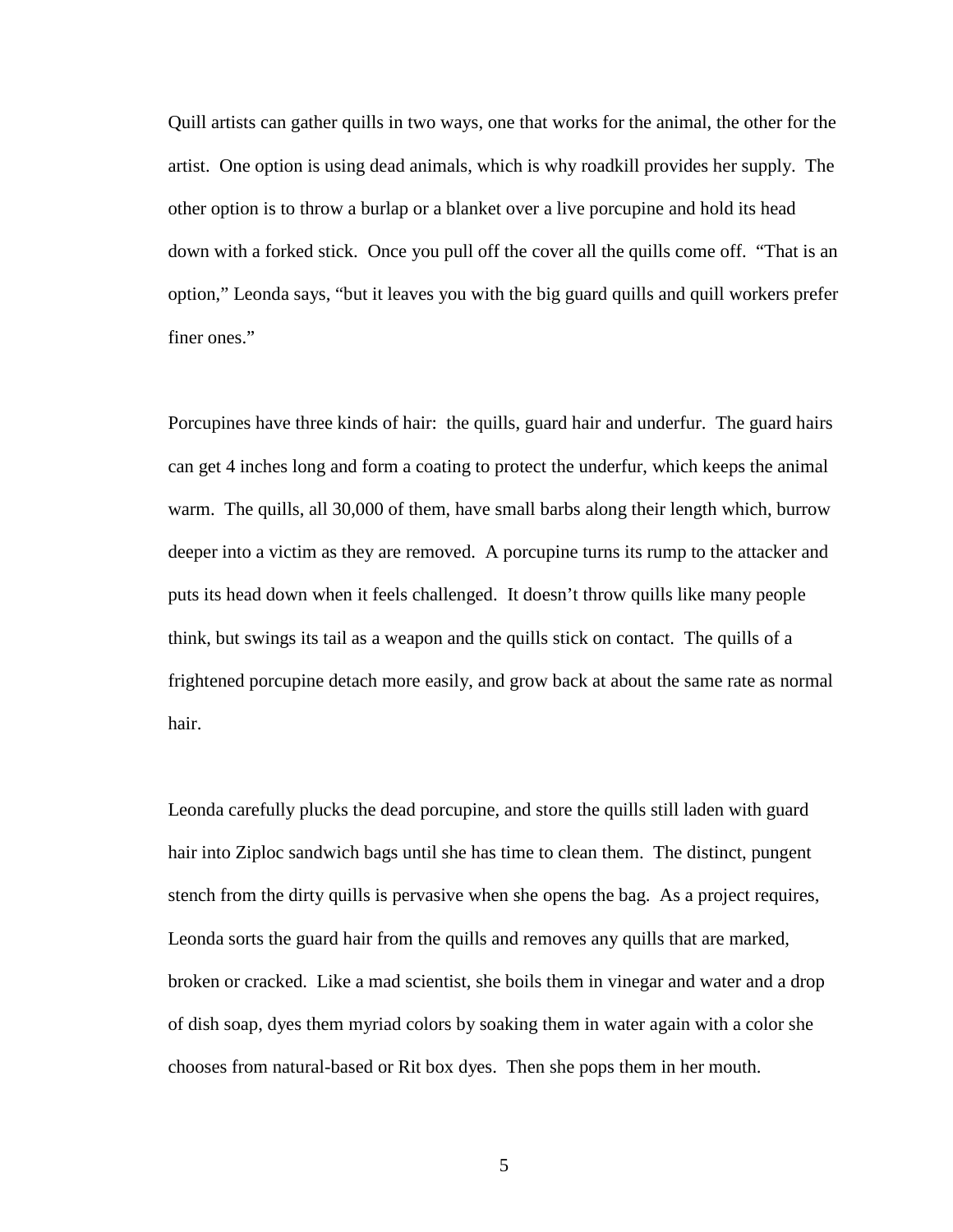"You keep them wet in your mouth and take one out as you are using it," Leonda says. It's the only way to keep the quills pliable enough to weave them like the sewing on of a button. The plaiting technique, her favorite, uses very thin quills in a continual weave over and under with the stitch, changing quill colors as she creates the design. She displays an imitation eagle feather on which she has applied the plaiting technique, a design that earned her first place, and \$375, at the Northern Plains Tribal Arts Market in Sioux Falls, S.D., last year.

She has quilled smoked buckskin and once, because of supply and costs, she tanned three deer hides herself. Quilling on buckskin requires that the stitches never penetrate the material; the weave must all be done on the surface of the hide.

Her repertoire has broadened to include stained glass and other media, too. She transforms small pieces of salvaged shower door into an opaque dragonfly to adorn a bathroom-sized mirror. She crafts sterling silver bracelets patterned to perfectly showcase the integrity of her under-stitches, which are as important to a quillworker as a knot is to a sailor. She waited for two years and for several silver workers to deliver her bracelet design, until she taught herself how to cut the silver and solder the bracelet with a propane torch.

Leonda says that Blackfeet people survive because of their acceptance of change and their ability to adapt. She has survived because the same malleability she uses to mold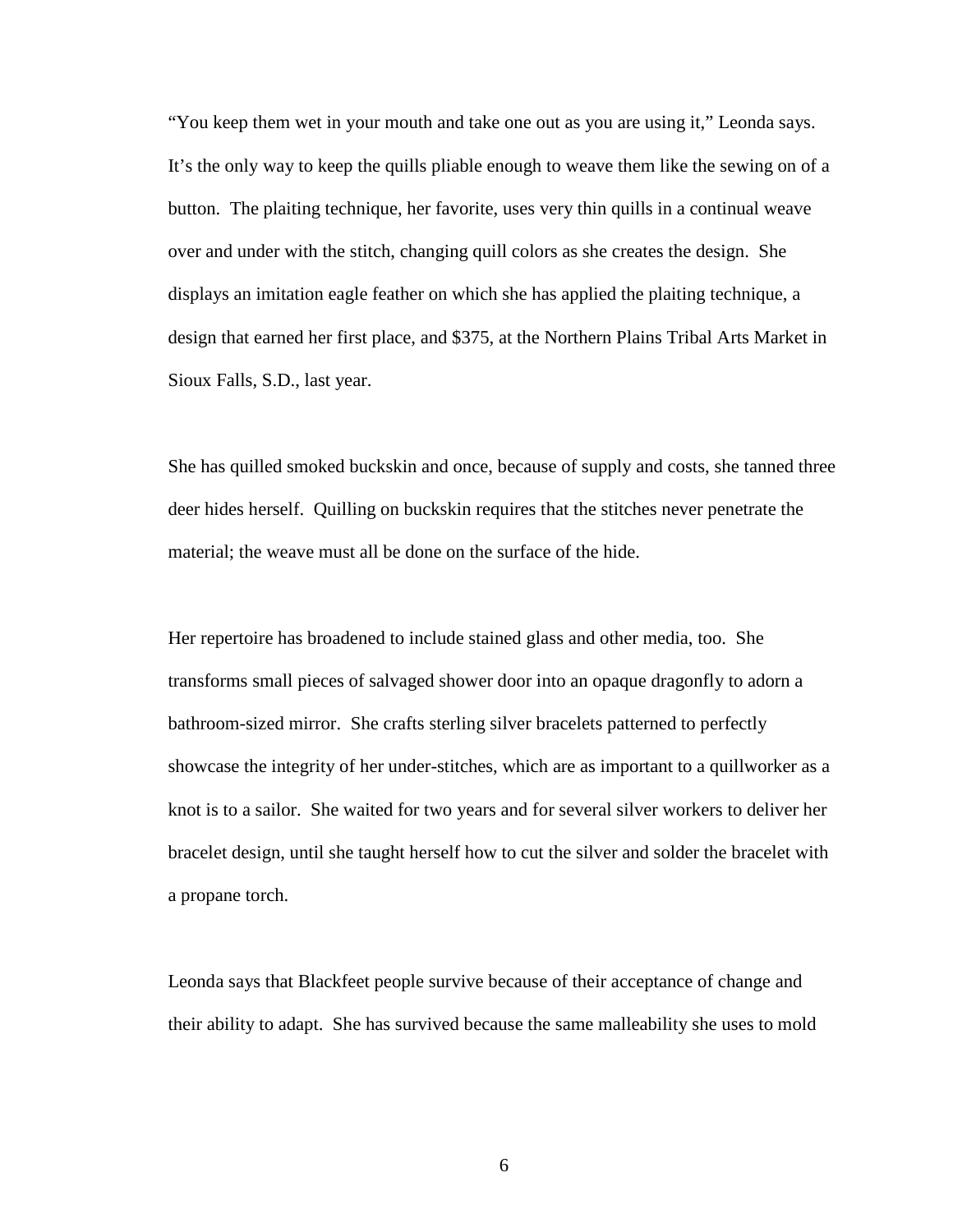the silver, and the same tenacity she applies to tan the hides has refined her into a Blackfeet artist.

Leonda convinced herself that once back in Browning, she could combine her stubbornness, her knowledge from a two-year community college art degree, and her lifelong interest in colors, painting, drawing and design to make a go of it as a full-time artist. She planted her 1978 mobile home on a small city lot which was willed to her by her mom, hung her shingle, and placed listings as a notable Browning cultural stop in statewide tourist publications, which is one reason she boasts an address number on her trailer.

Having an assigned address in Browning is rare because there is no established address system for the community. It's coming, says Stuart Miller, acting planning director of the Blackfeet Planning office. "We just recently had the reservation as a whole mapped and laid out and we're assigning addresses," he says. Leonda's reason for securing one was practical. "I went to City Hall and asked them if I had an address because UPS wanted to deliver," she says. "They said go look on the map and they gave me a number."

The toughest part about getting supplies isn't the lack of an address, it's the lack of businesses in Browning that sell supplies. Leonda used to buy some materials at Ben Franklin, like tubes of paint, but the store recently closed. Otherwise, it means driving in her run-down Subaru to Great Falls, a 300-mile round trip, for supplies. If Great Falls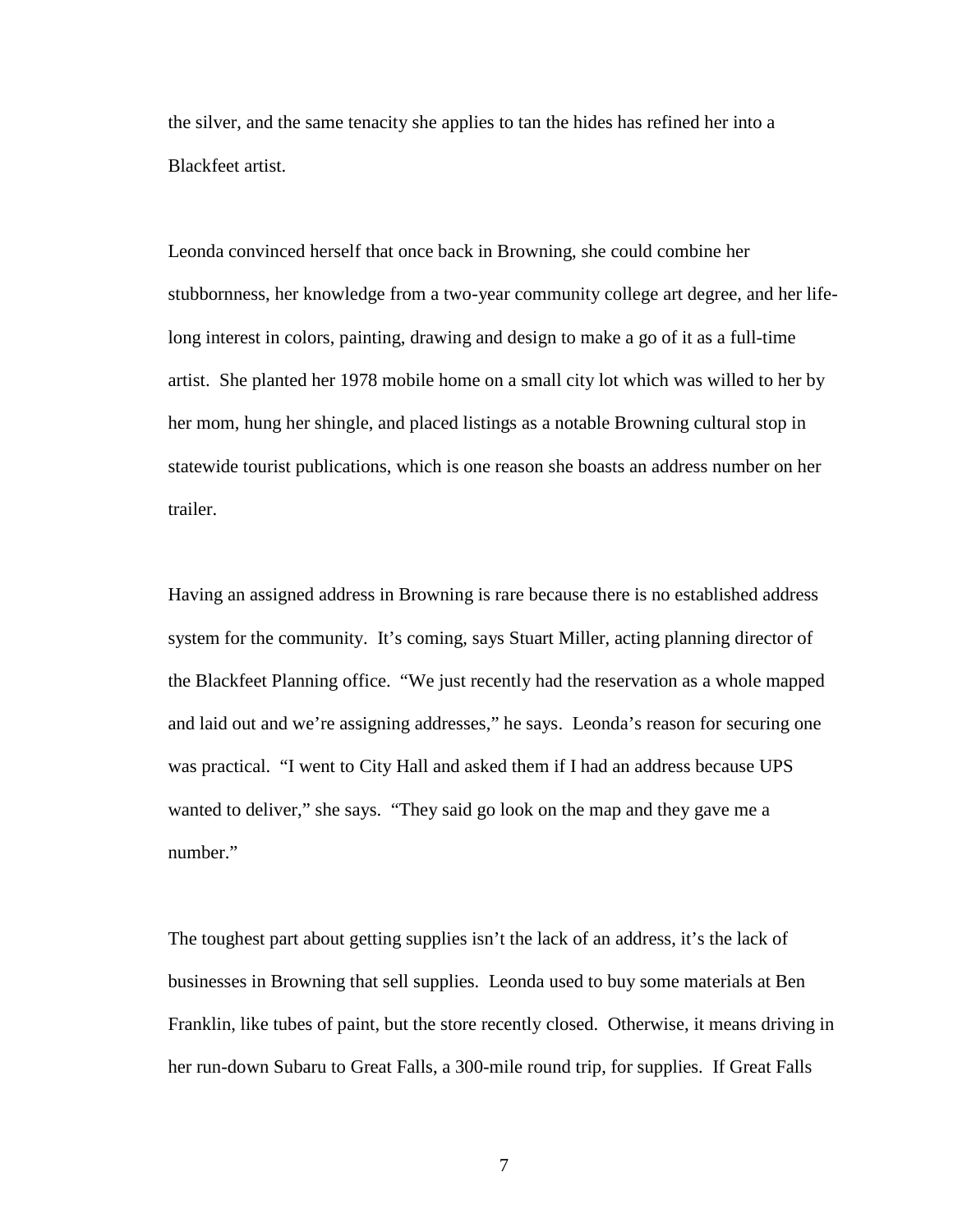doesn't have the stock, Leonda sends away to a supplier and waits five days to receive the shipment.

Leonda's business savvy is part of her success. She works debt free, paying her bills from what she makes from her art proceeds. That's rare in a culture where many small businesses are encouraged to seek grants for start up but then disappear when the grant runs out. Two grant programs she investigated encouraged participants to borrow money.

"Well, I don't want a loan," said Leonda. One program was based on a \$25,000 artist's loan fund given to the Blackfeet by a South Dakota woman. The banker responsible for the funding set the criteria for the loan, which required the artist to attend community college courses for corporate business spreadsheets instruction and recordkeeping skills. The price tag was \$25 to enroll, and refunded upon completion, so Leonda happily enrolled. She and a saddle maker were the grant "guinea pigs," she recalls. Leonda explains that, although she appreciated the training in bookkeeping, what she needed instead was instruction in advertising and promotion to earn money to put the bookkeeping skills to use.

Leonda's approach is atypical. She chooses to live within her means rather than taking funds from a loan program when she doesn't generate enough income to make a monthly payment. She believes that artist programs should provide promotional ideas, easier access to supplies, assistance getting organized, or even a barter program for supply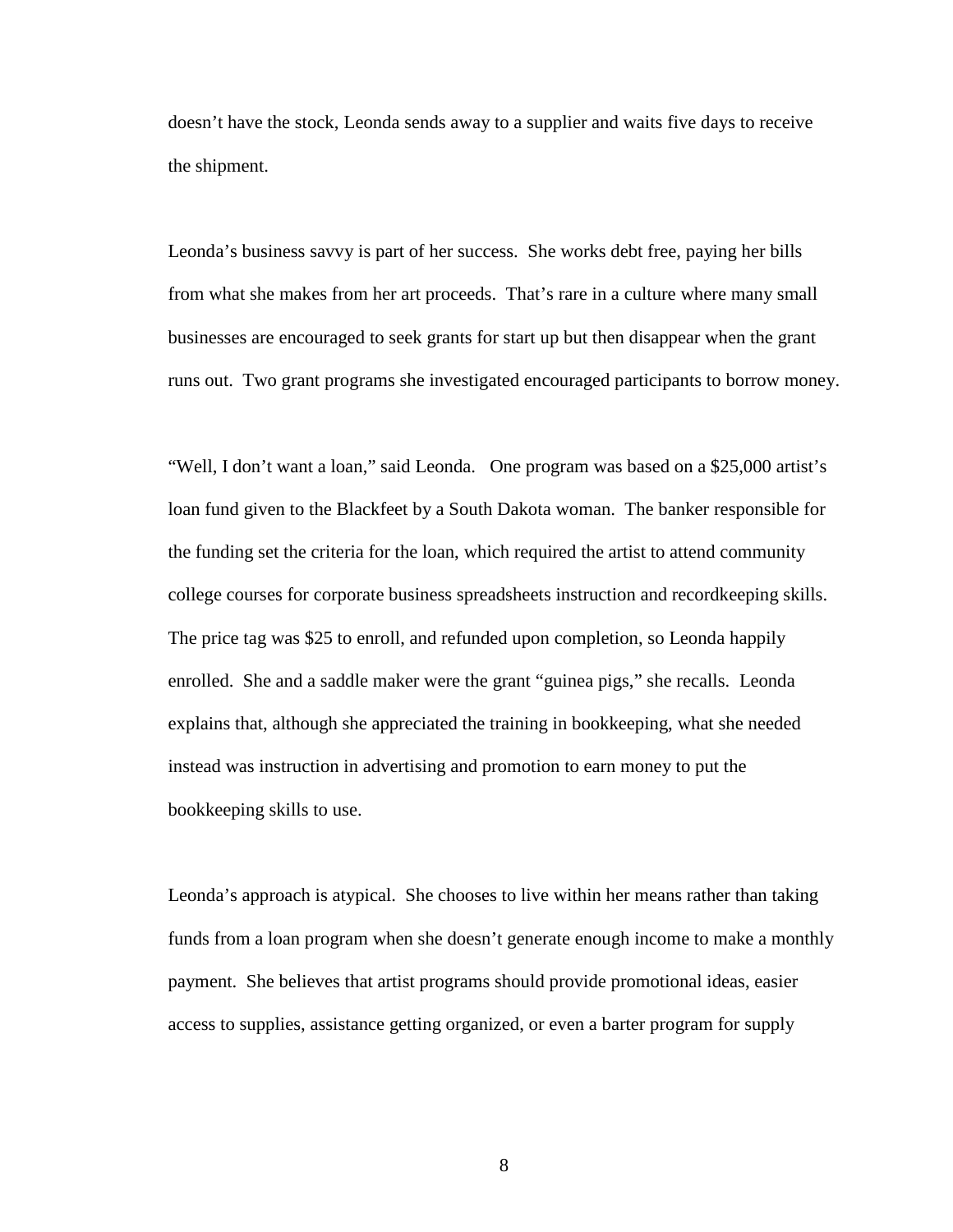swaps between local artists. "We need travel expenses to get to the art show, or to pay the booth fees," she explains.

Leonda's success is recognized in the press, in competitions and in speaker invitations. A picture of her sunset-colored stained glass buffalos graces the Ulm Pishkun State Park visitor center walls and the cover piece an 8-page spread in Montana Magazine about Hands of Harvest, a tourism-based cooperative of more than 120 rural Montana artists. Another of her pieces led for a Hands of Harvest story in The Craft Report, a national magazine for the craft industry. Leonda has tagged first place in porcupine quillwork at the Sioux Falls, S.D., market each year since 2004; the first year, she won with a a flute quiver, which sold for \$1,400. In 2006, her woven fan handle sold for \$800 and was used as promotional poster art for a nearby college. Recently, the Montana Arts Council invited her to speak publicly about her thoughts on Native American artists for a program called Montana Artrepreneurship Preparation (MAP), designed to make Montana traditional artists market ready.

More than 300 artists in Browning sit like a pot of gold at the end of the rainbow, just waiting to be found by tourists passing through to Glacier. The Montana Arts Council, in 1995, put out \$25,000 to commission an artist's inventory in Browning and to legitimize this feeling into a cultural center to promote economic development based on the arts. They surveyed and photographed, and cataloged artists, traditionalists, historians, dancers, singers, storytellers and fluent speakers of the Blackfeet language. But, the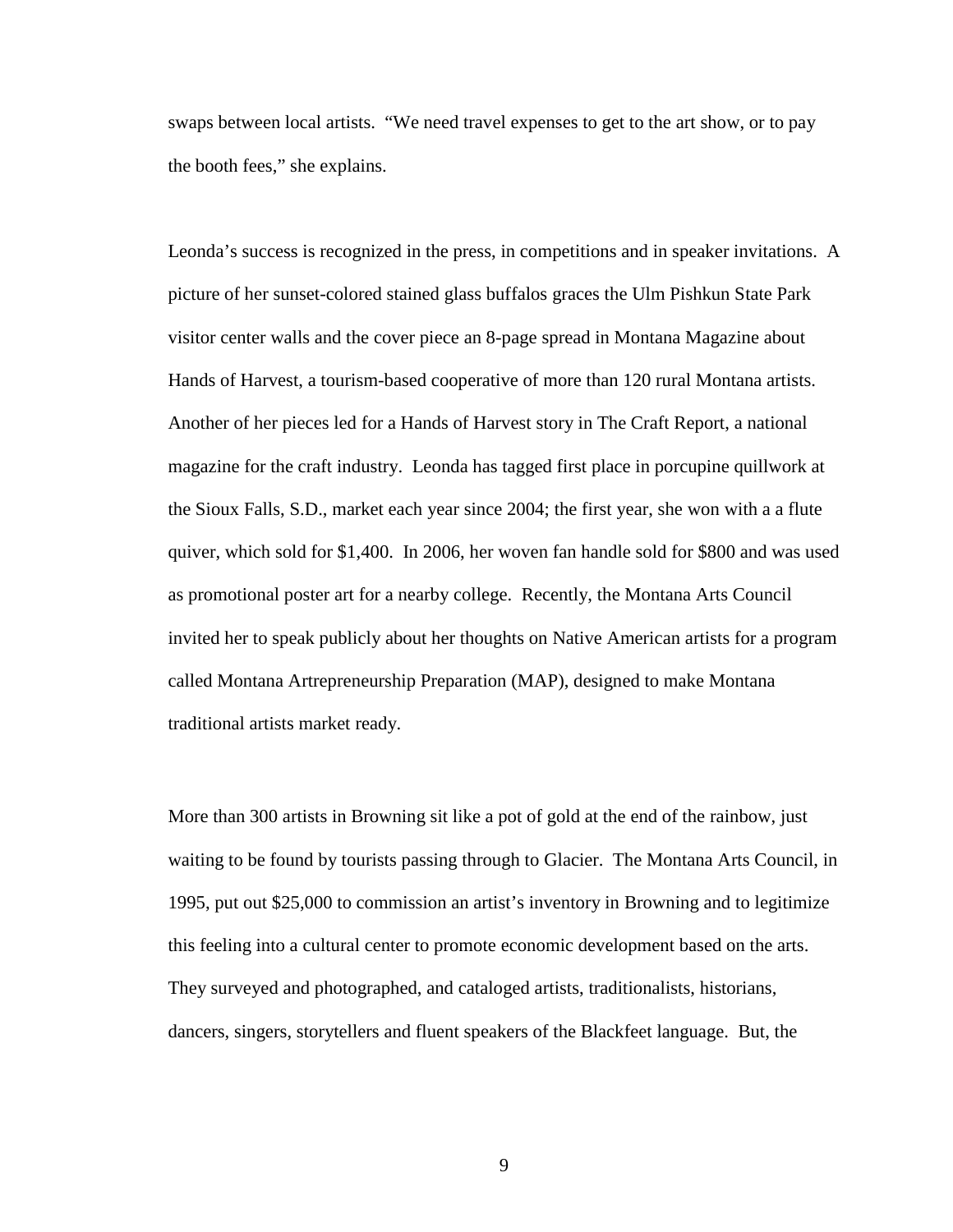information was never used, the grant ran out, key people left and the cultural center was never constructed.

Many Browning artists could find success and drive cultural tourism by showing and selling their works at two established galleries and tourist destinations. The Blackfeet Heritage Center and Art Gallery is one of them and part of the Siyeh Corp., the 10-yearold independent business arm of the tribe, considered the "branch" for the advancement of economic self-sufficiency. Siyeh was awarded the "High Honors" distinction from the [Harvard Project on American Indian Economic Development](http://www.ksg.harvard.edu/hpaied/index.htm) for removing political influences from tribal business decisions among their five enterprises; two casinos, commemorative coin sales, a cable and Internet service and the gallery.

Loren Bird Rattler, an au courant Blackfeet member, landed back in Browning to run the [Blackfeet Heritage Center & Art Gallery](http://www.siyehdevelopment.com/heritage.html) after three years as a public program specialist at the Smithsonian National Museum of the American Indian in Washington, D.C. His promotion elevated the importance and value placed on traditional artists and people believed him.

Bird Rattler said that he sold a \$1,200 piece by Leonda while he was in charge. He attributed some sales to effective, consistent advertising in the American Indian Magazine, the publication of the Smithsonian National Museum of the American Indian, and the monthly Native Peoples Magazine, which emphasizes arts and history. Both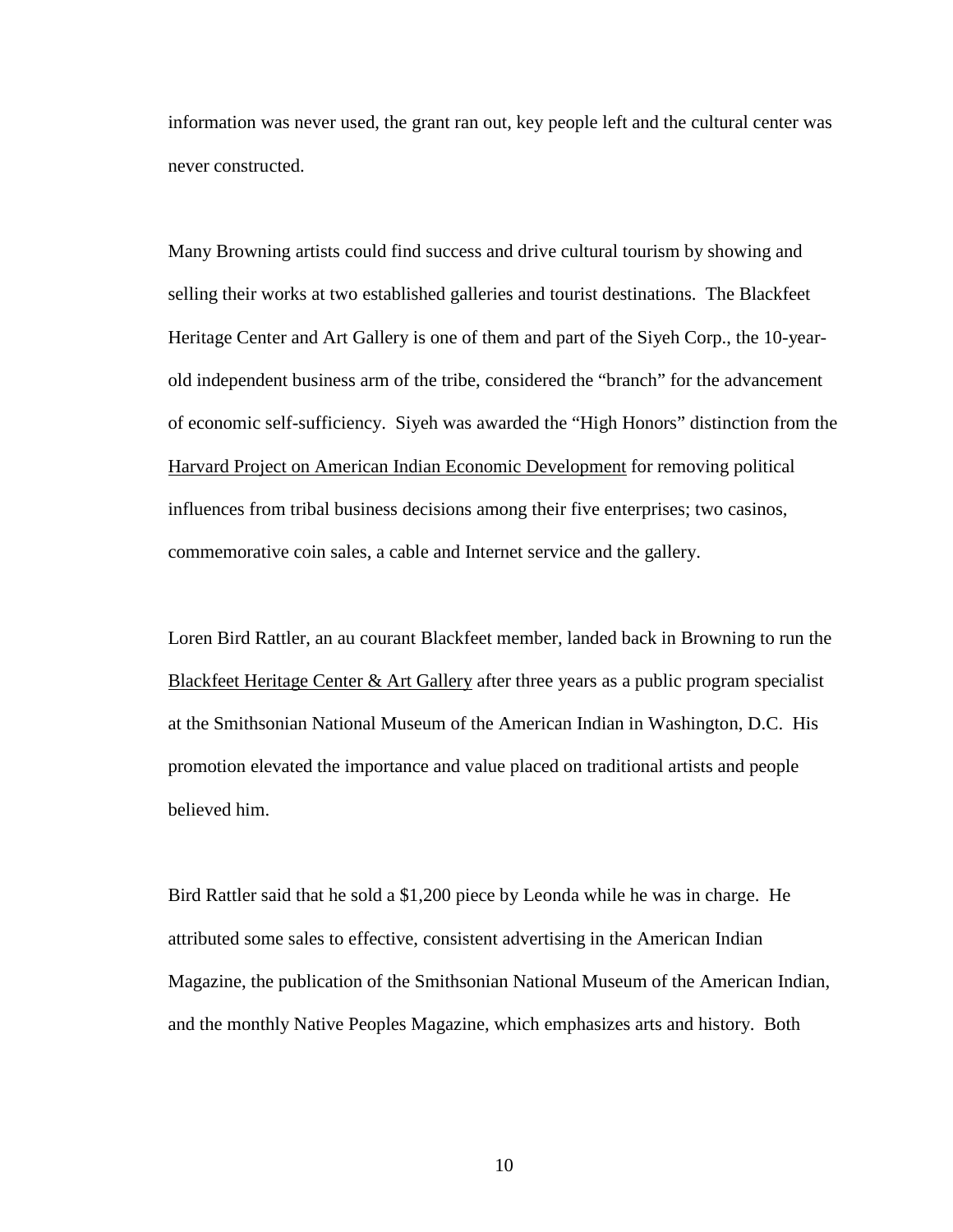magazines target audiences interested in buying Native American art and also kept Browning on the map.

Bird Rattler collaborated with state and federal agencies, and the Montana Tribal Tourism Association, (MTTA), a non-profit intertribal organization established in 1999 to promote authentic cultural tourism amongst all Montana tribes. The MTTA is creating a travel guide titled "Seven Lodges ~ A Visitors Guide to Montana's Indian Country to promote and market Indian-owned tourism businesses on the seven Indian reservations.

Bird Rattler believes that art is something on which the tribe can build an economy, attract tourists and restore a culture. "Absolutely," says Bird Rattler, "a tourism industry based on culture and art is a real possibility in Browning." He cites cultural tourism as the most popular form of tourism and says it can play a huge role in maintaining the natural and cultural identity of the Blackfeet people and places. The point is to capture and preserve the language, the stories and the traditions to teach travelers, he says.

Bird Rattler has nearly doubled the sales of the gallery by creating a market for traditional Blackfeet artists and artwork to mostly out-of-towners, either via the Internet or walk-ins.

Terry Welmann thinks like Bird Rattler and is another agent of change in town. He has big plans to use the Internet to sell Native American art. He owns the Warbonnet Lodge, one of only two motels in Browning, and he used to operate the adjoining restaurant. But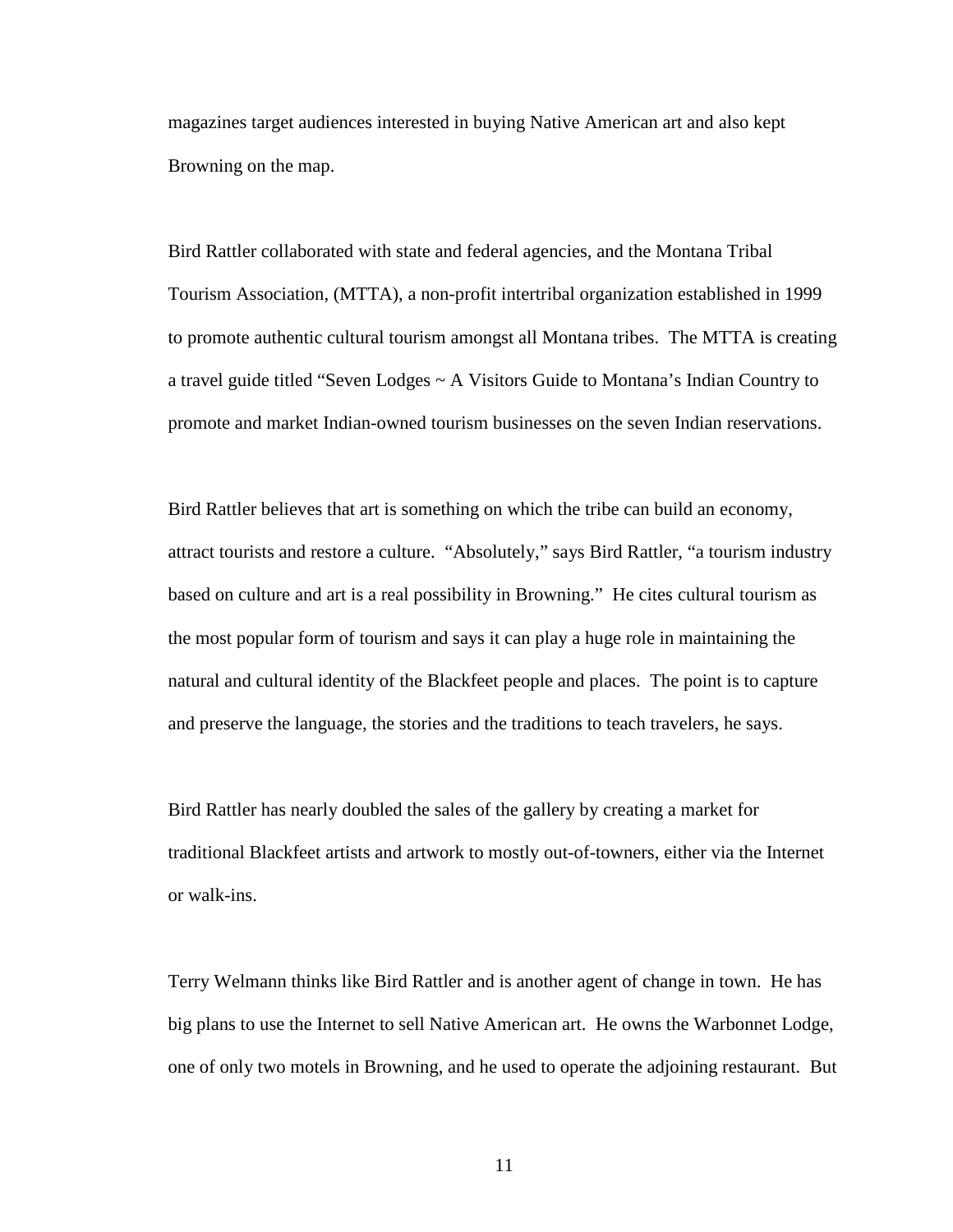he gutted it, after tiring of not getting good help to make room for an art gallery full of paintings by Blackfeet artist Jon Cadotte. He expects some walk-ins, but Welmann's intention is to sell Cadotte's art over the Internet, \$10,000 per painting and \$1,000 for signed and numbered prints.

The Internet is another viable option for art sales, and The Blackfeet Heritage Center and Art Gallery has enjoyed success selling art online, according to Bird Rattler. But selling Indian art online takes time and required the business to build a reputation of legitimacy and authenticity. Even though the passage of the Indian Arts and Crafts Act of 1990 helped to quell the sale of fraudulent Indian art, Bird Rattler found a counterfeit quill pipe bag made in Czechoslovakia when he first went to work at the gallery. He stopped allowing cameras in the gallery after that to prevent duplication of his inventory. Violations of the act bring stiff fines. A first time offense can mean penalties up to \$250,000 or a 5-year prison term, or both. If a business violates the act, it can face civil penalties or can be prosecuted and fined up to \$1 million according to provisions of the act.

The Museum of the Plains Indians is the other established gallery and attracted about 15,000 tourists last year, according to David Dragonfly, a local artist who specializes in print making and is acting curator and museum technician. Built in 1941, it is one of only three museums in the country to support Indian creative work. The museum sponsored an exhibit of Leonda's work, and she sells some pieces in the Pikuni Gift Shop run by Darnell Rides At The Door, a local traditionalist and independent consultant for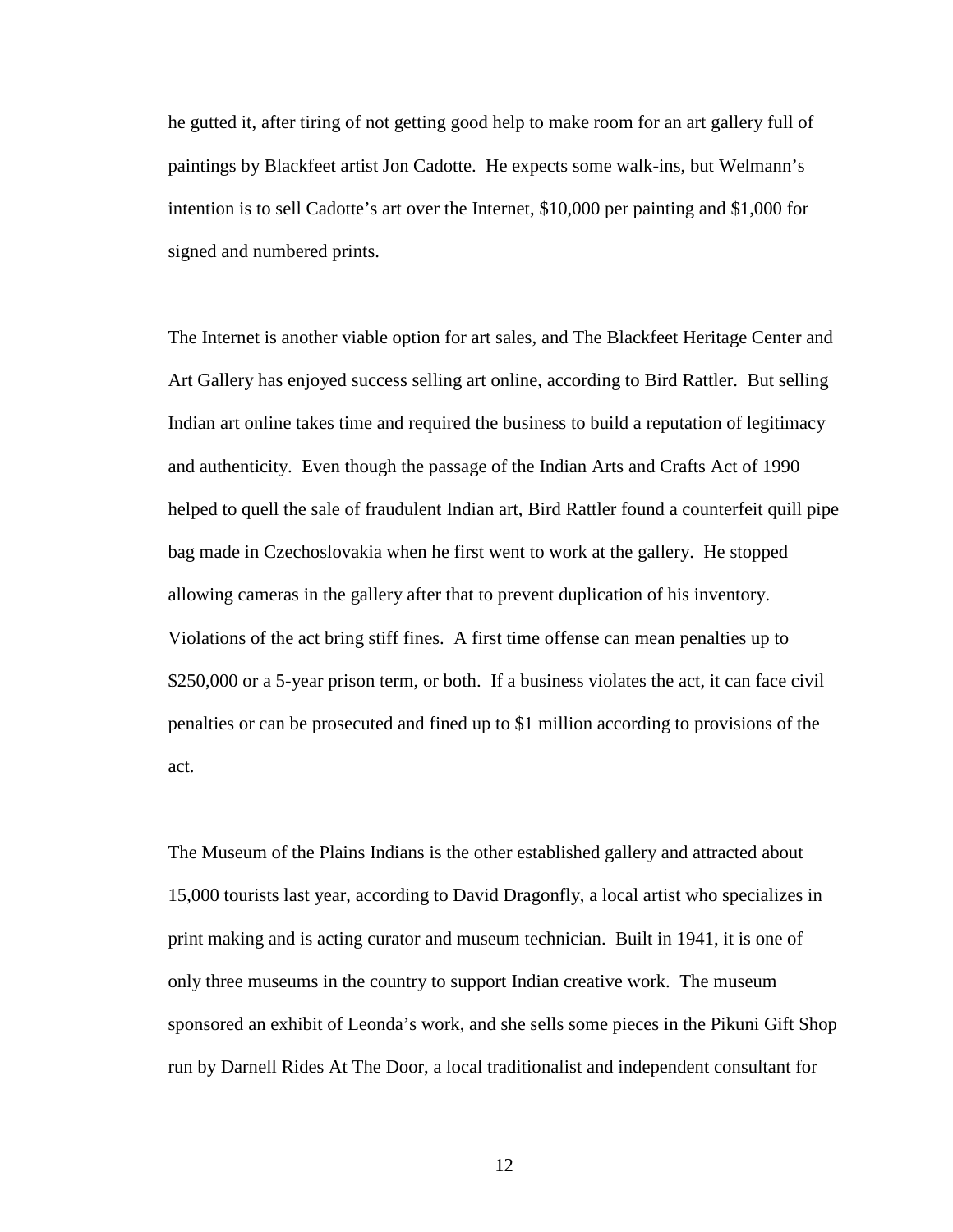art, history and culture.

Rides At The Door has an artist's registry of more than 200 names; the majority are Blackfeet from whom she buys art to sell in the gift shop. The prices in the shop range from a \$2.50 friendship bracelet made by a Blackfeet boy to a \$5,000 beadwork piece. Rides At The Door estimated that \$75,000 to \$100,000 in sales went to the artists last summer. Leonda's small hanging stained glass ornaments, which sold for \$20, were one of the best sellers to tourists last season. She sells to gift shops because they are her bread and butter.

Just twenty miles away from Browning, the East Glacier Lodge gift shop sells imported cheap arts and crafts, according to Leonda. The shop agreed to sell Blackfeet art, but will not pay the artists until the end of the season. There is good reason for this practice, according to Beverly Southard, retail operations manager for Glacier Park International, the concessionaire at Glacier National Park. The company cannot afford to carry over inventory since the National Park Service, for the past three years, has contracted with GPI on a year-to-year basis. According to Southard, who has worked for the company for twenty-one years, GPI had once enjoyed a 25-year contract, but that is no longer the reality.

Other states, like Arizona, have determined that the real travel jackpot is the wealth of tribal culture. The Arizona Office of Tourism hired a Native American tourism development manager to oversee tribal member participation in their tourism strategy.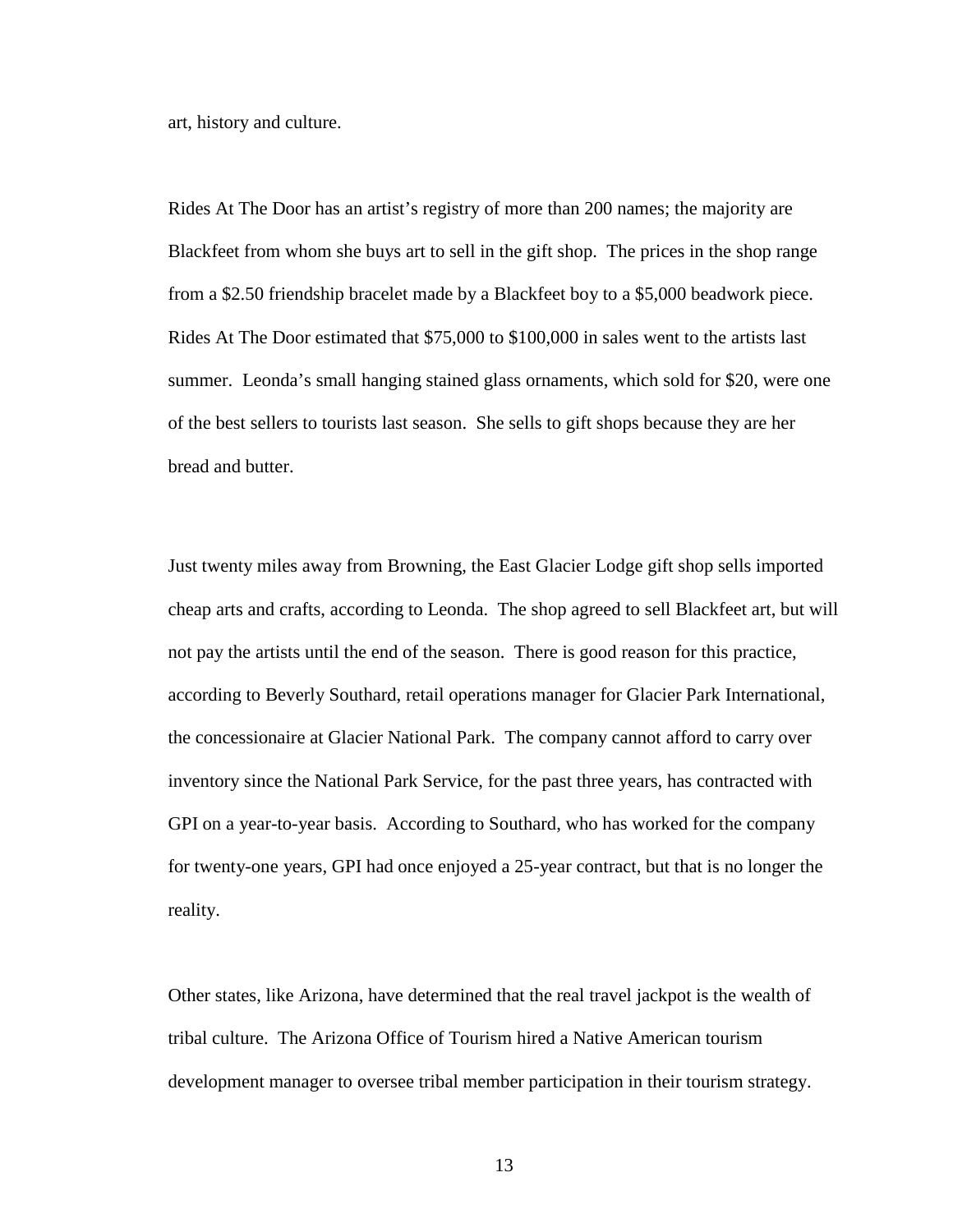This relatively new commitment to actually have tribal representatives attend trade shows, for example, was a huge success at the New York Media Marketplace where they held a demonstration of traditional basket weaving and food preparation. And in Portland, Oregon, tribal members met with international tour operators who are fascinated by Native American culture.

Browning has been the recipient of tourism grants from the Montana Department of Commerce, the tourism arm of the state. The town got \$10,000, for example, for development of the visitor information center facility in the parking lot next to the Museum of the Plains Indians and the North American Indian Days Powwow grounds, says Victor Bjornberg, tourism development coordinator. He also noted the Montana state film office has done considerable work with the Blackfeet tribe and tribal members regarding feature movies, TV and print commercial shoots using reservation land.

The nine-member tribal council is also trying to attract more tourists. It invested \$7 million to build the Glacier Peaks Casino to foster economic development. But it has been an uphill struggle. Its 33,000 square feet carries with it costly operational expenses. Depending on the year, the summer months in Browning are only July, August and into September. The casino doesn't have the volume of visitors that it expected during the seasonal months. According to Indianz.com, "since late September, the Glacier Peaks Casino has made across-the-board salary cuts, laid off some employees, obtained a shortterm loan and has missed some vendor payments. But tribal officials say that's to be expected with any startup venture."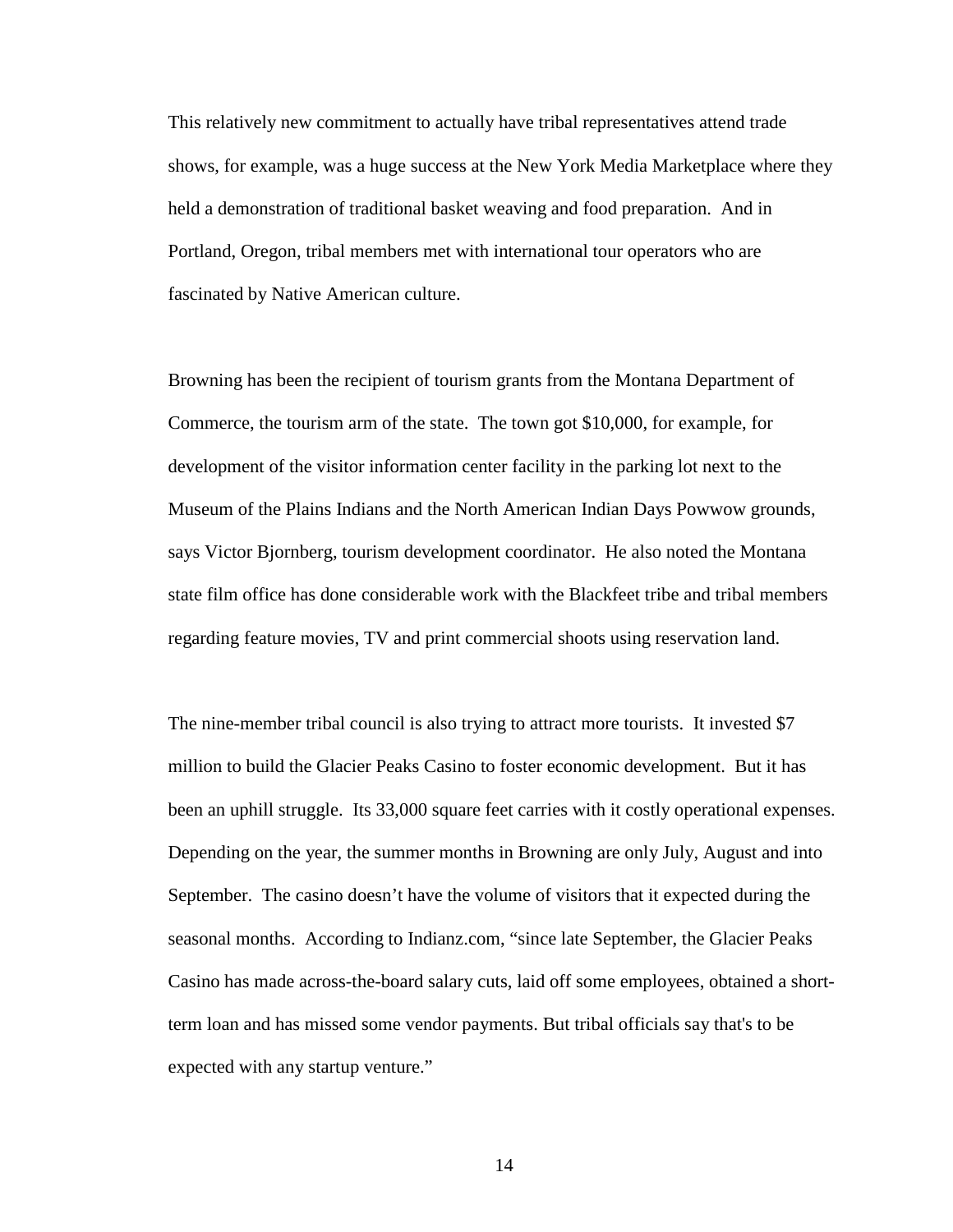It is difficult to get tourists to stop. Jody Running Fisher, media and tourism coordinator for the tribe, says some tourists have told her that they had been advised not to stop at the stoplight in downtown Browning even if it turns red, or spend the night in nearby East Glacier or Cut Bank, but not to stay in Browning. Fisher reports that the Browning visitor center last year recorded 2,500 visitors between Memorial Day to Labor Day. Over half were Montana travelers; the majority of others came from Washington, California, Oregon and Canada. For the annual Browning Native American Indian Days, the center had 93 visitors, who stated in the surveys that their destination was not the casino, but Glacier National Park.

Cultural tourism in Browning has unusual and complicated realities. For example, Leonda built a brand new front porch to attract tourists to her home/studio to generate revenue through art sales. She was awarded an artist's grant to do it, but no tourists have visited. This mirrors the tribal council's building of a brand new casino to attract tourists and generate revenue with similarly disappointing results.

Some of the tourists who have stopped have been disappointed, according to Dave Eglsaer, transportation manager of Glacier Park International. Eglsaer oversees the red "jammer" bus tours, including the three daily tours emanating from the historic East Glacier Lodge just 20 miles from Browning. In the summer of 2007, GPI dedicated a tour to the Museum of the Plains Indians in Browning. The bus would stop in the Museum parking lot and the tourists were given about an hour to explore. They were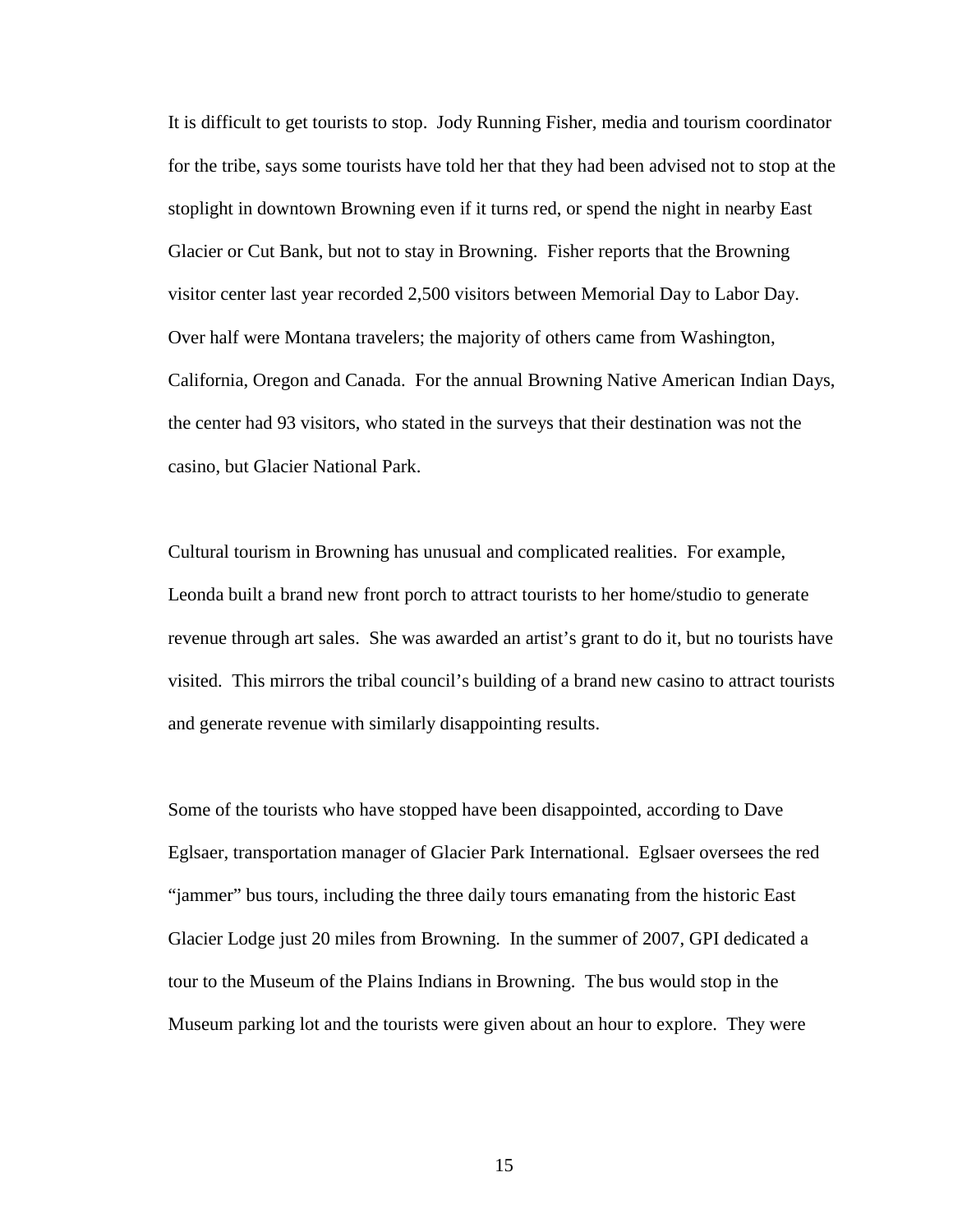within walking distance from the casino, the Museum of the Plains Indians and the Blackfeet Heritage Center and Art Gallery.

Based upon the consistency of the numbers and customer comments, GPI discontinued the red bus tours into Browning after one season. Tourists reported they were disappointed in the upkeep of the museum. Others commented that it didn't look like a professional museum. Eglasaer said that GPI had even sent volunteers to the museum to pull weeds and mow periodically to help with the upkeep. GPI offered free shuttles for employees and guests to attend the Native American Indian Days celebration, all in a good faith effort to keep up visitation in Browning, he says. Despite these efforts, the collaboration didn't work.

The tourists aren't stopping because there is a caveat to generating tourism in Browning. The town has some eyesores that can be sobering. Along the highway that runs eight blocks through the middle of town, street people live with a bottle as a constant companion. Browning's population of 1,065 has 70 percent unemployment rate, according to U.S. Bureau of Indian Affairs. The 2000 census reports that about 29.2 percent of the people live below the poverty line. The median income for a household in the town was \$23,879, and the median income for a family was \$25,000.

There are packs of dogs running loose in Browning that are hungry and disheveled. The tribal council used to oversee animal control, but for the last three years it has been the responsibility of the town of Browning. Juan Valdovino was hired in February as the dog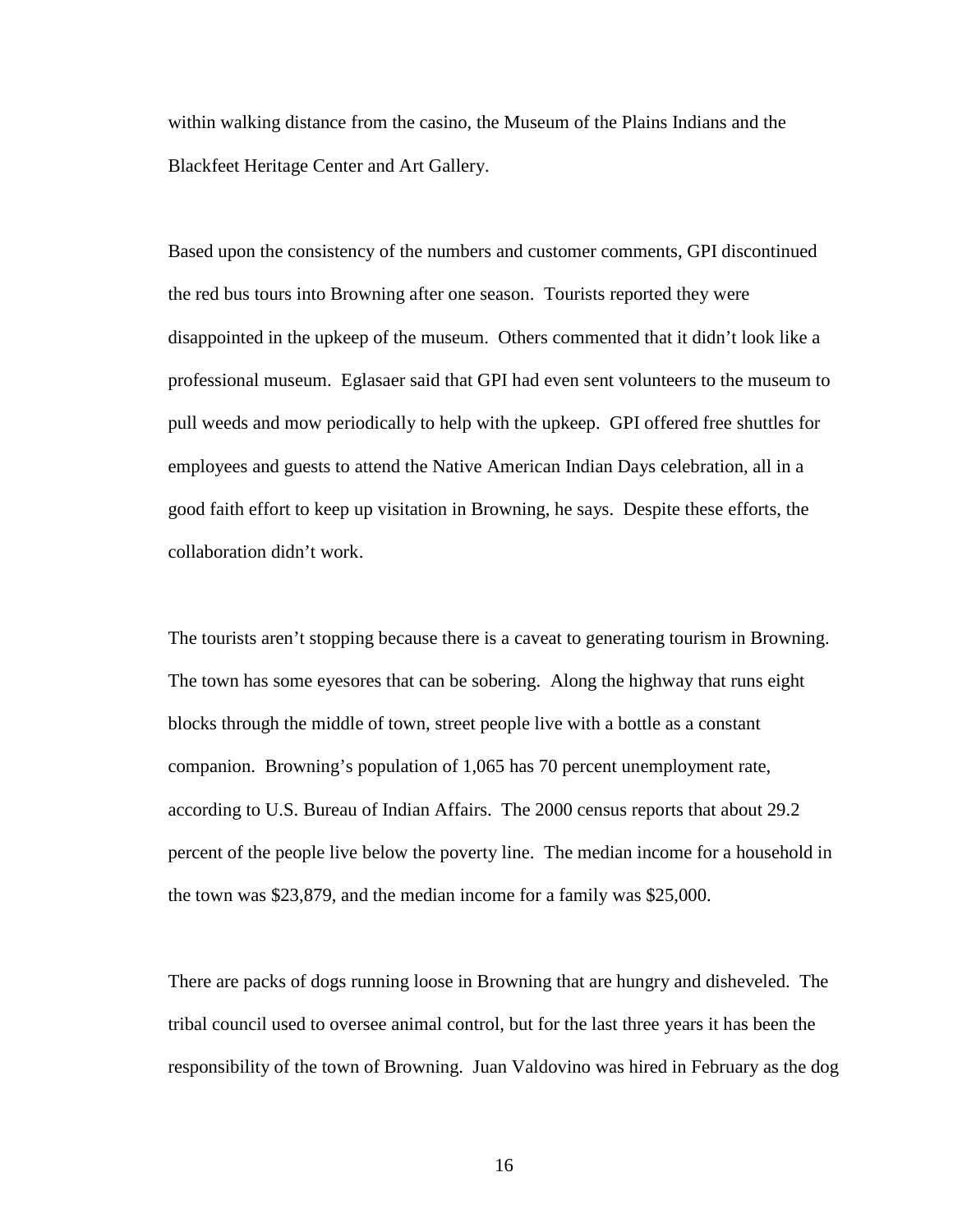catcher. In the first three months, he caught 300 dogs; 90 were adopted and the remainder was euthanized.

Skeletal remains of the Glacier Motel burned by fire at the south end of town, and a shell of the furniture store that also burned, line the main highway. The bureaucratic nightmare, the conflict between government authorities and the jurisdictional quagmire that exists between the tribal, city, federal and reservation authorities makes it nearly impossible to clear these structures in a timely manner. The boundary for the town of Browning only includes one-third of the existing homes and businesses. The Glacier Motel is outside the town limits so the town council has no jurisdiction. It is owned by a non-member, so the tribe lacks jurisdiction. The structure is battered further by incessant winds and remains an eyesore to passing tourists.

Artists must live with one foot inside the cultural circle and one foot out to make it in art, according to Bird Rattler. They must gain the skills necessary to understand marketing and taxes and must treat their art as a micro business. For an artist, that means determining what will make your work sell in the market, which is exactly why Leonda avoided becoming a painter and created her own niche and has succeeded.

Cultural tourism creates a sustainable economy. And, in Browning the ingredients are in place without any capital investment required. The large pool of practicing artists, two established tourist stops, and the Internet are in place for this economy to succeed. Their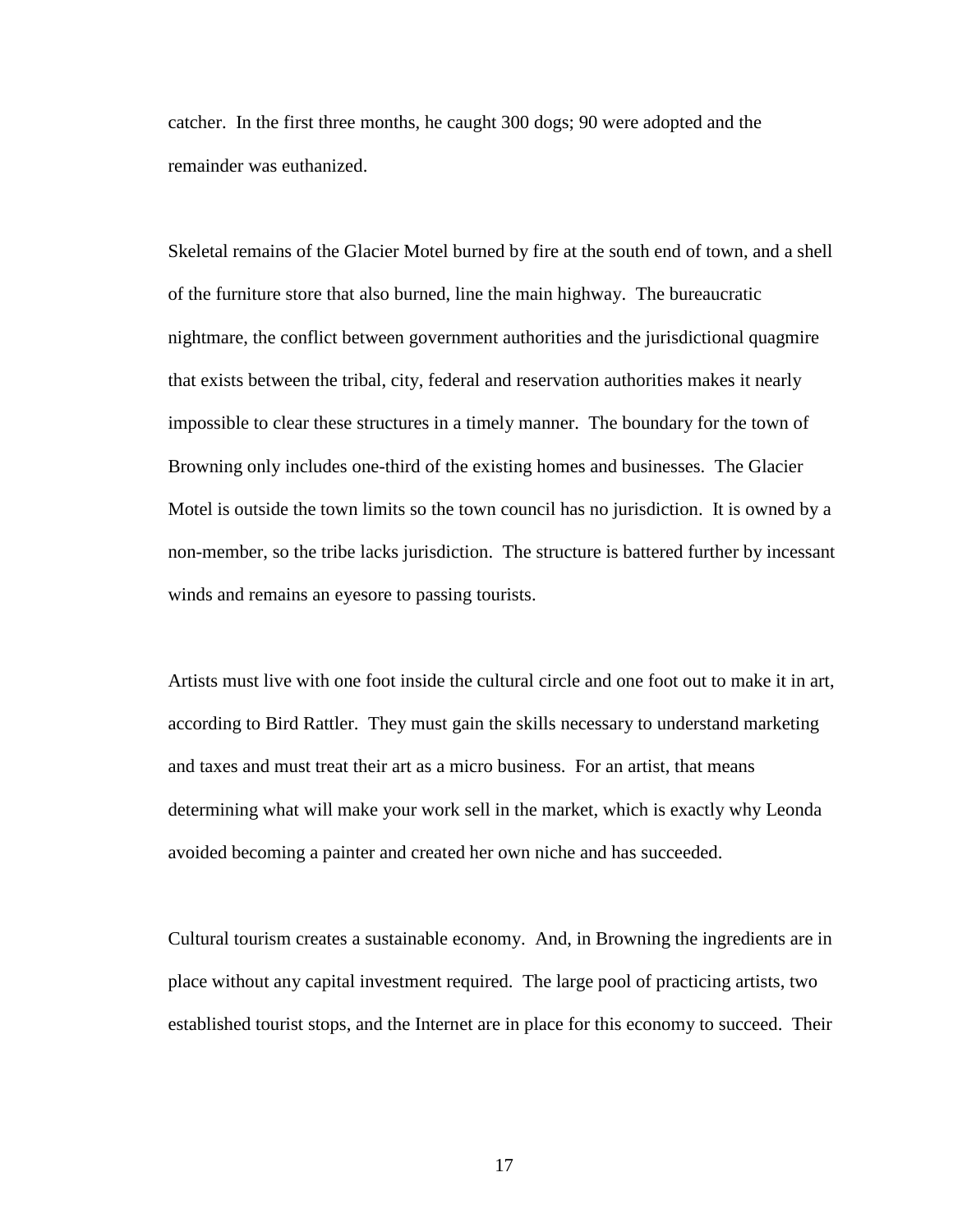success may be measured differently, too, not by the number of tourists who stop, but whether the Blackfeet culture will thrive.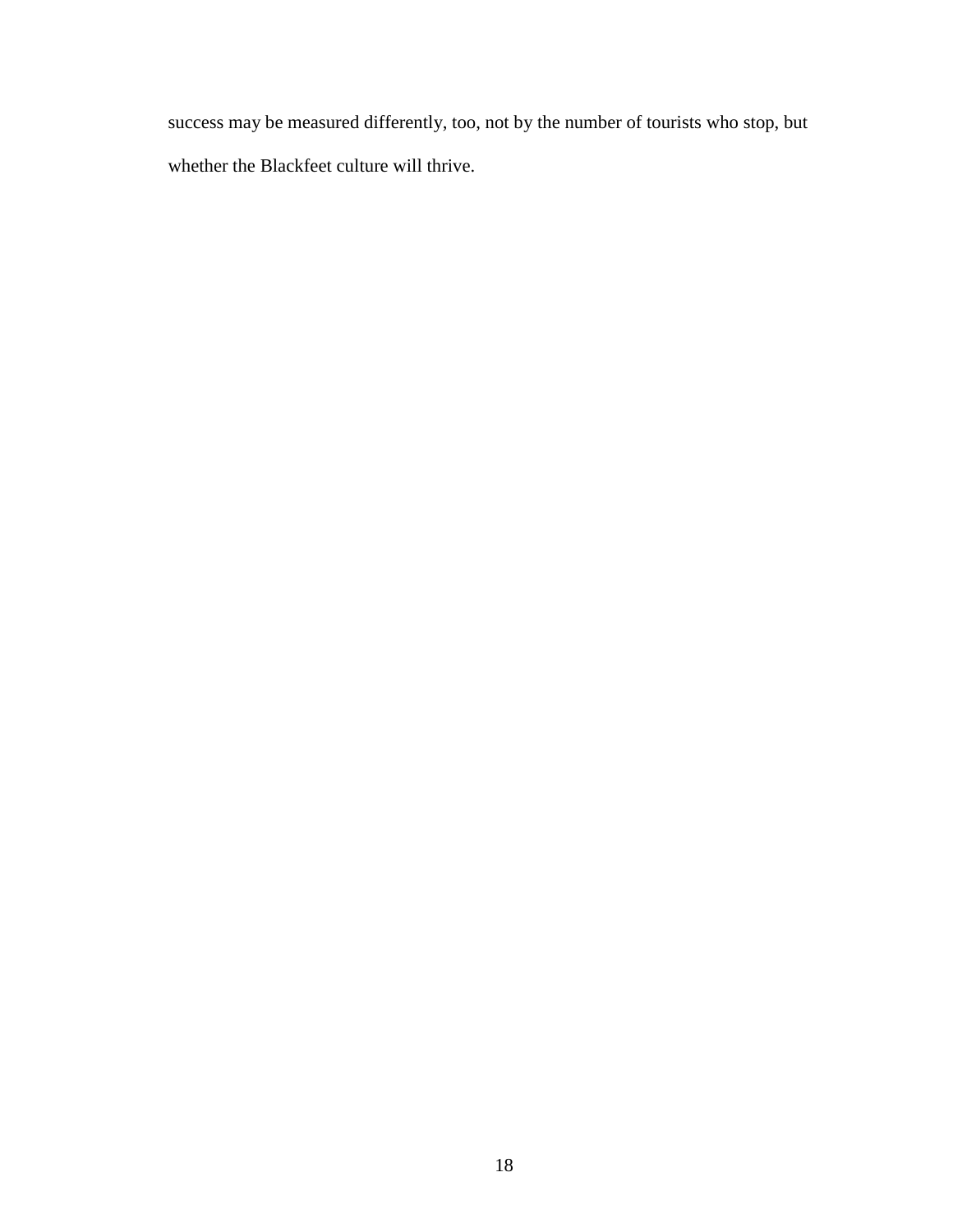## Montana Native American Tourism as Cultural Preservation

Lyndon Conroy and his wife, Sandi, were invited to a private ranch tour above the Tongue River, near Birney, Montana, to see several native graves; some were pine boxes sitting on top of a ridge, not buried in the ground. Some boxes had been placed under cliffs with rocks piled around them. "When we went into that area," Conroy says, "you could see bodies and all their possessions, mostly dated around the WWI time period. Nothing looked older than that." Sandi found a couple buttons from a jacket lying on the ground and slid them in her pocket and they headed home.

Shortly thereafter, Sandi told Conroy about the buttons, and he knew they had to take them back. "It's just the right thing to do," he said, "because you just don't desecrate this, you respect it." The Conroys went back to the site and put them on the ground where she had found them. Conroy respects and believes in the sacred spaces of the Cheyenne people and he won't return to some locations. "It's not only the sites that deserve respect, but the stories themselves that tell of the descendants through the oral histories that are sacred," says Conroy.

Conroy accepted the invitation to see the ranch, which is not accessible to the public, to follow in the footprints of earlier Crow and Northern Cheyenne people so he may more authentically tell the stories to his tour customers. Similarly, Jackie Yellowtail, tourism coordinator for the Crow People, ensures the preservation of her stories by telling them to college students, who, in turn, share them with tourists. Suzie Kelly and Peggy White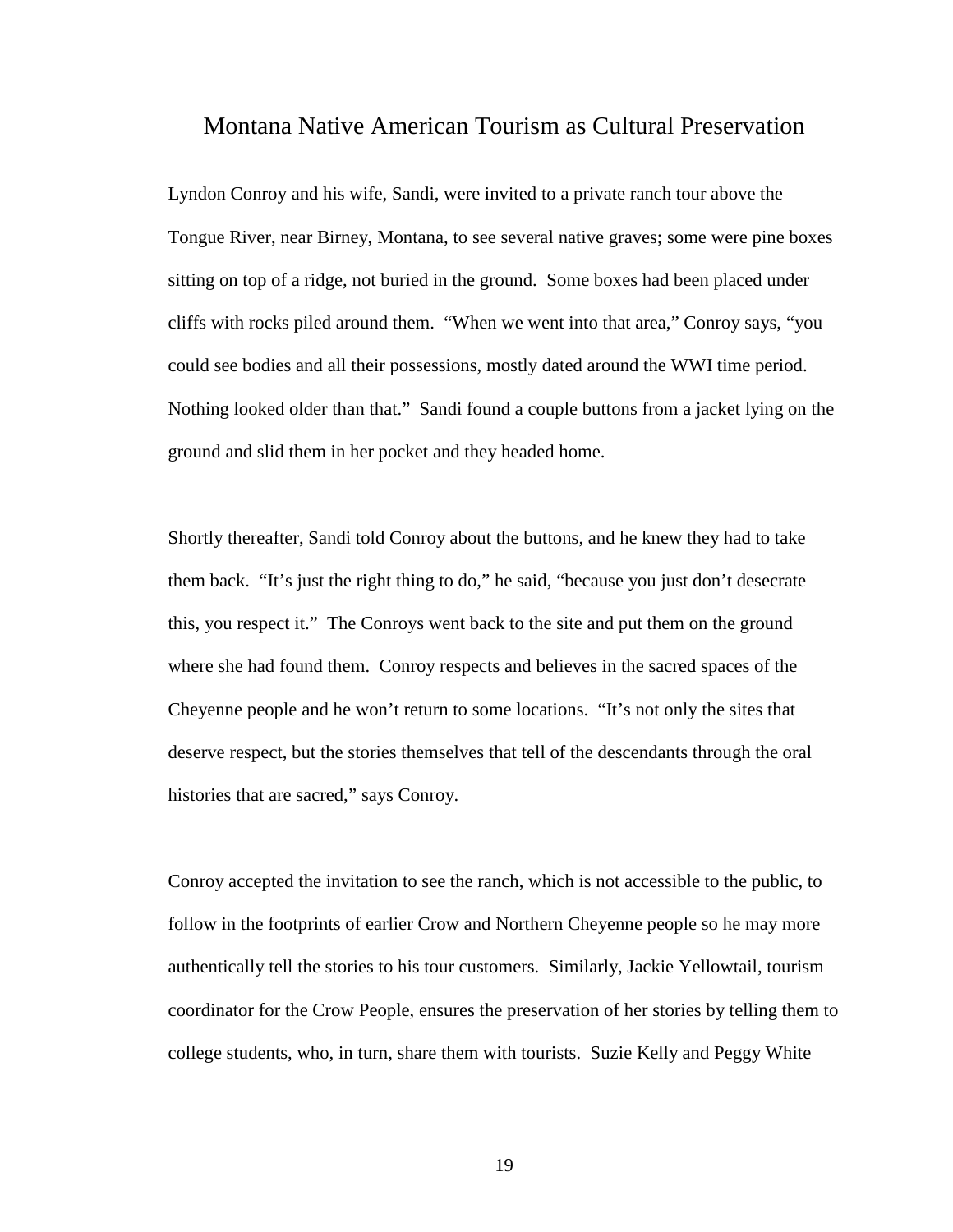Wellknown Buffalo co-founders of the Center Pole Foundation located on the Crow Reservation, use tourism to build cultural understanding and create change.

Lyndon Conroy sees the world through history books. When others see a lodgepole forest, Conroy sees teepee poles harvested, skinned while they are still green, knowing he'll need sixteen for a traditional teepee. When he drives Interstate 90 near the Bighorn River, he imagines someone miles away in the Crow's Nest viewpoint lookout, a site that was critical to the strategy of the Battle of the Little Bighorn. And he knows a lookout would be able to spot him in his truck just like they spotted animals and enemies in the 1800s with the naked eye from the Crow's Nest fifteen miles away.

Although Conroy is not recognized on the rolls as a Crow member, he is a member of the Crow Greasy Mouth (Uuwuutasshe) clan, based upon the female descent line, from his maternal grandmother, who was half Crow, like each of her parents.

For twenty years, Conroy has told the stories as the Native American history and culture teacher at Colstrip High School just 23 miles off the Northern Cheyenne Reservation, and 67 miles from the Crow Agency. He reached a couple generations of students, including one-third who traveled from Lame Deer, headquarters of the Northern Cheyenne Reservation. Crow students in his classroom were few because of geographic location. In 1995, when Conroy was in his mid-30s, he formed his tour company, Frontier Adventures, so when classes let out for the summer, he could further explore some of the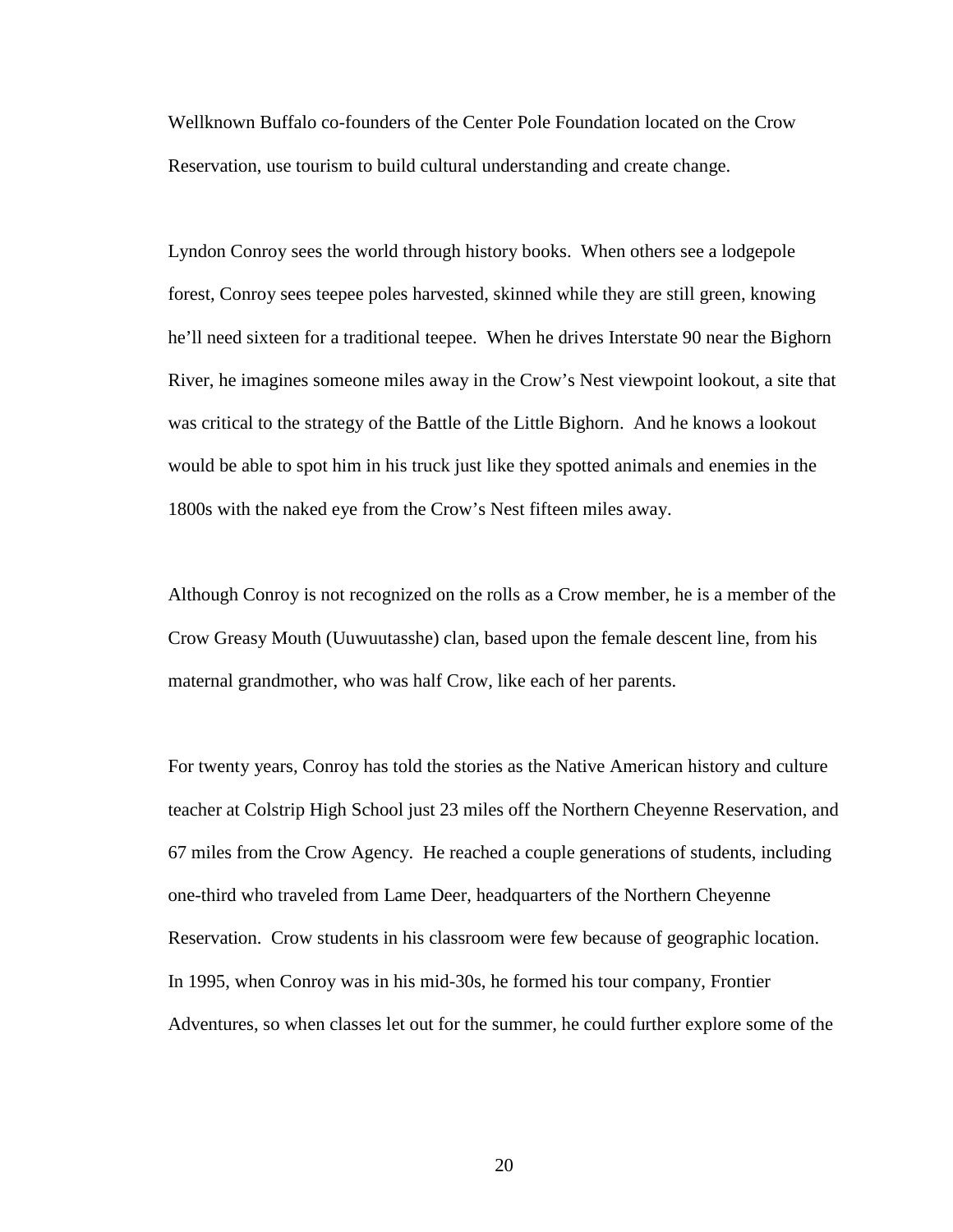least-visited, least-spoiled historical sites in southeastern Montana and northern Wyoming.

Conroy keeps the groups small and leads three to four tours each summer. The tours explore the land and also float the Yellowstone River. For \$749, clients get four days and three nights, and sleep in teepees of their own construction. His wife follows the group by land in their rig, hauling supplies and food. Conroy attracts customers through his website, [www.exploremontana.com,](http://www.exploremontana.com/) or by word of mouth. His clients come from as far away as Portugal, and other parts of the U.S., like Hawaii, New York and Oregon.

Conroy insists on accurate storytelling and has based his business and curriculum on stories validated from going to a primary site or doing research. Often, Conroy claims to experience a sense of déjà vu upon seeing a sight for the first time, having learned about it earlier from the tribe's oral history. When he first got into the tourism industry he didn't know who to trust for accuracy, so he approaches the business from an outsider's standpoint, trying to be discerning and avoid wrong information.

Conroy preserves the authenticity of his tours by developing an extraordinary network of storytellers who share their ancestral wisdom of the Crow and Northern Cheyenne people in camps and at historical sites. Conroy's clan aunt, Alma Hogan Snell, is a regular speaker at Conroy's camps. She is recognized internationally as a Crow storyteller because of having written two important cultural books; *Grandmother's Grandchild,*  about being raised by her grandmother, the legendary Crow medicine woman Pretty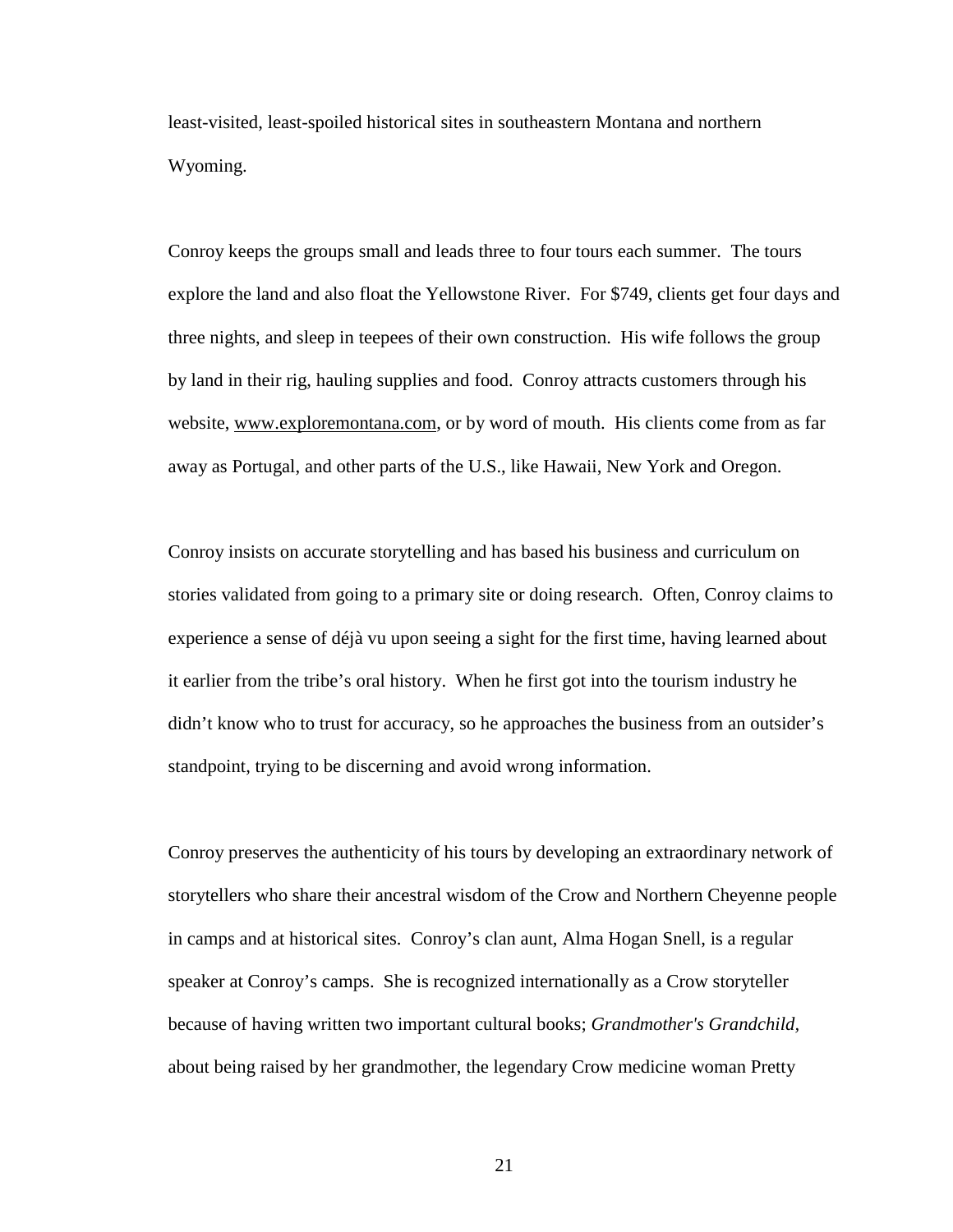Shield, and *A Taste of Heritage, Crow Indian Recipes & Herbal Medicine.* She shows native plants and teaches how for generations the Crow people used them for nutritional soups and teas, and medicinal aids. Maria Bucklew, a resident Northern Cheyenne, comes to Conroy's camps to demonstrate the art of brain-tanning hides using only the chemical naturally found in the brain of dead animals that results in a softer hide. Philip Whiteman, Jr., now the chief of the Northern Cheyenne tribe, also has met Conroy and his clients at a site. One customer recalled when Whiteman met them to pray twice for safe deliverance, and then to pray for about 15 to 20 minutes in gratitude to the four directions.

Another method he uses to preserve authenticity in his tours is having access to private land, free of restrictions that could curb his storytelling. His network of connections based upon his reputation for protecting authenticity comes through his teaching experience, his family tree or community links on or off the reservation. He has created a unique association of individuals who share a common interest in letting him be free to tell the real stories. They mutually assist him to navigate around regulations, avoid having to use federal lands, and minimize the involvement of state agencies.

His students often contribute to his tours in unexpected ways, as did two sisters who live on a ranch nearby Colstrip. It was sometime during the fourth year of teaching a sophomore world history course when Conroy was explaining artifacts, cultures and things left behind by earlier people that the sisters felt provoked to tell him they had artifacts on their ranch, which made him chuckle. He had heard stories over the years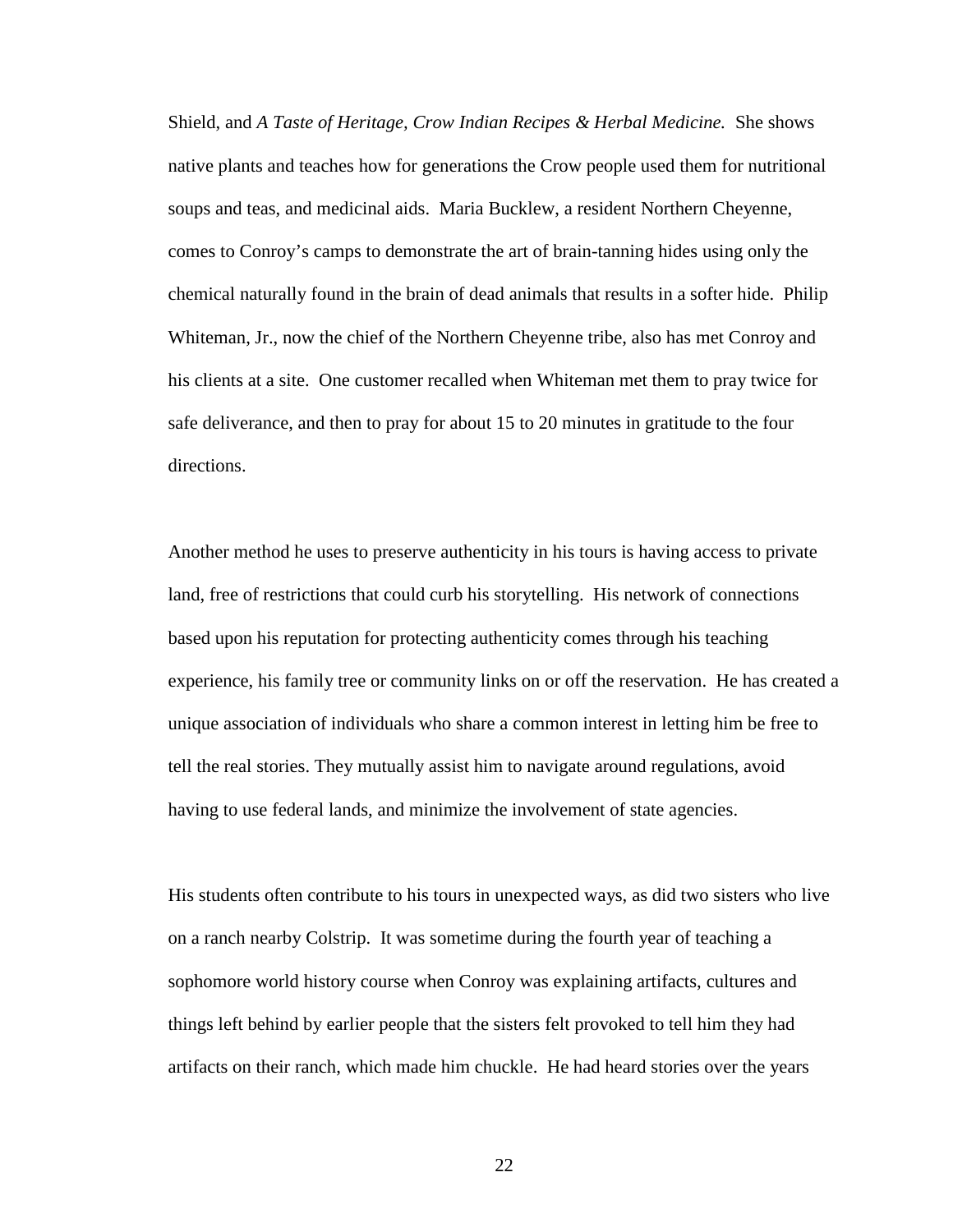from the Cheyenne culture about what had happened to the artifacts and weapons that had been taken from Little Bighorn by the Indians and hidden in the hills in their area, but he had never seen such relics.

Conroy's family tree includes Native and non-Native roots, which allow him a rare understanding and connection to the history because it's personal for him. His grandmother's original allotment included Pompey's Pillar, a sandstone butte and now a national monument because it bears Captain Clark's signature, the only remaining physical evidence of the Lewis and Clark Expedition. His grandfather homesteaded by Huntley Project and the land is now owned by his cousin, who grants Conroy permission to set up camp. Shirt-tail relations own the property that Custer took on the Little Bighorn trip, and owners of the Crow's Nest lookout know his cousin's family and both groups allow Conroy full access.

Conroy's reliance upon community links outside his family and students includes people like Jack Bailey, who describes himself as a "'kinda Irish-cowboy mostly.'" He knows from experience that Conroy will protect a site's history and integrity, which is why he grants Conroy unique access to his ranch located four miles north of Lame Deer, on the border of the Northern Cheyenne Reservation and home to a very important Native American spiritual location, the Deer Medicine Rock. It is a sandstone formation about 75 feet tall with a blue streak embedded in the red rock amidst the petroglyphs, said to be the result of a lightning strike by the gods and the spirits. It's said that it is here Sitting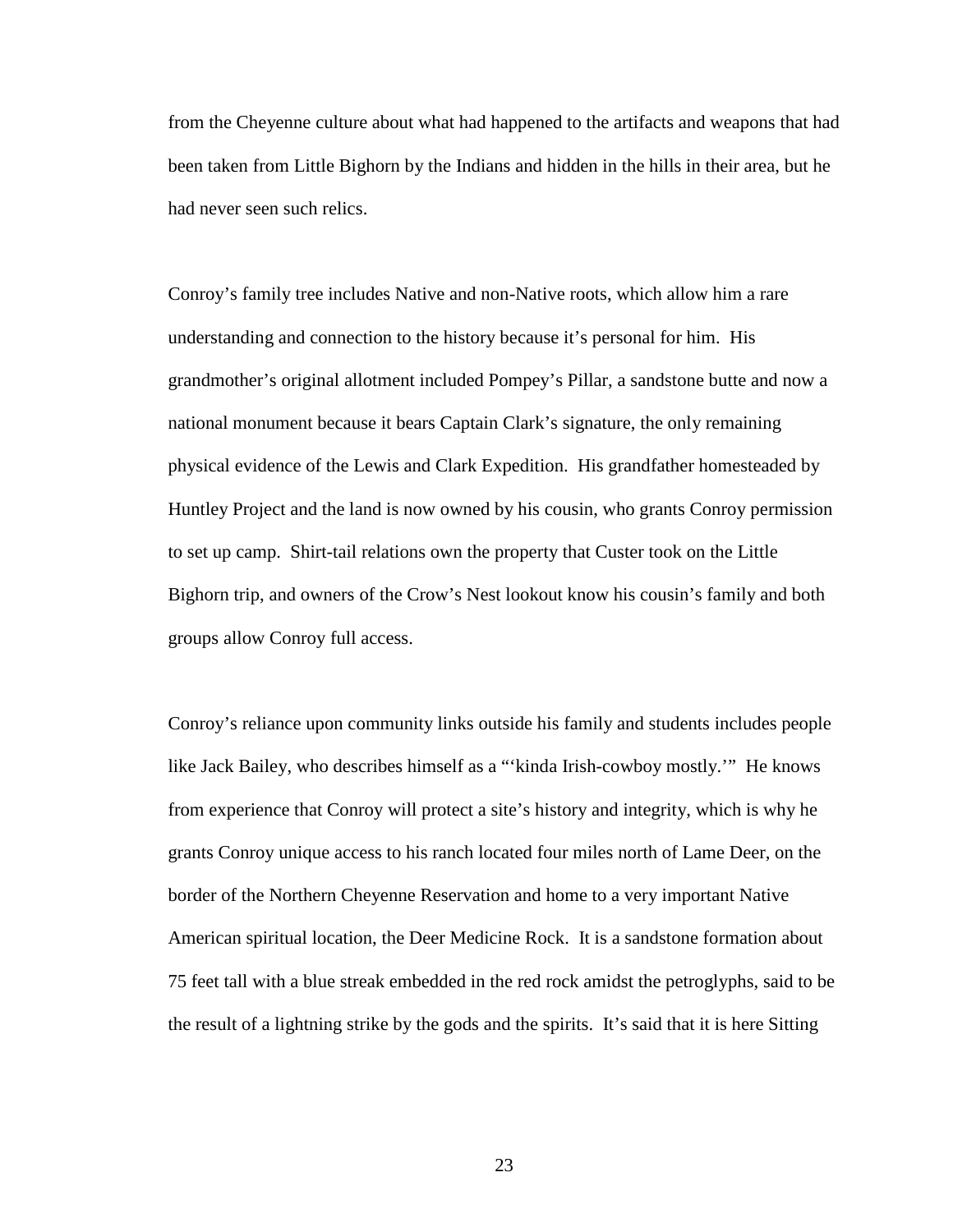Bull had his vision that the Indians should stand and fight and that they would win on the Bighorn battlefield.

Seven generations, since 1883, have raised cows and grown the hay and grain to feed them on the Bailey ranch. His grandmother came to the area with her parents from Ireland, seven years after the Custer battle and while Sitting Bull's Sun Dance poles still stood. She was a little girl when she learned to speak fluent Cheyenne. The Sisters at St. Labre Indian School used her as an interpreter, Bailey says, and the Indians used her as an interpreter to sell horses to the army. "A little girl, she didn't know how to cheat yet," he says. Their property was on Northern Cheyenne land before it was a reservation. The government bought out the Bailey family and moved them down the creek to their present location when the Northern Cheyenne Reservation was created in 1884.

The Baileys are active stewards of the Deer Medicine Rock. "I own the property, and so I have to set the rules for the preservation of the property. So, we can't let a free run of it, or it would be ruined," Bailey says. The Baileys don't ask for admission money, but if someone gives, it's considered to be a gift. The Baileys don't advertise either. The lane to their place hosts a sign that reads Bailey Ranch, but there is no mention of the Deer Medicine Rock. "What we do, we try to have people come here who are really interested in it. We don't really want it to be a bathroom stop for tourists going through," he explains. The Baileys have been host to writers from the Smithsonian magazine and the History Channel three or four times, and to writers from all over the world.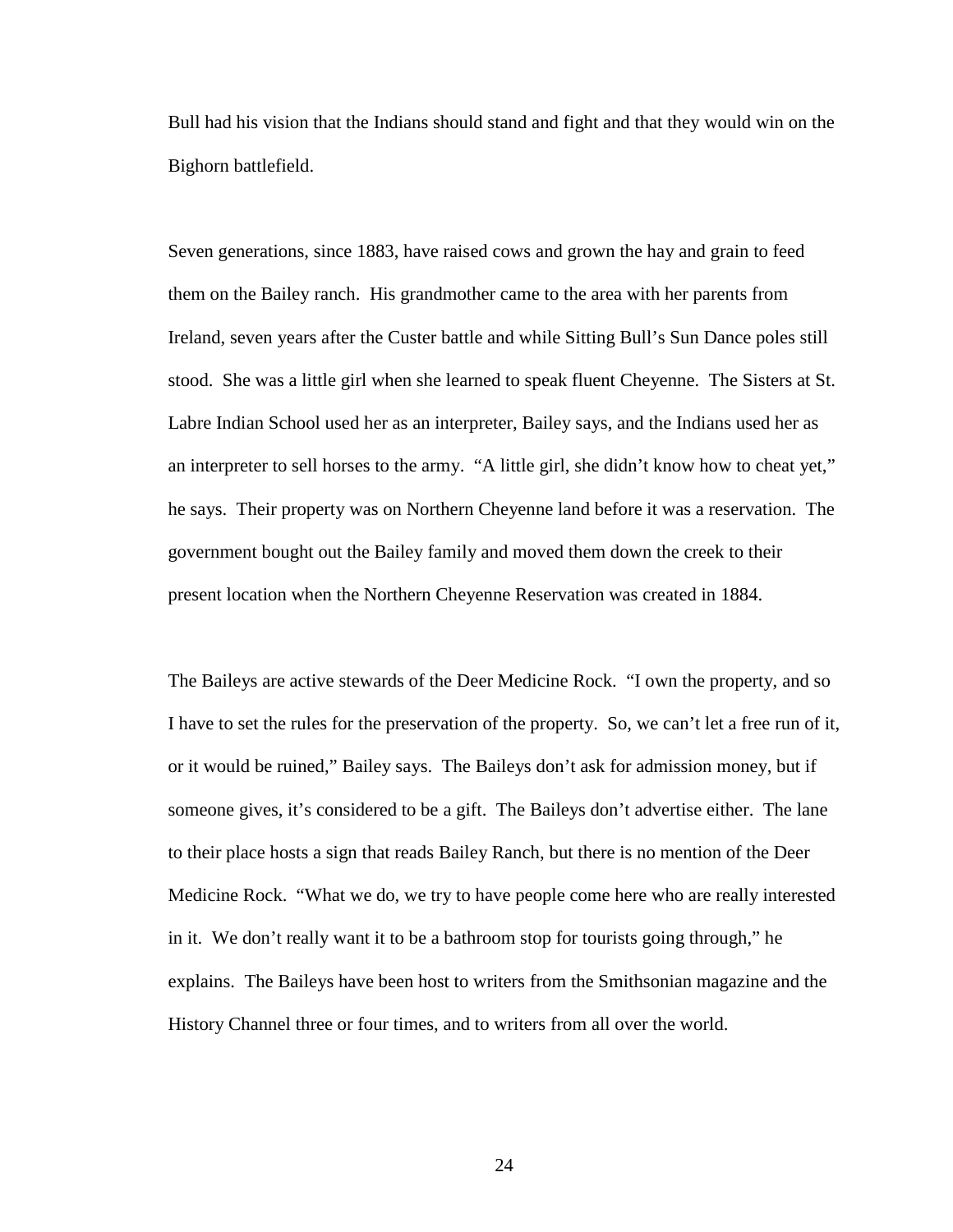Today Conroy's influence is far reaching, but the first summer, his first customer—and the only customer— was Lon Jensen, a 76-year-old dentist from Corvallis, Oregon, still practicing public service dentistry. They traveled to the sites in Conroy's truck. Jensen's first time on the Bighorn battleground was with Conroy, 117 years and 20 days after Custer's last fight. He and Conroy arrived in the heat of the afternoon, about the same time as the battle occurred, which was a dream come true for Jensen, who grew up in western Iowa. Jensen recalled that on most Saturday night trips to town while his mom shopped for groceries, he and his dad passed the time visiting with locals in the tavern. Jensen distinctly remembers seeing a Budweiser beer poster depicting Custer's Last Stand on the wall behind the bar. It was that memory that inspired him to join Conroy for the last fourteen years and he has even brought along his son, a teacher in Oregon.

Conroy has succeeded in his vision because the stories have been kept alive. Conroy made money some summers and did not in others. That's fine with him because his goal is preservation, not money, the normal tourism measure of success. His measure of success is reflected in the changes he creates by teaching and showing his students and clients how an event happened on their land, or in their family, or even piqued an idea in a tourist that "history is now." He enriches his clients' relationship to the natural world and helps them see their role in preserving it. Many people don't know about his work and he prefers it that way, to do it alone based upon his passion for the authentic story. His view of tourism is cultural preservation and is sustainable.

Other Native Americans like Jackie Yellowtail use tourism to support a personal vision; hers is to eliminate xenophobia, the unreasonable fear or hatred of foreigners or strangers.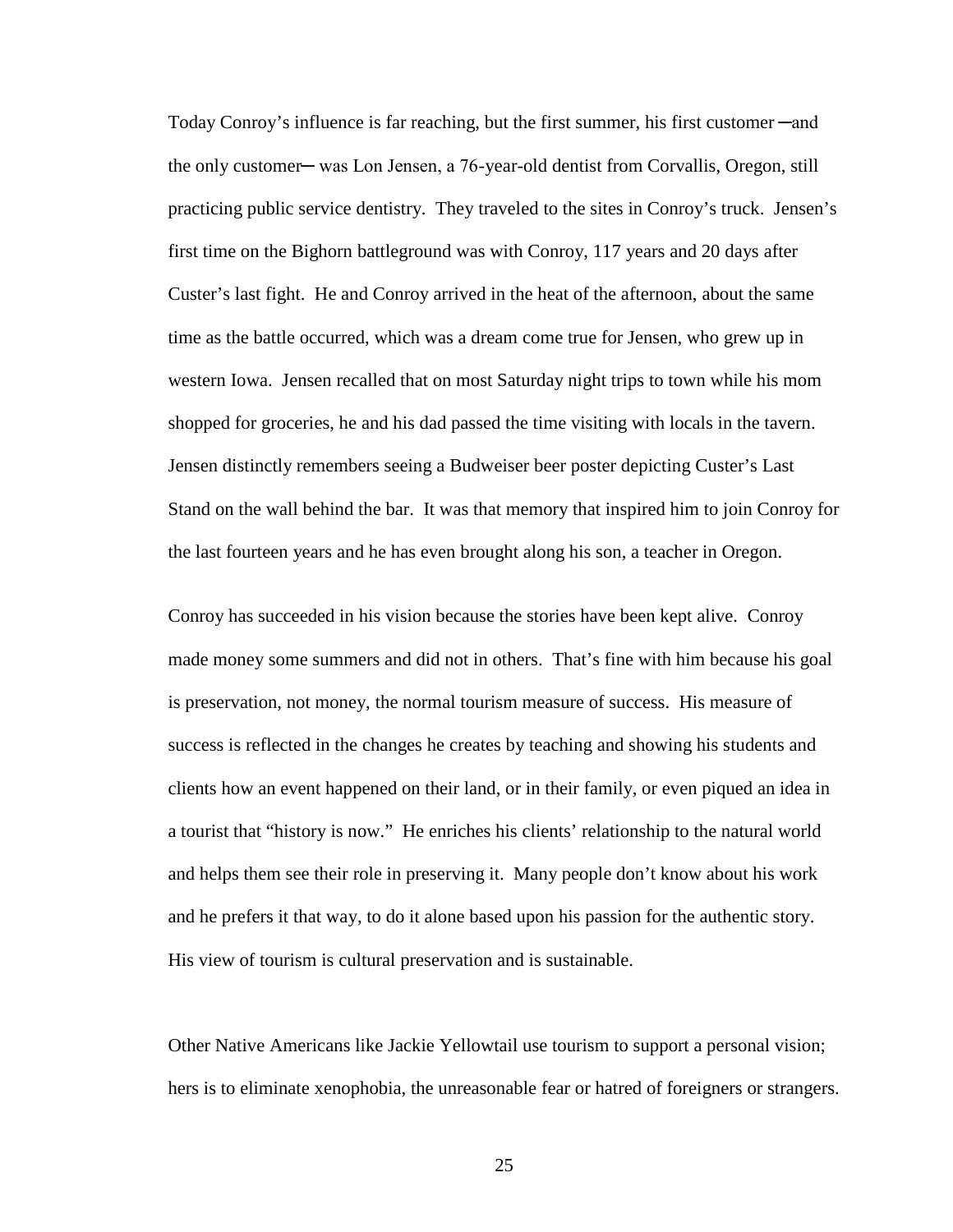She embraces collaborative opportunities with other tourism entities to eliminate boundaries that have blocked understanding of her Crow people.

As tourism coordinator for the Crow people, she takes pride in the six community college students she has trained as Apsáalooke Tour guides who enter the coach buses at the Little Bighorn Battlefield, and tell tourists authentic stories about the Indians who died in the battle to preserve their land and culture. And someday she even envisions her white friend, who lives in the neighboring town of Hardin daring to visit the Crow Reservation for the first time.

For most of history, Indians have been denied an equal voice in telling history's story. It took a period of 115 years after the Little Bighorn battle ─ which was known to the Indians as the Battle at Greasy Grass—and President George H. Bush's signature on 1991 legislation to rename the Custer Battlefield National Monument to the Little Bighorn Battlefield National Monument, and authorize an Indian memorial to be built on-site. For years, even the Indians feared telling the truth of the battle for fear of punishment from the government because of their role in the battle, according to Jerome Green, historian, in a paper he presented at the battlefield in June 2008. Greene recounts the history of a military interpretation as the focus of the battlefield story by the War Department administration until 1940 when the site's administration was transferred to the National Park Service. It wasn't until the 1970s that this popular Montana tourist destination started to acknowledge the Indian voice in its history.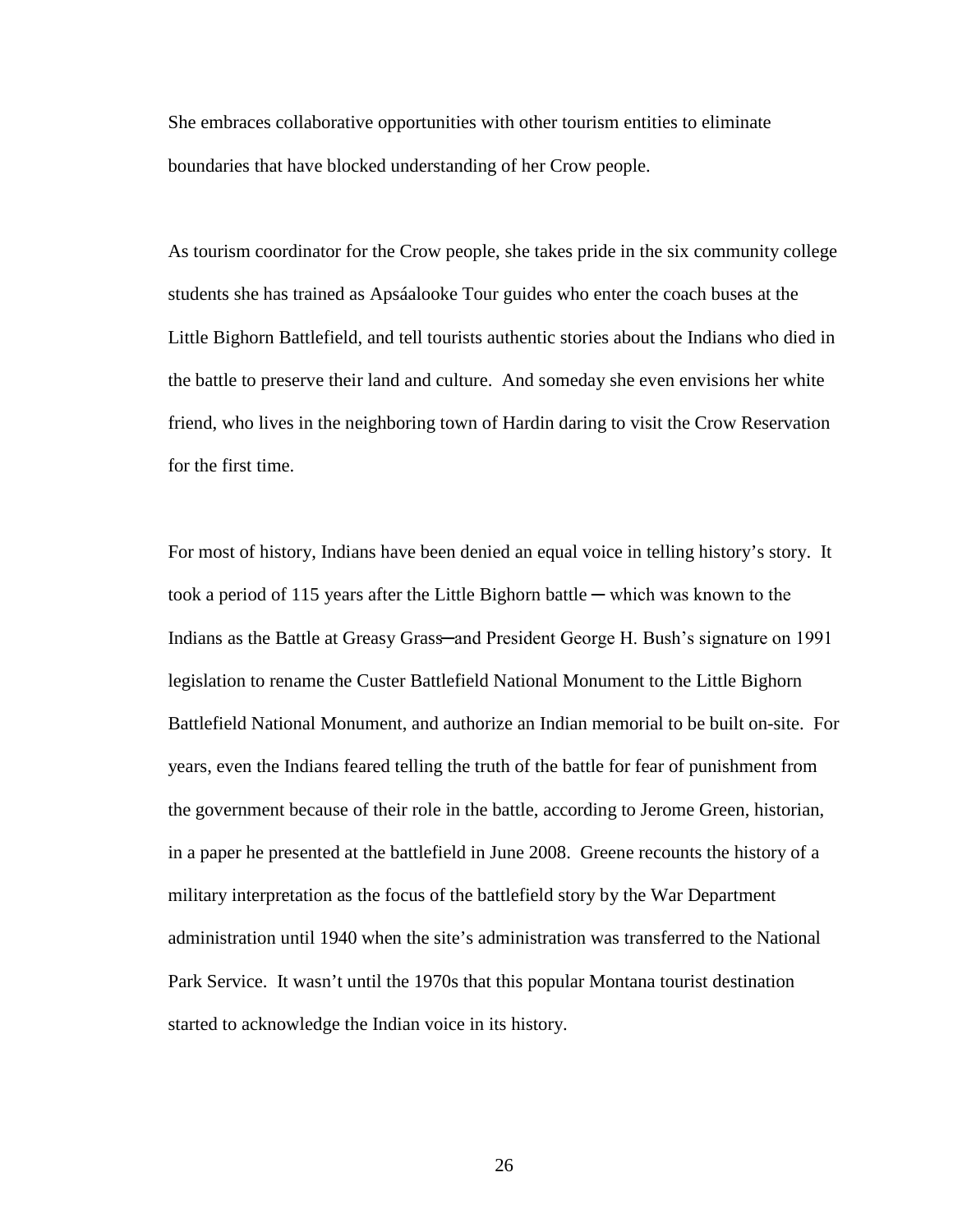Little Big Horn College Extension Office's Apsáalooke Tours has a five-year contract with the National Park Service that began in May 2008. With Yellowtail providing oversight, they provide six daily tours on the battlefield, custom package tours, and are "step-on guides" to bus tours between the Memorial and Labor Day holidays. The college students have the opportunity to humanize the Indians who were facing serious problems prior to that battle of 1876 after white settlers had killed their animal food sources, mined their gold in the Black Hills, and dissected their land with railroads.

Yellowtail's profile as the Crow representative on the Montana Tribal Tourism Alliance (MTTA) was to help gather information for an advertising agency to edit and produce the Seven Lodges brochure, meant to break down barriers and encourage tourists to visit Montana reservations. MTTA is a tourism cooperative between the seven Montana reservations. In March 2009, the organization unveiled its first visitor's guide to Montana's "Indian Country," created by a Native advertising agency and MTTA, with maps and pictures, words from the elders and tips on indigenous cultural etiquette.

Yellowtail's third most recent effort to broaden the scope of potential visitors and their understanding is by ensuring placement of the Crow Reservation on a map that is the result of a collaboration between the Greater Yellowstone Region and National Geographic. The reservation was selected as one of the 175 culturally authentic sites from a pool of 1,000 nominations within the 20 million acres designated as the Greater Yellowstone Region. This map required cooperation by several organizations, including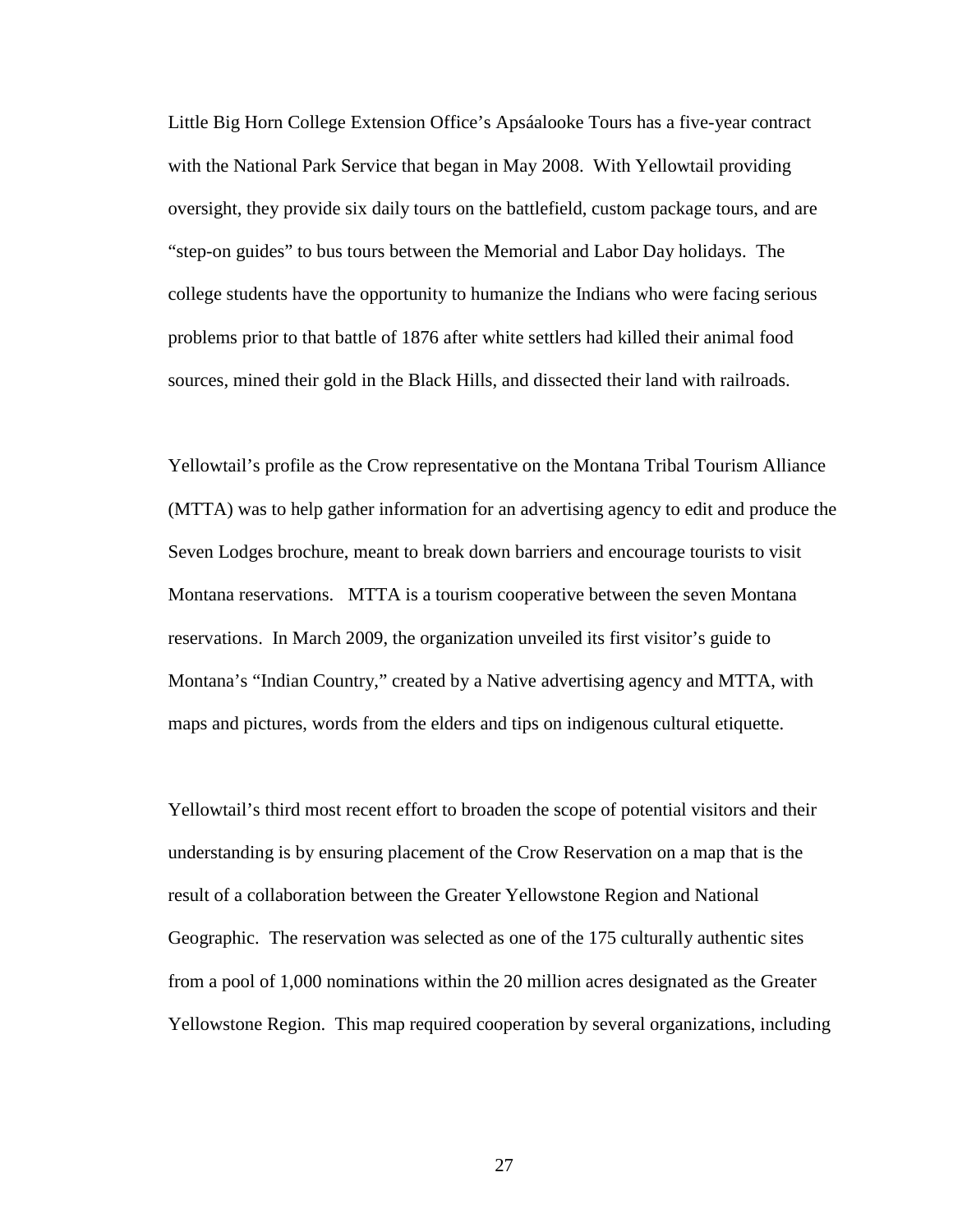the tourism offices in Montana, Wyoming and Idaho. The map is now available free or can be downloaded from the website at www.yellowstonegeotourism.org.

Yellowtail does her work in an effort to help tourists get to know the Crow people more intimately. Her efforts with Apsáalooke Tours reached 10,335 tourists on the Bighorn Battlefield in its first summer of operations. The thousands of copies of the Seven Lodges brochure and the National Geographic geotourism downloadable map make her hope that more visitors will come to the Crow Reservation, resulting in economic gain to her people. However, all her efforts and intent to grab hold of these new opportunities are to break down xenophobia without compromise to the tribe or Crow culture.

Another group based on the Crow Reservation, seeking to empower the culture was created by Crow member Peggy White Wellknown Buffalo, and non-Crow member Susie Kelly. They devote proceeds from their tour operations, The Center Pole at Wellknown Buffalo, to fund social services and create change on the Crow Reservation. Their goal is to see more Native American high school students headed for college, neighbors living in a new owner-occupied straw bale houses, and more children getting food and school supplies.

White Wellknown Buffalo is committed to Crow empowerment while Kelly is committed to sending Native American students to college. She started the Kelly Foundation after coming to the Crow Reservation in the 1990s as a photo editor for Time-Life Books. She merged her efforts with Wellknown Buffalo and The Center Pole in 2002. Cooperatively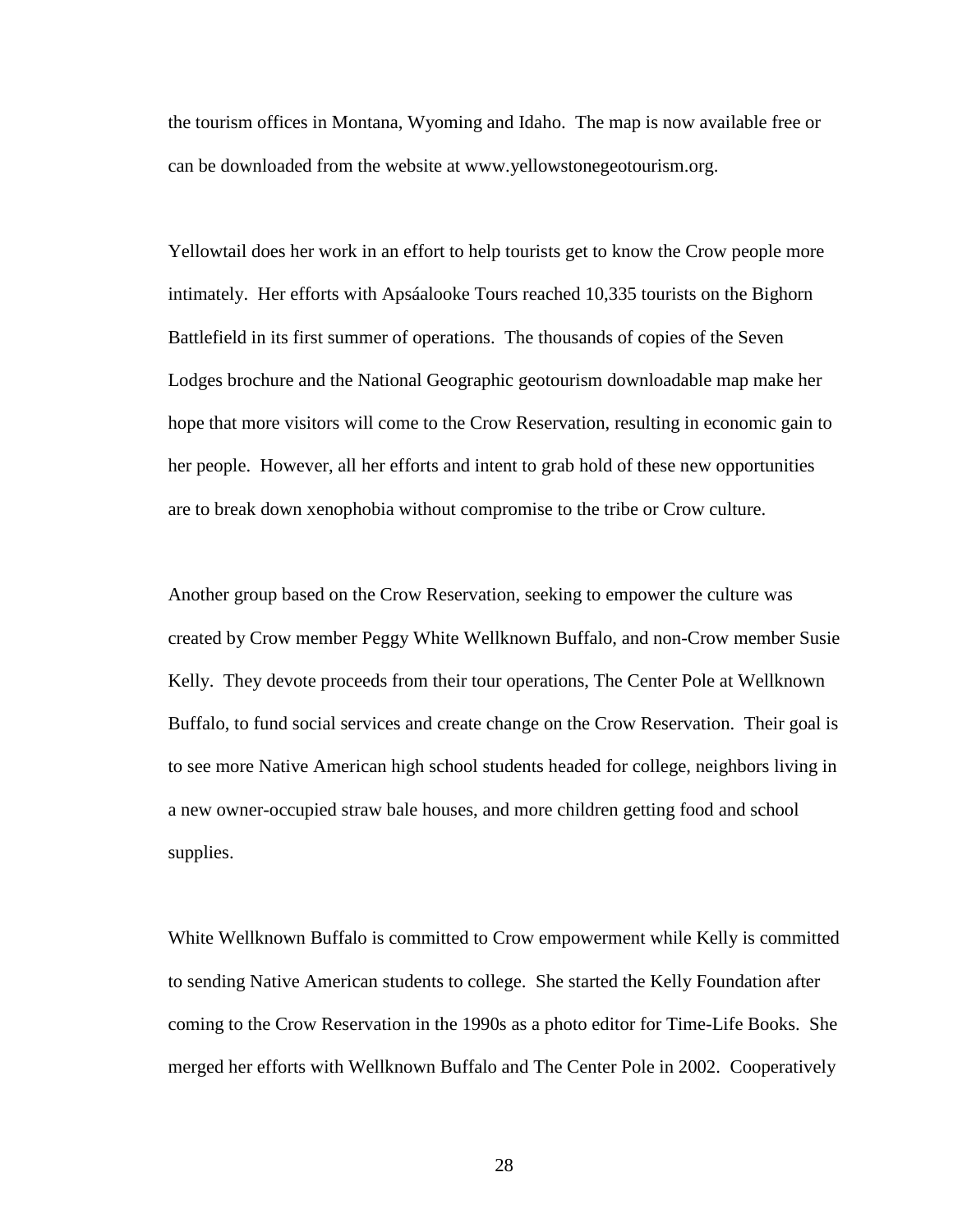they manage a community center, youth camps, a food pantry, the Buffalo Nickel Thrift Store and programs to teach self-improvement skills on the Crow Reservation.

White Wellknown Buffalo and Kelly also operate A Wa Ku Leh tours, a small commercial operation and subsidiary of their larger non-profit, which they use to generate money to support their social services operations. White Wellknown Buffalo leads the tours, typically accompanied by an elder, and gives customers access to Indian sites where normally only Natives are allowed. Most tour groups are small and they stay about a week. For the last nine years A Wa Ku Leh tours has averaged 300 to 400 clients per year, and charges \$50 a day per person, Kelly says. Tour itineraries are based upon the requests of clients. For example, for the past nine years, a group from Guilford College in North Carolina has come to live and do work in the community. Some people come for healing, explains White Wellknown Buffalo. Many volunteer groups want to experience spiritual places or sacred sites, or camp out in a teepee. Last year A Wa Ku Leh hosted a group of photographers who stayed for the annual Crow Fair celebration. In the autumn of 2009, a group of teachers from Wagner College in New York is coming to study the reservation education system.

Not all tour requests are scheduled in advance. Kelly states that there has never been a means to satisfy impromptu requests by tourists to eat a traditional meal, or to see traditional art. Kelly and White Wellknown Buffalo are responding to that need by opening a coffee and art shop for the 2009 summer tourists to generate more revenue to fund social projects.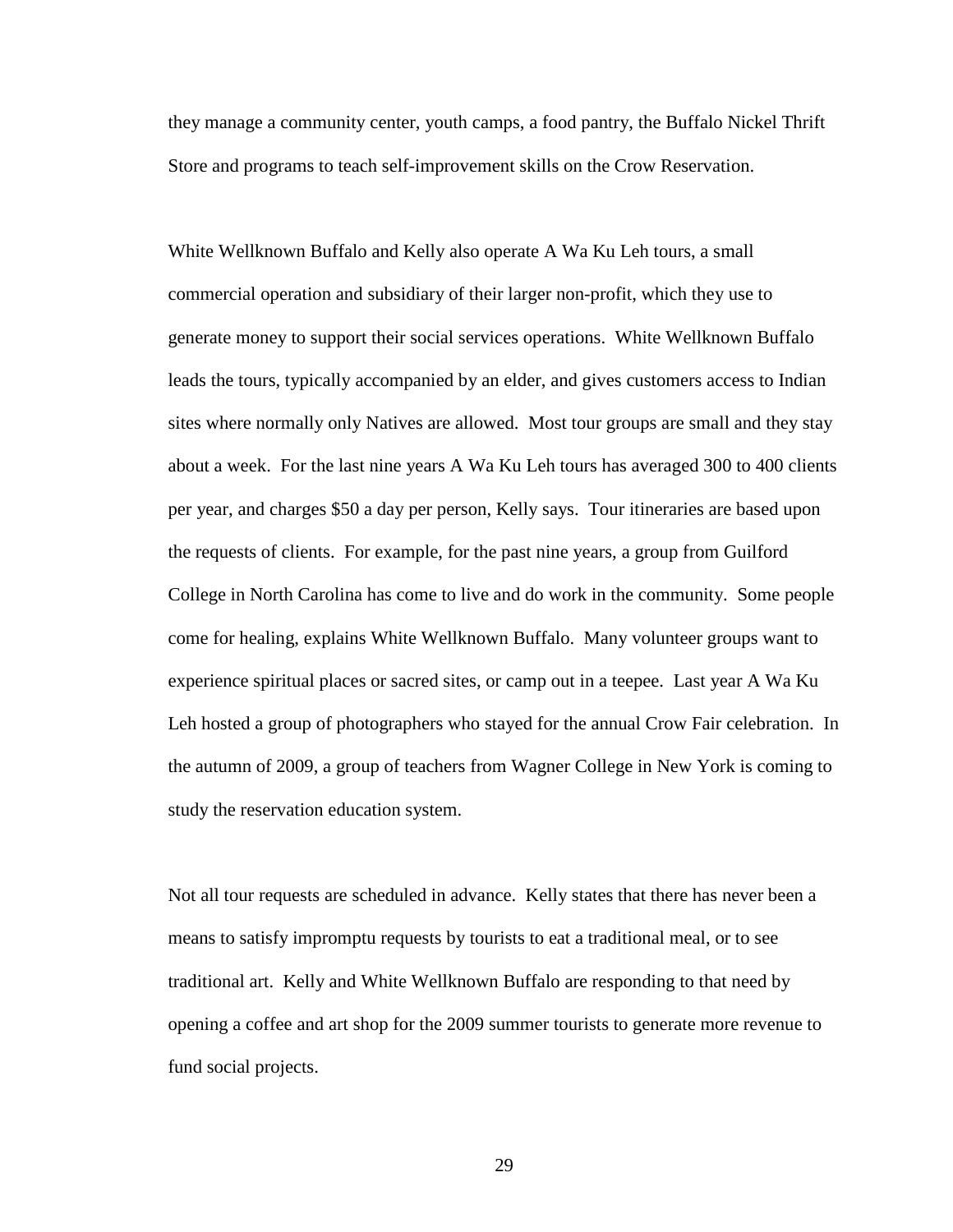The Center Pole was nominated in 2008 as one of the most innovative geotourism companies in a global competition sponsored by National Geographic. The company got more attention when the October 2008 issue of National Geographic Traveler published thoughts of a writer who had taken a solitary tour with White Wellknown Buffalo. The story tells of her leading the writer to Pretty Eagle Point which overlooks Bighorn Lake, then offering up a prayer and a sacred pouch of tobacco, then letting him wander alone for a bit where he can enjoy the same preserved, pristine view as Chief Pretty Eagle might have seen.

Tourism as an enrichment of Crow culture has also allowed White Wellknown Buffalo and Kelly to see the completion of three straw bale homes since 2005, all owned by Crow members who are first required to accrue volunteer hours at the Center Pole to be considered eligible. The home ownership program, similar to Habitat for Humanity, requires involvement by the owner to fundraise, finance, help build and repair the home.

Nearly 400 students, since 19991, from more than 20 Indian reservations have gone to college helped by Center Pole sponsorship only to have returned home to give back to their communities. Last year, 72,000 pounds of turkey was distributed from their 5,000 square foot warehouse, and young kids had new backpacks and school supplies.

Each of these three groups is creating changes on the Crow and Northern Cheyenne Reservations by applying their unique visions to tourism. None of the operations has financial gain as their primary agenda. Conroy's model creates change slowly and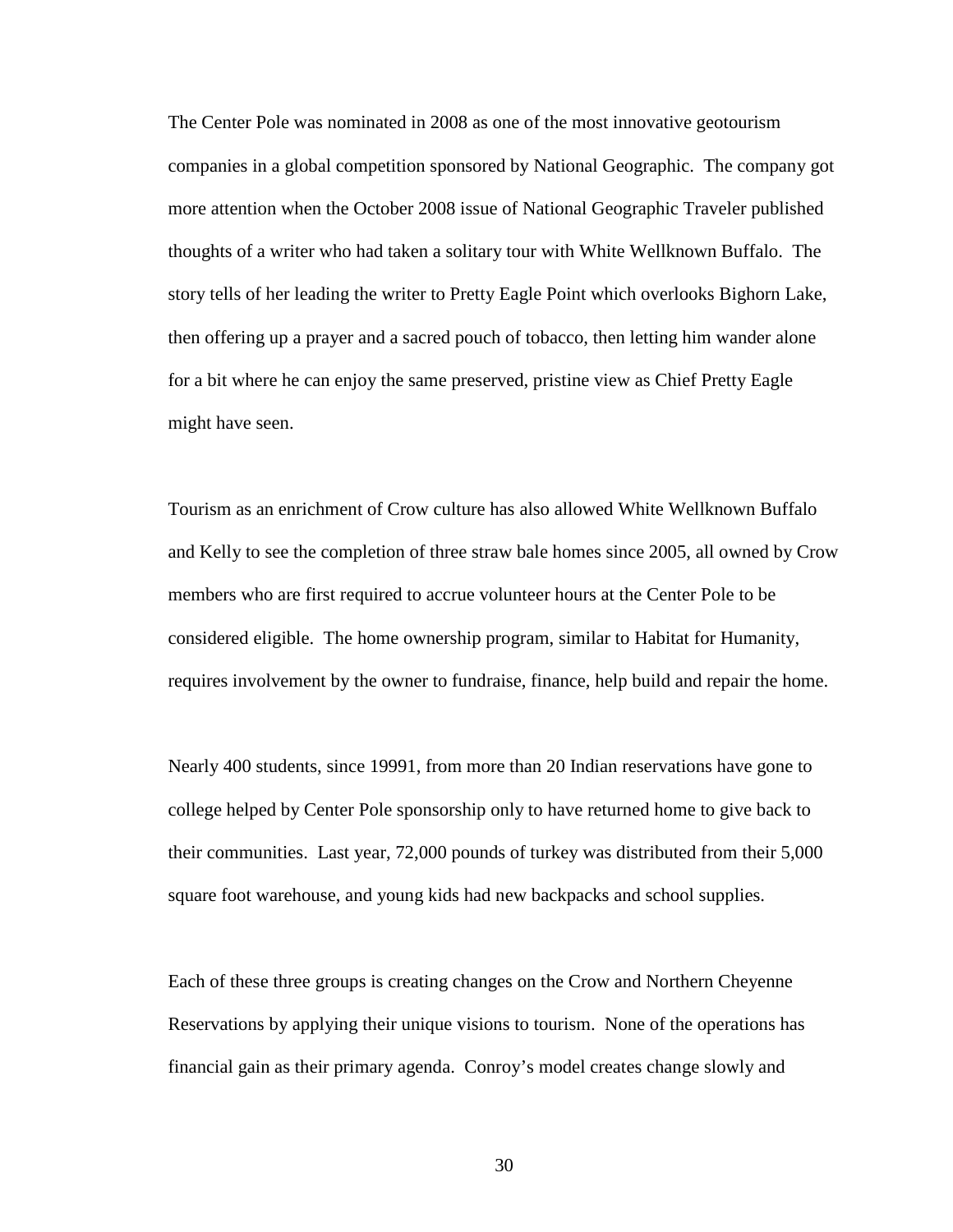independently. But, his connections on the Crow and Northern Cheyenne Reservations bring authentic history to life and puts present-day value on the preservation of the stories and the sites. Yellowtail's model creates change by telling the stories to a new generation, and creating alliances with local, regional and national organizations by using collateral materials and web sites to reach a broader spectrum of people. Kelly and White Wellknown Buffalo create change through social services, student-by-student, house-byhouse. Their common goal is to reach out, re-educate and preserve their culture by flipflopping the traditional concept of tourism without exploitation of natural landscapes or beauty.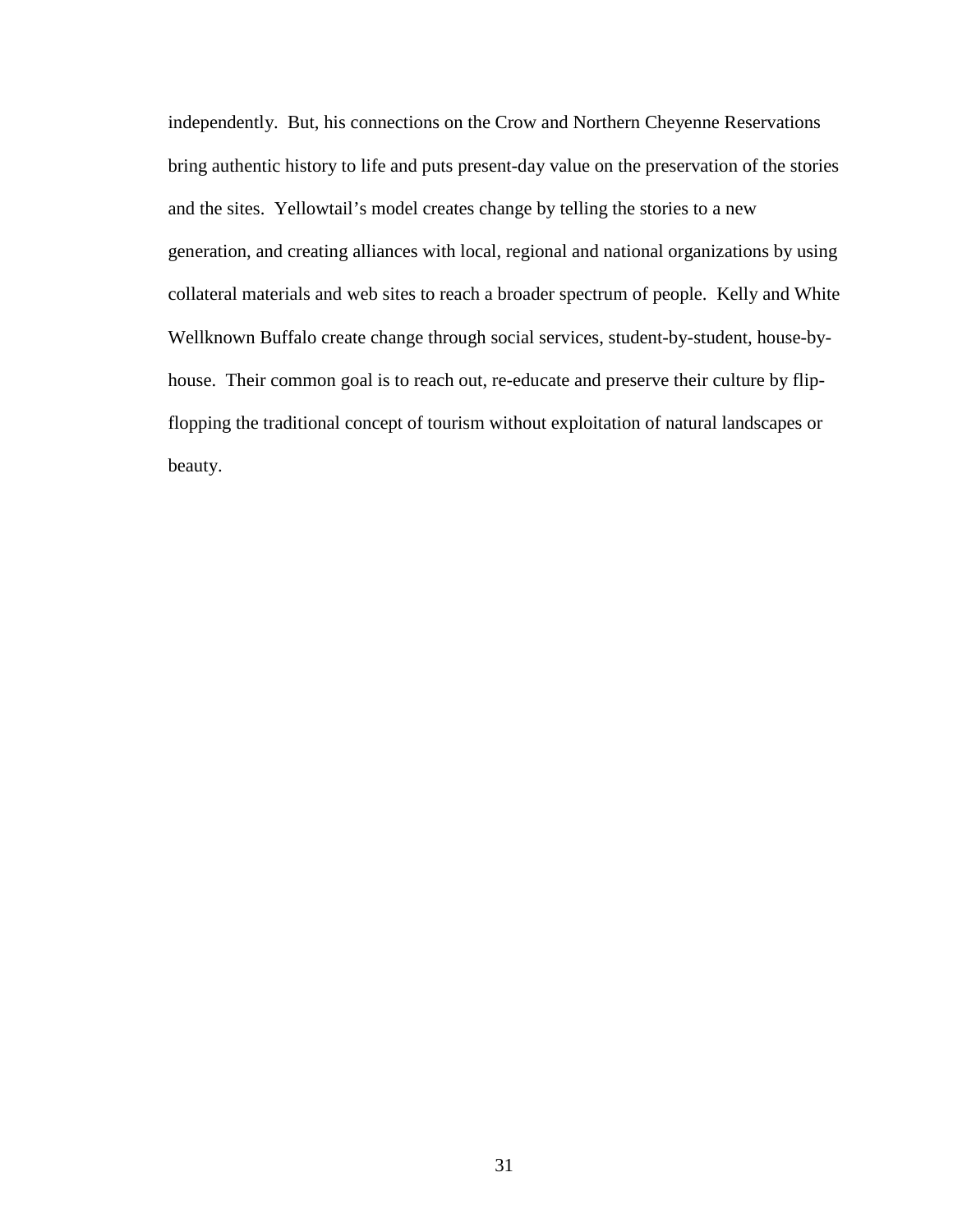## German Tourists and Montana Tribes

Carlson Old Elk is a 40-year-old Montana Crow Indian who lives in Spain and travels professionally as part of a small core of Natives from the U.S. and Canada who deliver Indian shows across the European continent. In 1998, he was recruited from a casting call at a local pow wow to Tarragona, Spain, to be a "real live Indian," according to Old Elk, for an amusement park show which was soon thereafter cancelled. However, Old Elk had fallen in love with a Spanish woman by then and has stayed on to teach his culture and help satisfy the European fascination with Native Americans.

The Germans, in particular, are fascinated with Native American culture, and they are coming to Montana to get a taste of it, in hopes of meeting a Native American. The Germans are the largest group of overseas visitors to Montana, at 24 percent. Montana entrepreneurs specializing in Native American cultural offerings are profiting from this German interest. German tour operators also benefit by bringing fellow Germans to Montana Native American pow wows. And, American travel agents who specialize in providing services for foreign visitors, known as receptive operators, tack on their percentage to private Montana suppliers and German tour operator fees. Ironically, with few exceptions, everyone seems to be making a profit from German tourists' interests in the Indian culture except for the Montana tribes.

Germans' fascination with Native Americans has a long history. German writer Karl May captivated the hearts of his countrymen when his Western novels about an Apache chief named Winnetou and his white sidekick Old Shatterhand were first published in 1892. The duo were faithful friends who fought injustices of the West. These beloved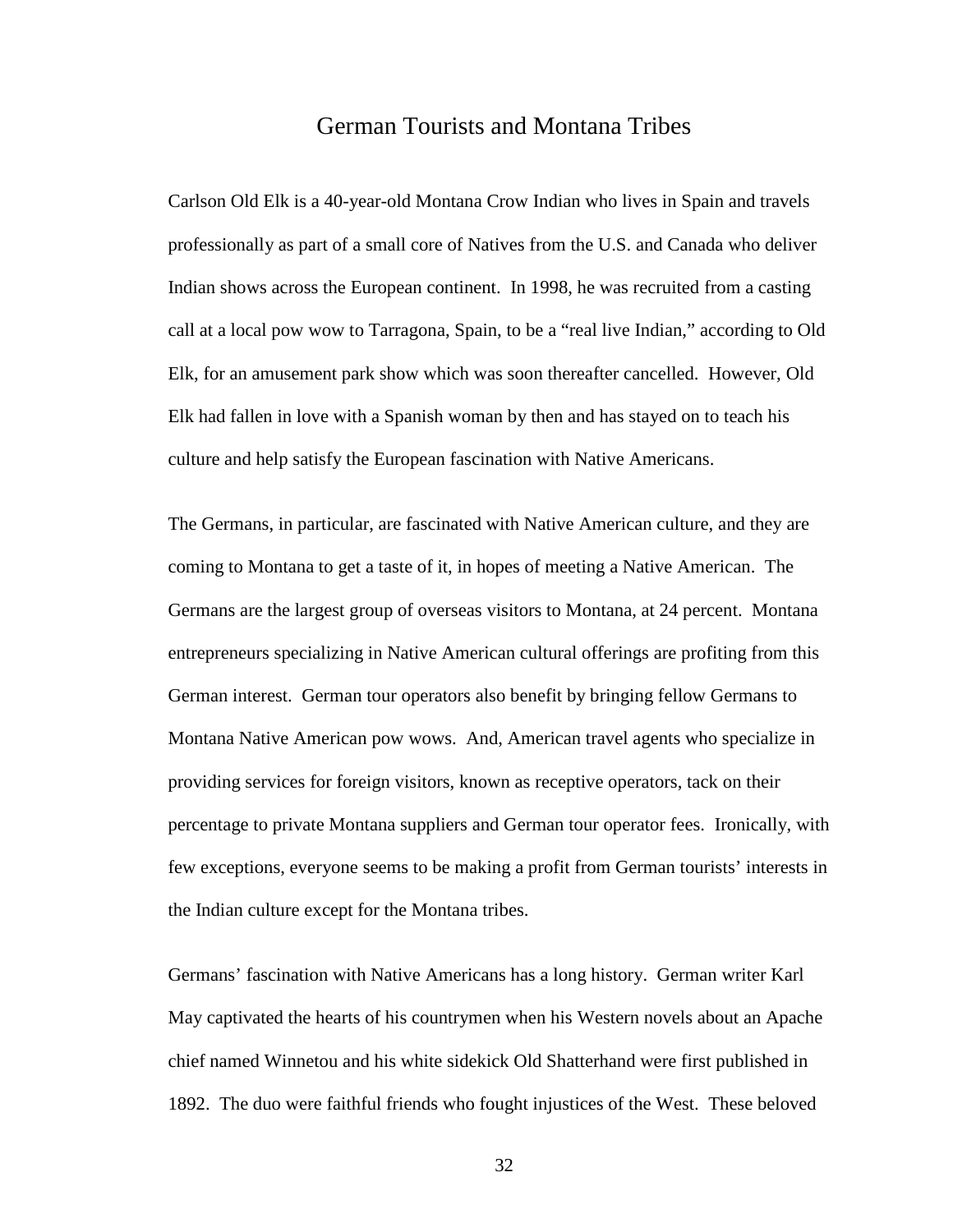characters were precursors to the American version of the Lone Ranger and his Indian sidekick Tonto, who came to life in the 1933 radio series. Over 200 million of May's books have been sold. His writing has been translated into thirty languages and Germany has a Karl May Museum [\(www.karl-may-museum.de\)](http://www.karl-may-museum.de/) in Radebeul.

May still casts his spell over thousands of Germans who spend their weekends dressing up and playing Indian in camps made just for this purpose. They call themselves Indian hobbyists and have organized more than three hundred clubs under two umbrella groups: the *Indianistikbund,* who are strictly Indian culture practitioners, and the*Westernbunds,* who allow cowboys.

Birgit Hans, professor and chair of the Department of Indian Studies at the University of North Dakota, and a former German citizen, has traced the German hobbyist tradition to 1897 when the first club was organized to "prepare" people for emigration, so they could interact with the Native people of the New Country. However, Hans faults May for creating fanciful Native American enthusiasm in Germany, particularly concerning the Plains Indians. The authenticity of May's presentation of the Indians is based upon his imagination and research from a German prison while serving time for petty crimes. He visited America only after his books were written, and never traveled further west than New York State. Hans has researched the topic of hobbyists for ten years, gained access to German Indian camps, and is near completion of a book about them. She grew up in Germany and still speaks with a strong German accent. She freely admits to reading May books, but says most hobbyists deny a May connection. According to Hans, the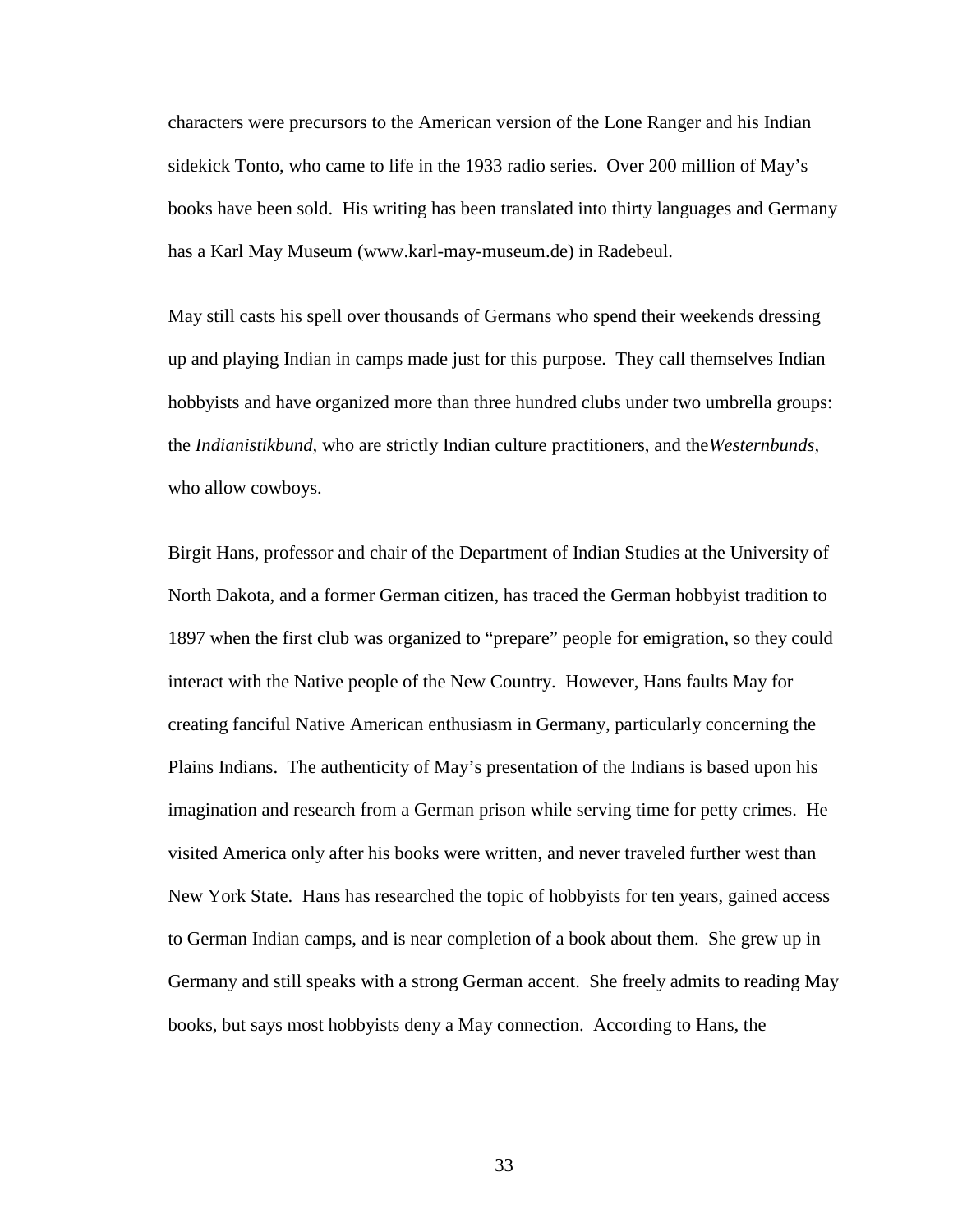hobbyists believe that May does not represent real Indian life, and to a great degree, they are correct.

Germans' cultural fascination with Native America is maintained by touring Indian shows like the one in which Old Elk is involved. Aside from its commercial aspect, it is Old Elk's hope, as well as intent, that the troupe can introduce audience members to Native American culture and broaden their scope of understanding through singing and dancing, demonstrating arts and crafts, and storytelling.

Each hobbyist group typically chooses one tribe to mimic their dress, beadwork and music, for example. Most of the cultural replication, however, is a romanticized notion of 19<sup>th</sup> -century Native Americans with men wearing war paint and a feather headdress while carrying a spear, wearing only a leather breechcloth, for example. Old Elk has never been to any of the Indian hobbyist camps in Germany. "I do know that they work hard on their regalia, sometimes too hard," he says. Ironically, some of his Native American friends have not been allowed to enter hobbyist camps because of their modern dress.

Old Elk returns to Montana to attend the Crow Fair each year with a small group of European tourists that he leads over the plains and mountains on the Crow Reservation and Yellowstone Park, explaining the local meaning of places, according to the traditions of his people. But out of respect for his culture, he avoids attending Sun Dances and any other spiritual gatherings. Last year his small group of Spanish customers rendezvoused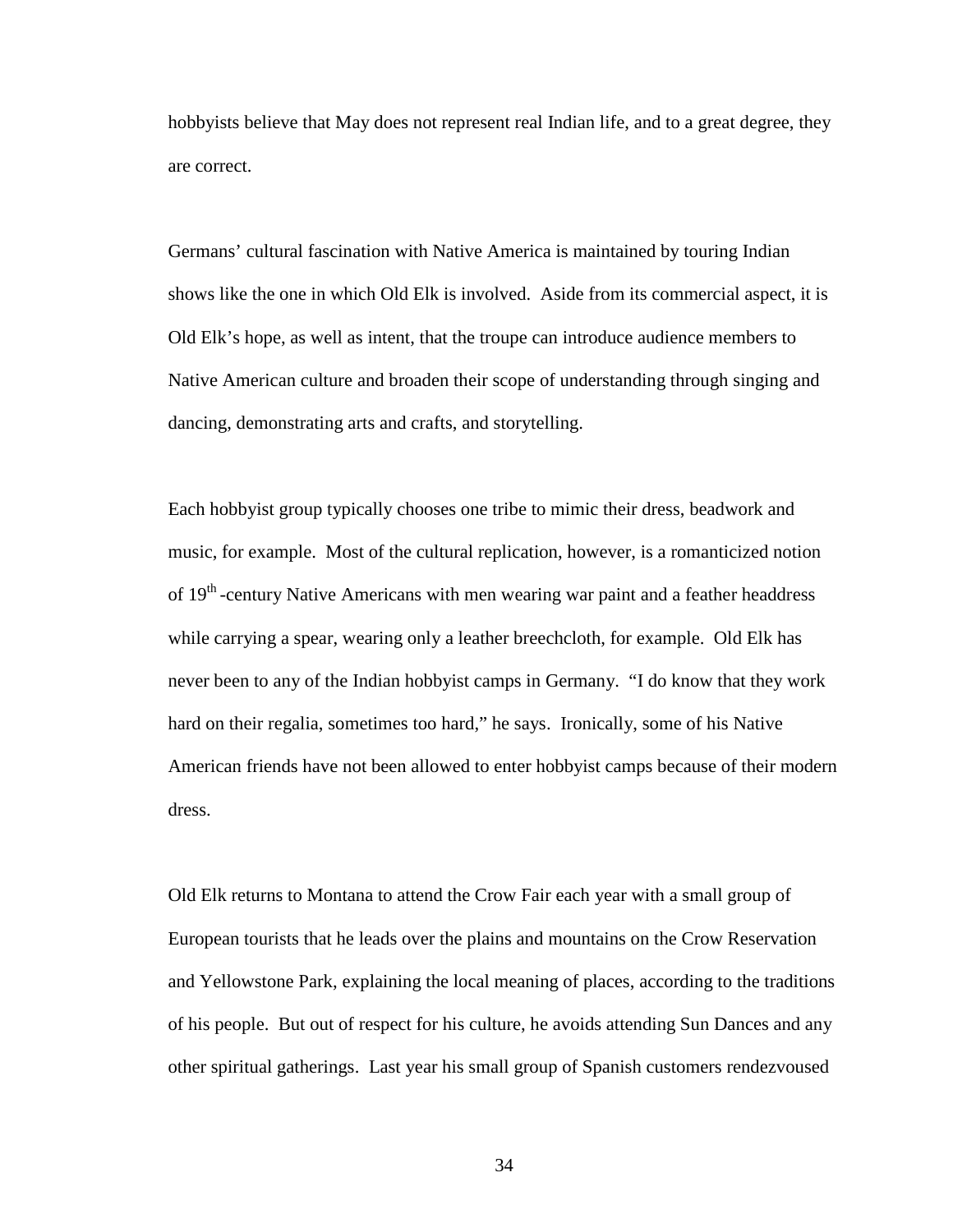in Montana with Italians for the tour. Old Elk expects to include Austrians, Dutch and Germans in his tours groups to Montana.

Germans travel extensively because they enjoy an average of twenty-seven vacation days every year. When they travel, there is no question that the German fascination with Native Americans results in Montana visits. According to the Institute for Tourism and Recreation Research (I.T.R.R.), Montana's tourism research arm, almost one-quarter of the 202,515 overseas travelers to Montana are German. In this group, 22 percent of them come to Montana for Native American history.

In Montana, Darrell Norman, Blackfeet member and owner of the Lodgepole Gallery and Tipi Village in Browning [\(www.blackfeetculturecamp.com\)](http://www.blackfeetculturecamp.com/), attracts the bulk of Montana's German tourists. His web site has been translated into German, and his wife, Angelika, is German-born from Hamburg, and serves as a translator. They met initially when she came to his place in 1999 as a German tourist and she now helps run the company.

Norman traces the German fascination for his Native American culture to a much earlier era than the Karl May books. "You might say they were the first tourists," he notes about the early 1830s visit by German royalty. German Prince Alexander Philipp Maximilian and his group came as scientists, not as colonizers, to study the Plains Indians in America. They brought a sketch artist, Karl Bodmer, who documented their trip. That was the first contact that Norman knows between the Blackfeet and the Germans. "So," Norman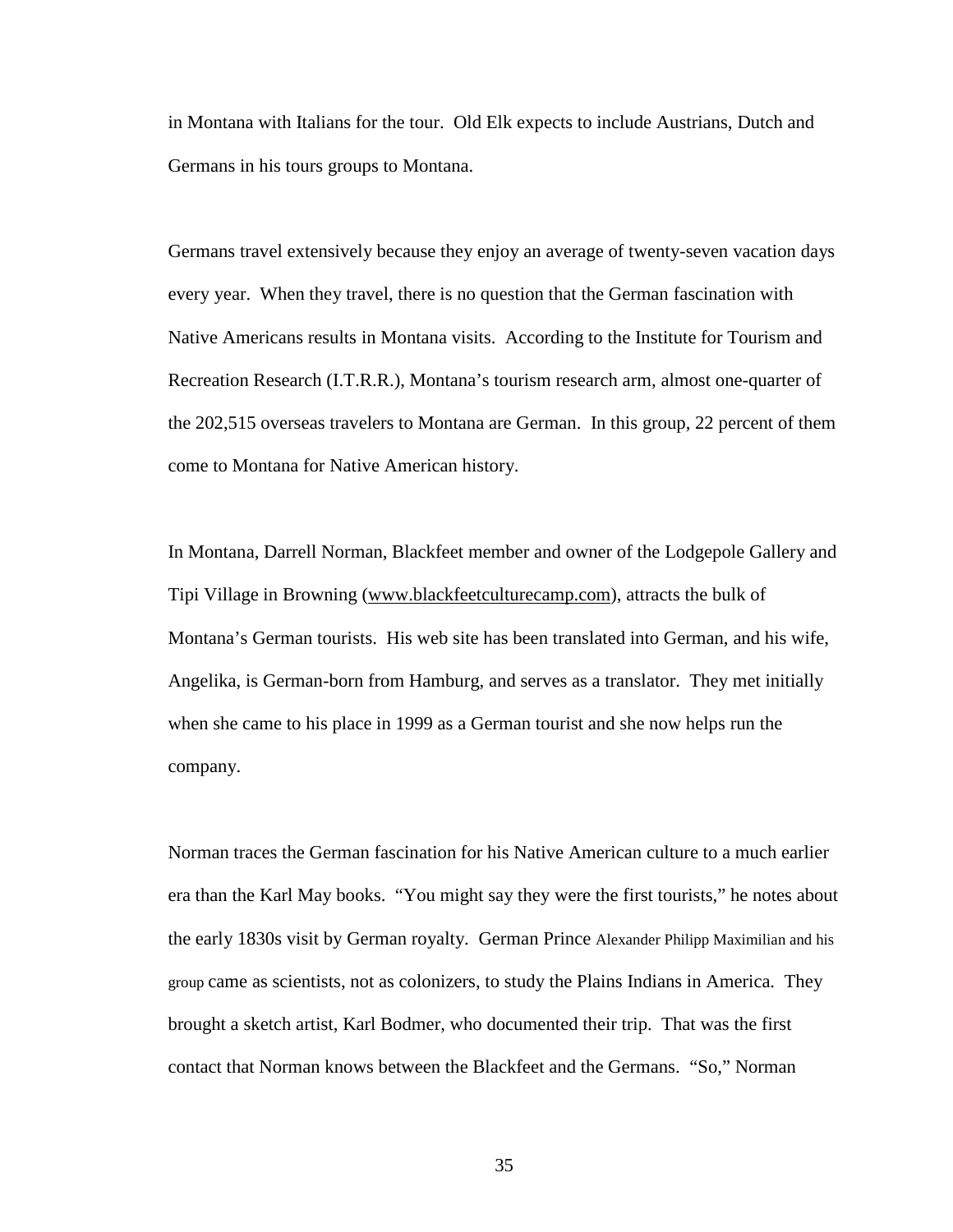claims, "it's been a long-time relationship, you might say, between the Germans and the Native American people, particularly our tribe."

Norman has hosted German Indian hobbyists at his place. They have come primarily to satisfy their curiosity and to meet Native American people. "They are very romantic and idealistic in their views about Indian people," he observes. Of all the groups who come, Norman cites the hobbyists as the least likely to purchase anything from his gallery because they are imitators, not buyers. They are keen observers who then they go home and "do it themselves," Norman says.

"Imitation is the greatest form of flattery," says Sarah Chapman, owner of Go Native America (gonativeamerica.com) tours and the other big player in the state to have specialized in international Native American tourism for the last fifteen years. Chapman tries to weed out the German hobbyists because they typically come to dress up and be like Indians and participate in ceremony. Go Native is fair trade company, committed to ethically responsible tourism and will not facilitate people playing Indians. Chapman says allowing ceremony to the hobbyists would be "like dressing like a monk and going to Ireland and asking him for a ceremony in their church."

With just one office in the United States, located in Billings, Chapman averages four-to five-hundred customers a season, over 90 percent of whom are Europeans. She boasts a customer return rate of 60 percent, and many customers book more than one of her Native-American-themed tours each year. Her British accent and her worldly views are derived from her English mom and Canadian dad, who raised her in Hong Kong. She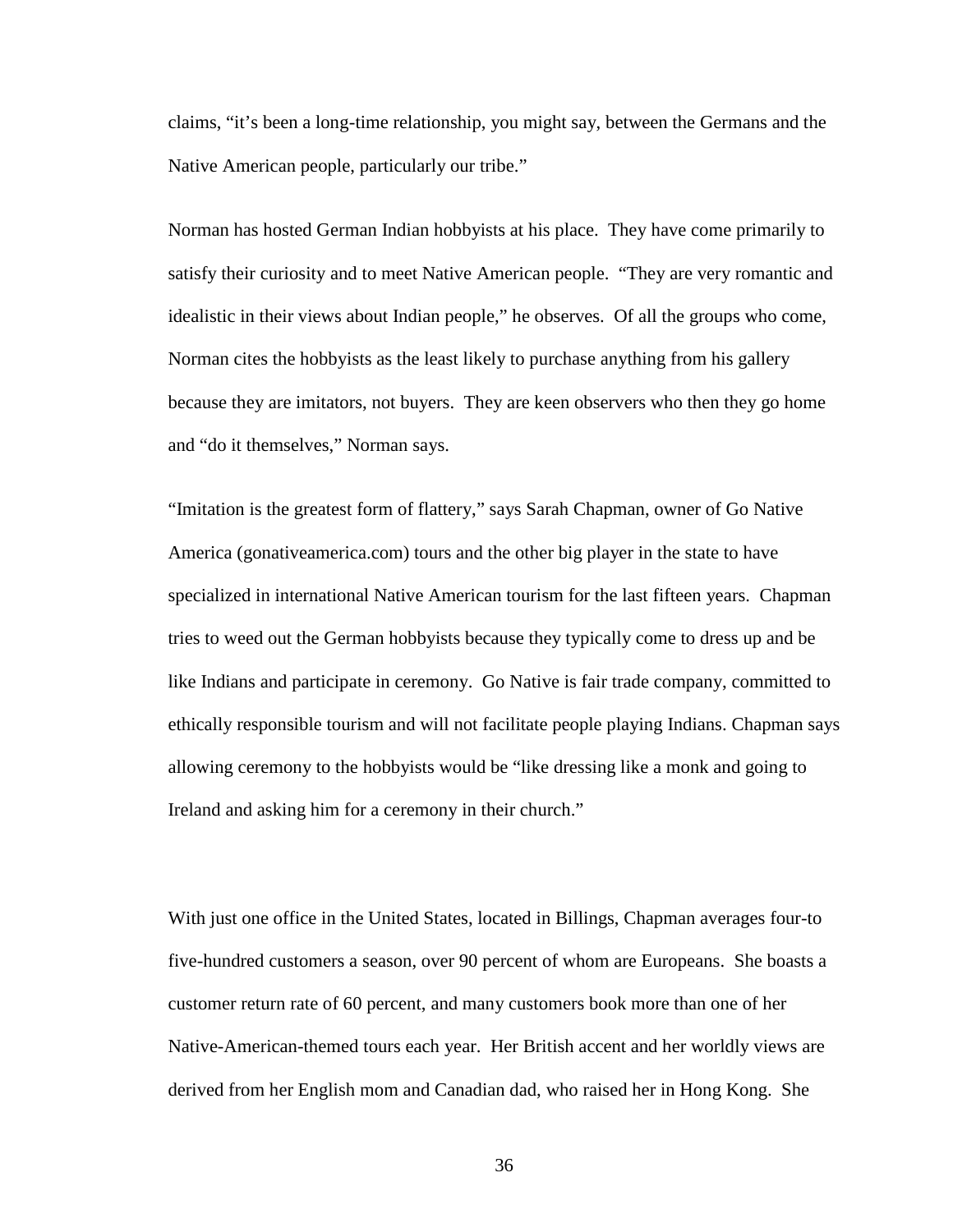married a Native American writer and photographer from Oklahoma, but his family – the Strange Owl family – lives on the Northern Cheyenne Reservation. She is the sole owner and operates the entire business from a laptop connected to satellite Internet because the majority of her customers book reservations directly through the web site.

Chapman's tours are upscale and expensive, costing \$350/day for up to four people. Her customers won't do tipi stays because of the physical discomfort. But that does not deter her and her husband from strict adherence to their commitment of directing tourism dollars to the welfare of Native Americans. They have self-imposed environmental, social and economic policies which center on using tourist money whenever possible to benefit the tribes. They stay in tribally owned lodging, eat at tribally owned restaurants, promote Native American art and products, buy gas on reservations and hire local guides when possible. Ernie LaPointe, great-grandson to Sitting Bull, is one of her tour guides, for example. His wife Sonya, is German, and she provides translation if they need it.

Chapman has had more German customers of late because of a newly established business relationship with a German firm. Germans differ from most European tourists because you don't get the hobbyists to the same extent from Spain or France, for example, because they are more interested in learning than in doing, Chapman states. And she compares their characteristics to a similar movement in England, called the Pow Wow Circuit, a group that is making up Native American culture as they go, according to what they like out of books they have read.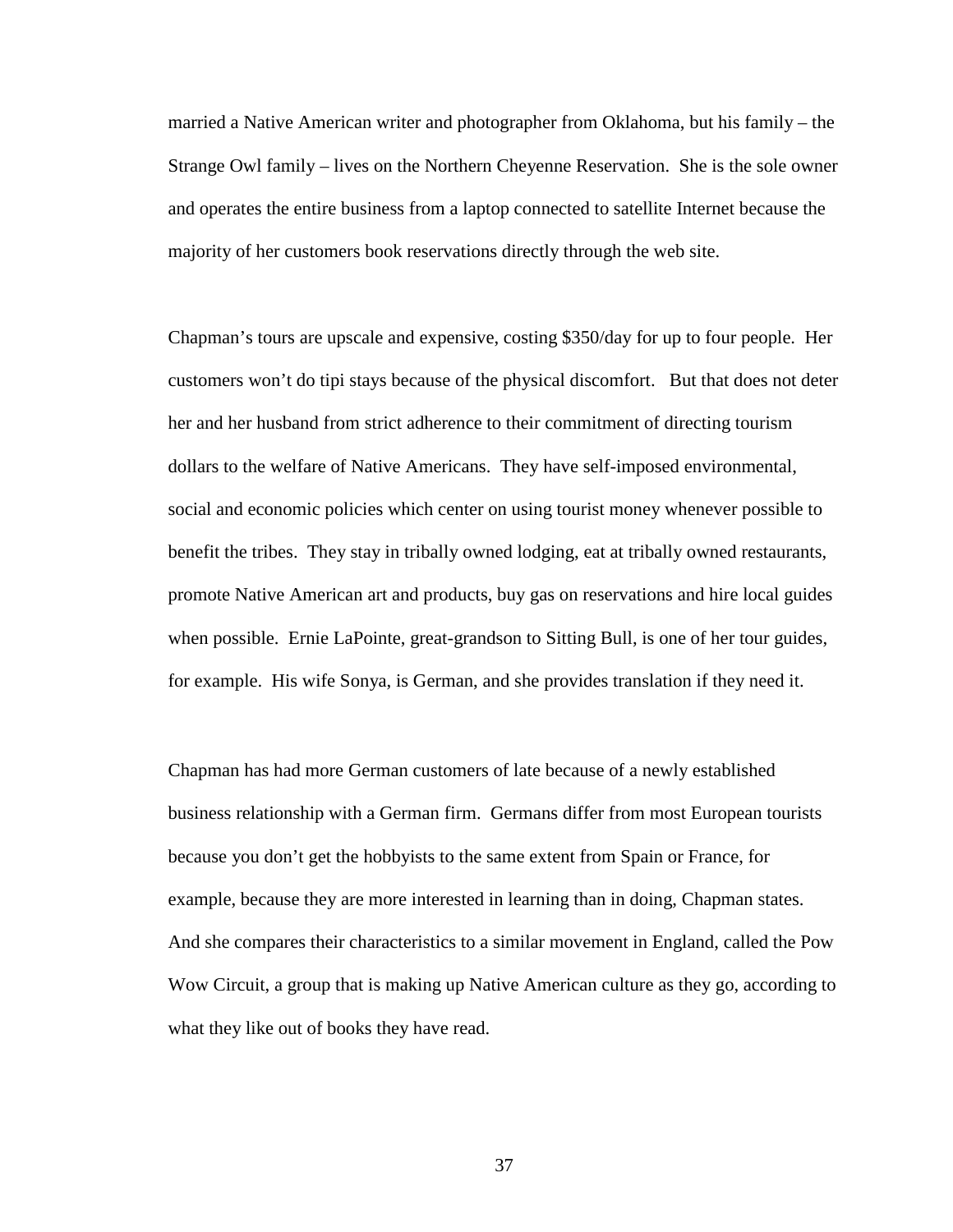Chapman explains that a hobbyist could ruin her business. One possible scenario is of a hobbyist being invited to do a sweat in a sweat lodge during a Go Native tour. That action might result in a blog about the cost of a sweat in America, and give the impression that Go Native is selling ceremony. That type of accusation would shut down her business even though she knows of Natives who sell ceremony out of a genuine need to feed their children, she says. Some hobbyists invite a Native American to their country, all expenses paid under the pretense of honor, but with intent to garner an artificial stamp of approval from the European group, she said.

There is nothing artificial about Chapman's mission to teach her customers the realities of Native American culture. Her commitment to the benefit of tribes extends beyond the tourism dollars to other notable projects she incorporates into her operations. Go Native has partnerships with non-profits and other native-owned companies, like NativeEnergy, to "help tour members apply traditional native principles of walking lightly on the land in the way of the ancestors for the benefit of the generations to come." She also includes a stop whenever possible at the Cheyenne's Children Center on the Cheyenne Reservation, so customers have an opportunity to help needy children. The Cheyenne ask for \$300 per sponsorship fee, and nearly 80 percent of Chapman's customers choose to sponsor a child, which has resulted in her customers making up over one-quarter of the center's sponsorships.

Promoting international tourism in Montana is the responsibility of Pam Gosink, overseas marketing manager for the Montana Department of Commerce Promotion Division. She promotes German media coverage through familiarization tours to the state by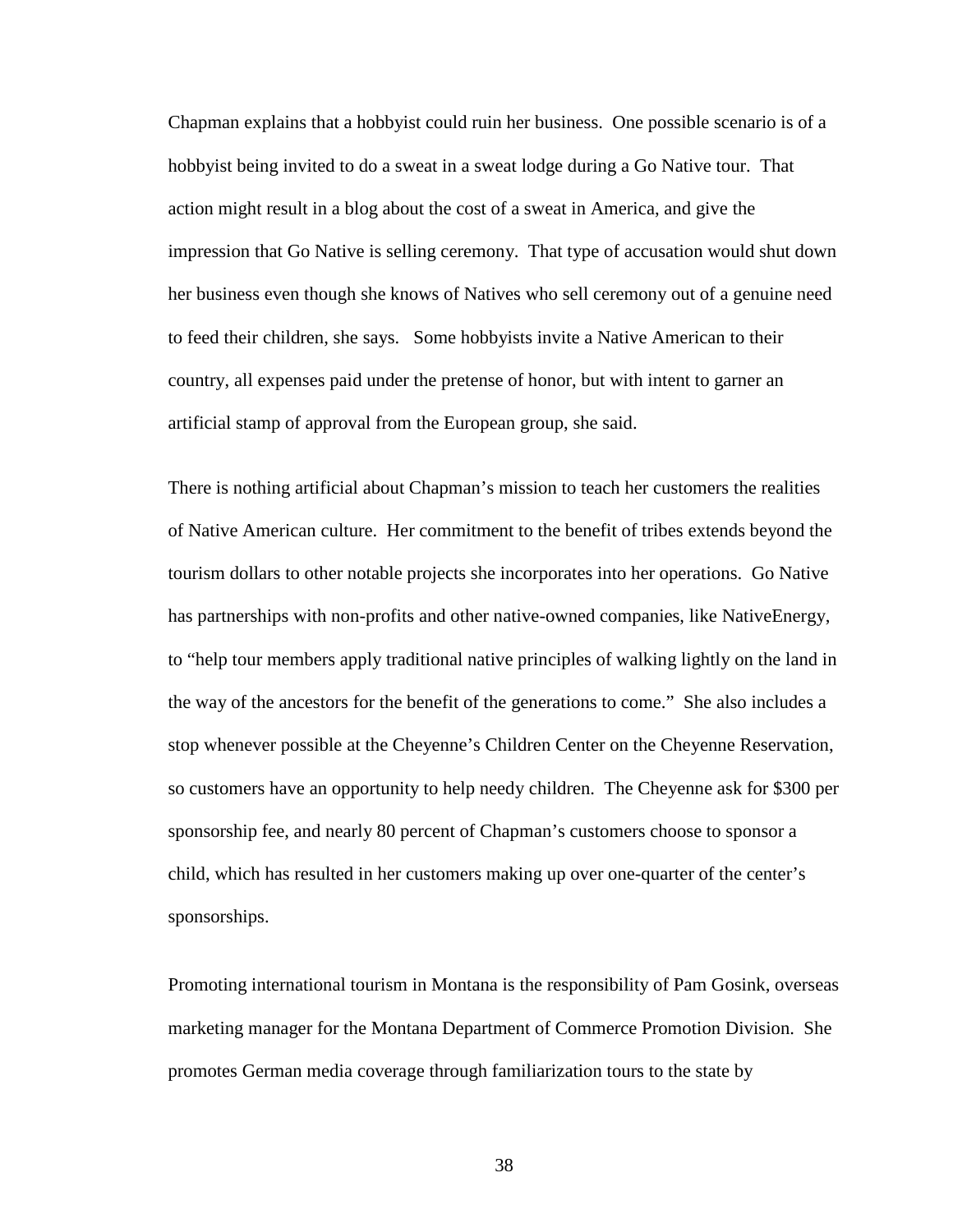international journalists. And she acts as the middle man, introducing buyers to sellers, and marketing strictly to tour operators and travel agents to generate tourism dollars for the state. "The Germans are enthralled with the Indian culture," says Gosink.

Gosink works hand-in-hand with Montana's contracted international marketing firm, Rocky Mountain International (RMI), based in Wyoming and in five European offices. The state tourism offices of Wyoming, South Dakota and Idaho also use RMI to coordinate the international tourism effort in packaging the rural nature of the four-state region and the Western lifestyle as the "Real America."

Carola Kolmann is the account manager for the RMI-Frankfurt office and is aware of Indian hobbyist groups in Germany. RMI-Frankfurt has a relationship with a German tour operator in Germany, Indianerreisen (www.indianerreisen.com), run by Mr. Bertram Postner who specializes in Native American Travel to Montana. The *Indianerreisen* 2009 tours to Montana, as translated from its web site, read:

The Pow Wow Path (tour), costs 2,200 Euros (converted is \$3,100 USD). The tour, led by German speakers, will depart from and return to Billings, MT and is for friends of Pow Wows. The tour is especially for people who want to stay longer in one place. First the participants will visit a well-known Pow Wow in Hayes. They will have lots of time to get to know the Reservation and they will spend nights in a comfortable Tipi. Their leader will be "Big Bird," an Indian tour guide. Then the tour continues at the Crow Fair, one of the largest and most spectacular Pow Wows. Participants will view the wonderful colorful Regalia of the Indians, and they will also see an exciting Rodeo. Of course there will also be time for getting to know the historical aspects of the Little Big Horn area. Dates: August  $5 - 18$ , 2009.

Journey to the Blackfeet Indians, costs 380 Euros (\$535 USD) for two people. It is a two-day stay in the heart of the Blackfeet Reservation, where the prairie meets the Rocky Mountains. Participants will stay overnight in comfortable, traditional Tipis, authentic Blackfeet structures in circular designs. Darrell Norman will be the tour guide. Your host will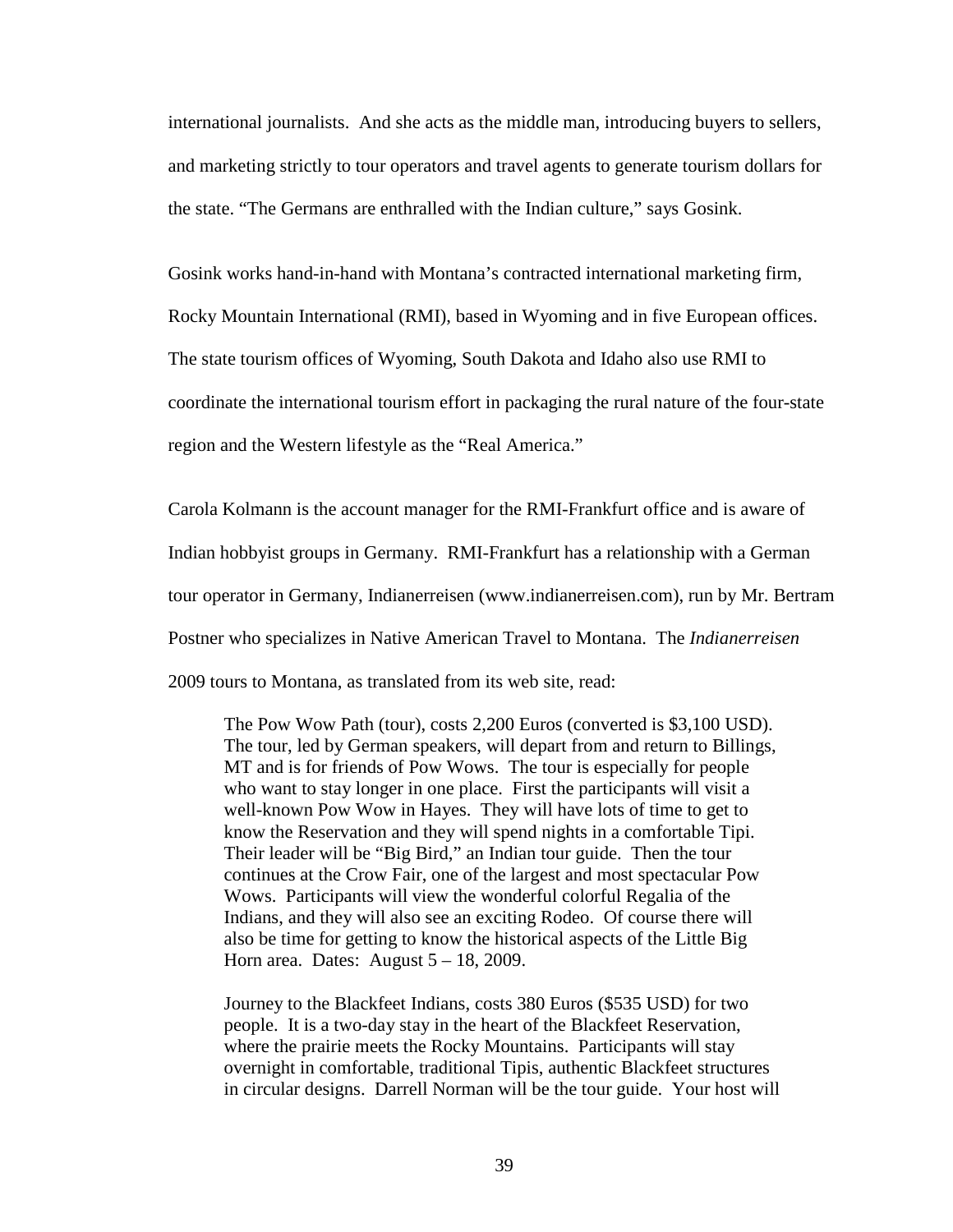be Angelika Harden-Norman, a German speaker. The tours are held from May until October.

RMI has promoted the German trade as worldwide exhibitors at the Internationale Tourismus Boerse (ITB) trade show in Berlin each March, and as an exhibitor at the annual Pow Wow trade show hosted by the U.S. Travel Association each May. The name has nothing to do with Native American travel, but refers to the business of hooking up U.S. travel suppliers with international buyers.

The business of international travel works like this: RMI works with U.S.-based tour operators called receptive operators, or receptives. RMI has enjoyed long-established ties with the receptive companies America for You, based in California, and Rocky Mountain Holidays, based in Fort Collins, Colorado. The receptives are better versed in the people and places in the RMI Western territory than are the German tour operators because they work directly with Montana Indian tribes or other "suppliers" to coordinate a reliable and satisfactory product offering, such as a guided tour.

Gary Schluter is a representative from Rocky Mountain Holidays. Schulter says that most German groups fly into Denver, their designated gateway city, and then use a bus or car to tour the region in what's called a fly-drive tour. Schulter typically books their lodging, which once in a while includes a tipi stay. The only Native American suppliers in Montana he has worked with are guides around Crow Agency for a day tour and Darrell Norman in Browning, who offers his tipi village.

Schulter contracts with the supplier for the best tour rate. For example, if a Native American tour guide charges \$200 for the day, then Schulter adds 7.5 percent as the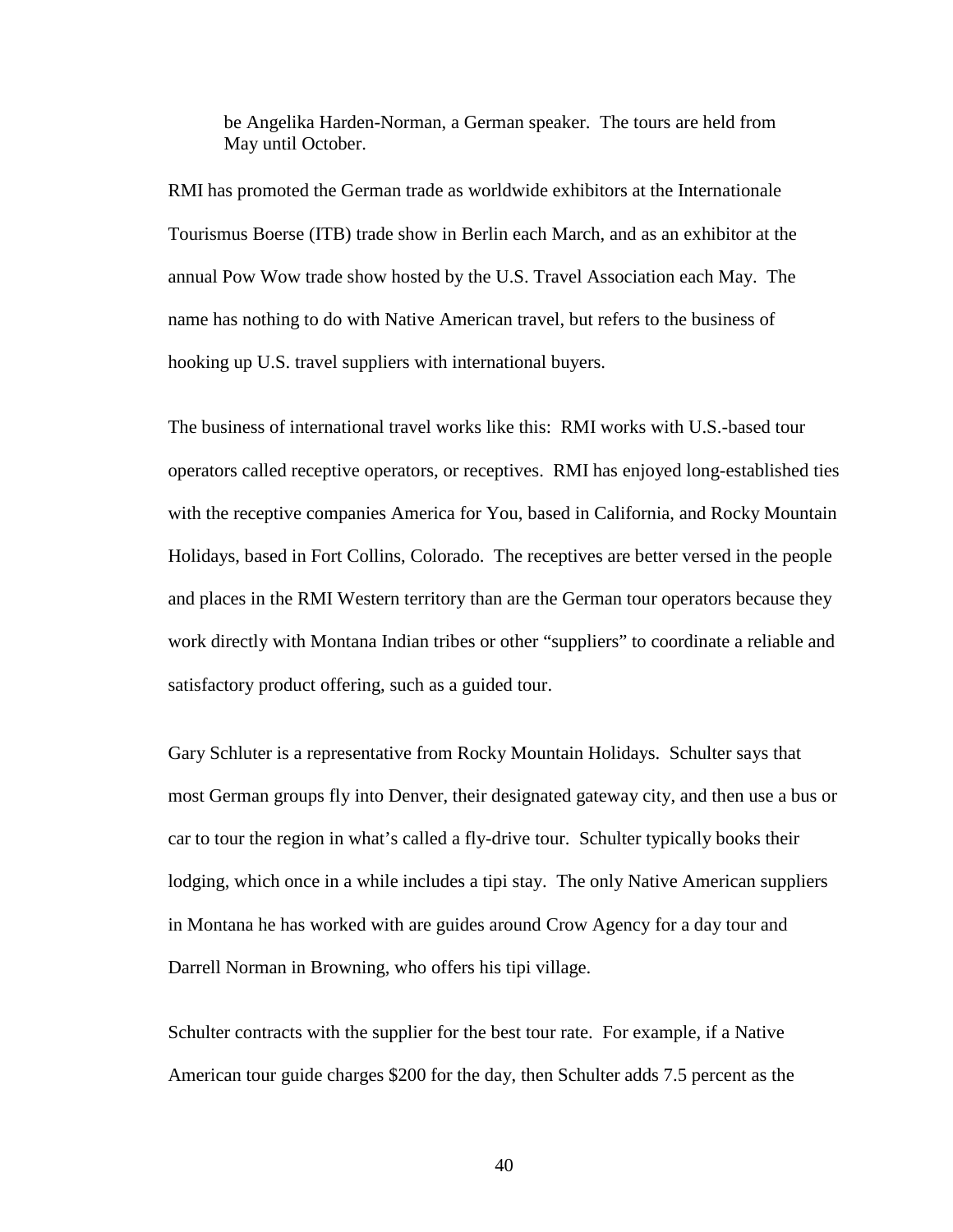Rocky Mountain Holidays markup, which then offers that price as a net rate to the German tour operator. The tour operator marks it up an additional 20 percent to cover the advertisements and promotional costs needed to sell the package in Germany.

RMI-Frankfurt also works with a network of German travel representatives who come each year to familiarize themselves with the four states and attend the RMI-sponsored annual Round-Up, which is rotated in cities within the region. It's a day of fast-match dating, where suppliers get ten minutes to give their pitch to the European tour operators, before moving to the next table.

Dee Ann Cates, general manager of the tribally owned Best Western KwaTaqNuk Resort in Polson, attended the last Round-Up in Boise, Idaho. She had a chance to speak with German tour operators about her facility, and to listen to their needs. She got a "crash course" in international marketing and continues to work closely with RMI to increase the resort's international bookings, but does nothing independently to attract German tourists. She also relies on the Best Western international network to refer Germans to her facility. Cates gets some inquiries via the resort's web site at www.kwataqnuk.com.

The KwaTaqNuk Resort is the only tribally owned lodging that Chapman finds suitable for her Go Native customers in the entire state of Montana. In other states where Chapman offers tours, like Arizona and New Mexico, she can run some tours staying exclusively in tribally owned properties, but not in Montana, because there are not enough suitable lodges.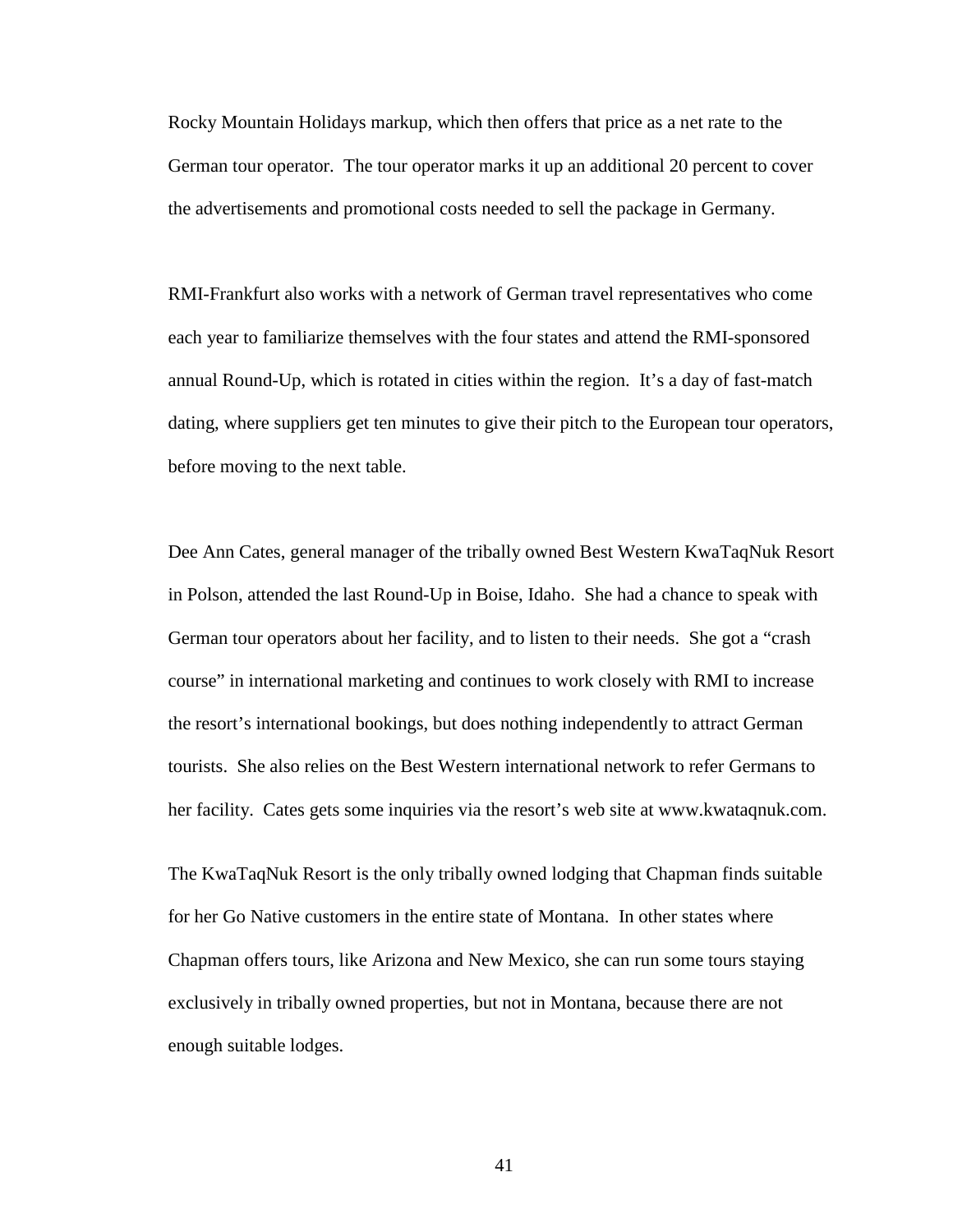"We don't have the infrastructure," according to Latonna Old Elk, Crow member and president of the Montana Tribal Tourism Association (MTTA), when she explains why the tribes lose out on foreign tourist dollars. Most of the Montana reservations lack tribally owned hotels, motels or restaurants to accommodate tourists. Her own tribe has done assessments to develop a hotel and casino for this reason, she says, but she attributes the lack of infrastructure to the lack of money.

The state generates tourism development money from a bed tax which is generated from the hotel/motel stays in Montana, then distributed by the department of commerce. Old Elk referred to the fact that no tribe or organization such as MTTA, receives a direct allocation of "bed tax" funds like Travel Montana, or the designated tourist regions. "We don't pay the bed tax, so we don't get the tourism distribution funds," Old Elk says.

The lodging tax is not waived for Native American lodging establishments, according to Victor Bjornberg, tourism development coordinator for the Montana Commerce Department Tourism Division, but they just don't collect it and submit to the state which is a requirement for free listings on the Montana web sites and publications. He says that Indian organizations and businesses have access to the same low and no cost marketing assistance provided through Travel Montana.

Bjornberg explains that in 2007 there was legislation to re-allocate the 3 percent of the state's 7 percent lodging tax from the general fund to a number of historic preservation and cultural and heritage organizations, in addition to the state funding. That action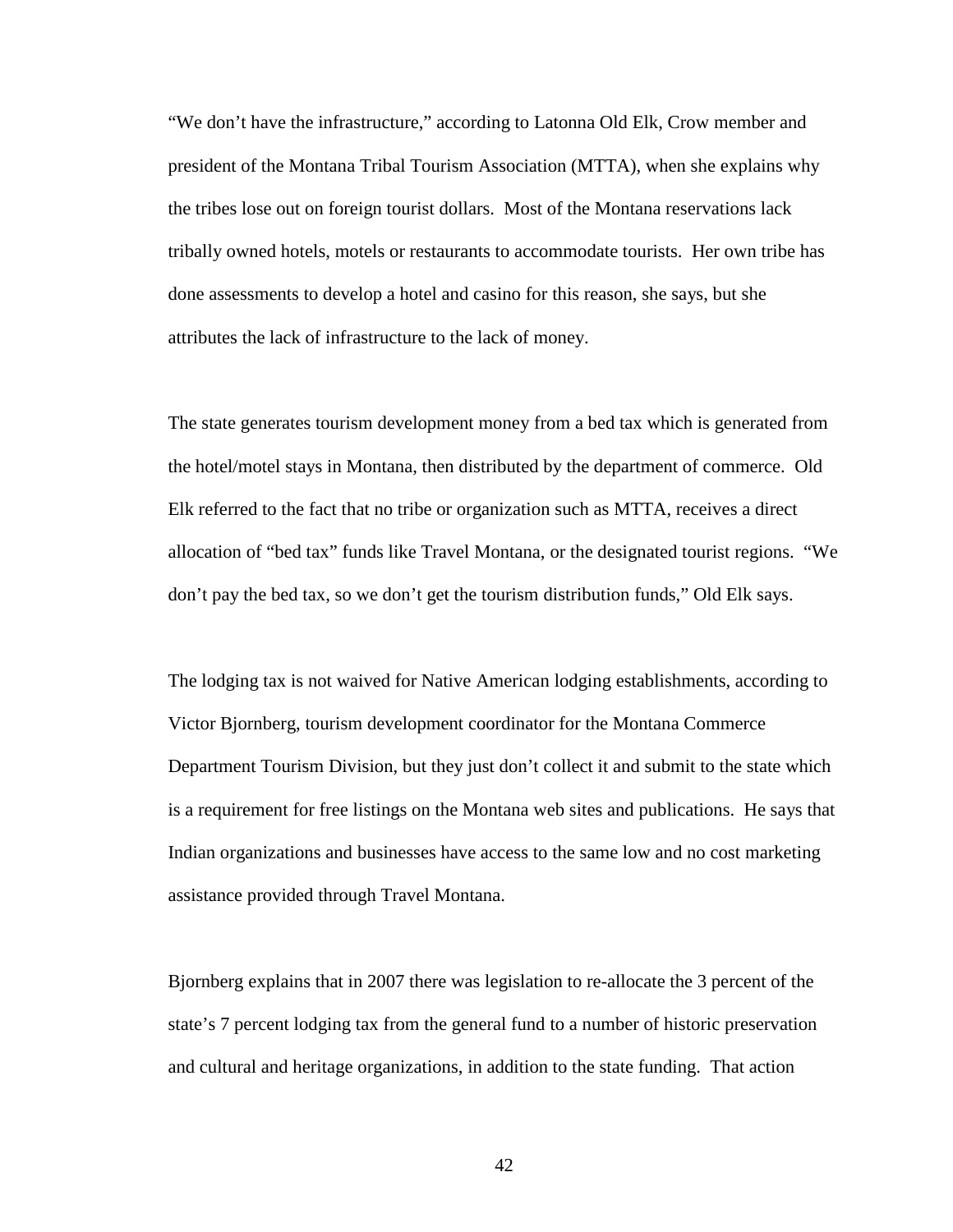would have resulted in the MTTA being eligible to have received funding similar to what a tourism region receives. The measure passed the legislature, but was vetoed by the Governor because it was not in his original budget. The legislation was not brought up for consideration in 2009.

Mathias Jung, marketing manager for RMI-Germany, is based in Wyoming. He suggests that if Montana tribes played a more active role in developing unique tours or access for overseas tourists, they could economically benefit. To facilitate this possibility, RMI manages two web sites: the company website (www.rockymtintl.com) which is a how-to for suppliers to enter the international tourism arena, and a second site (www.rmirealamerica.com) dedicated to assisting the German consumer in planning a trip to RMI territory.

Direct marketing is another advantage to drawing in Germans. Chapman, for example, books nearly all her business over the Internet. Currently, MTTA has no web site, but Old Elk is supervising development of a site scheduled to be uploaded in September.

Gosink noted that at one time the state was able to offer federal funds to assist suppliers with overseas marketing provided they completed the required training. The MTTA took advantage of this opportunity, and sent their representative to the World Travel Market in the United Kingdom in partnership with the state, but hasn't attended again. That was about four years ago, according to Old Elk, who stated that the person who attended on their behalf is no longer with the organization.